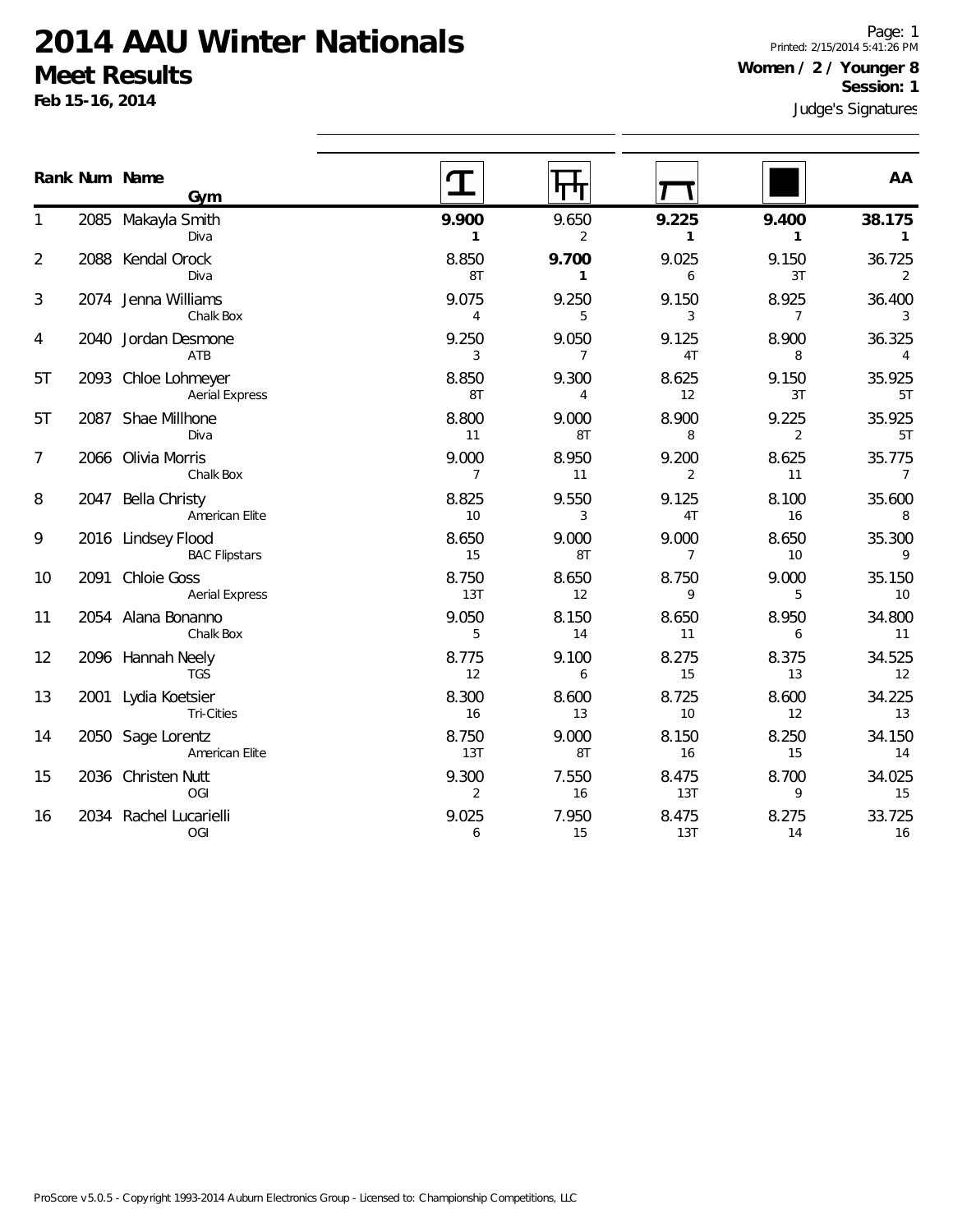**Feb 15-16, 2014**

1

2

3

4

5

6

7

8

9

Judge's Signatures Page: 1 Printed: 2/15/2014 5:40:22 PM **Women / 2 / 6 & Under Session: 1**

|                |      | Rank Num Name<br>Gym                 |                         |             |             |             | AA          |
|----------------|------|--------------------------------------|-------------------------|-------------|-------------|-------------|-------------|
|                |      | 2043 Samantha Tokar<br>ATB           | 8.900<br>3              | 9.350       | 9.100<br>1T | 9.225       | 36.575      |
| $\overline{2}$ |      | 2086 Lilly Samaco<br>Diva            | 8.875<br>4T             | 9.050<br>3T | 9.100<br>1T | 8.900<br>2  | 35.925<br>2 |
| 3              |      | 2083 McKenna Shane<br>Diva           | 9.700                   | 9.150<br>2  | 8.450<br>6T | 8.575<br>5  | 35.875      |
| 4              |      | 2042 Paige Tate<br>ATB               | 9.000<br>$\overline{2}$ | 9.050<br>3T | 9.075<br>3  | 8.400<br>6  | 35.525      |
| 5              |      | 2058 Lily Costello<br>Chalk Box      | 8.650<br>7T             | 8.850<br>6T | 8.675<br>5  | 8.700<br>3T | 34.875<br>5 |
| 6              |      | 2002 Lauryn Brown<br>Lakeshore       | 8.650<br>7T             | 8.450<br>9  | 8.950       | 8.325<br>8  | 34.375<br>6 |
| 7              |      | 2076 Katee Clutter<br>Vikings        | 8.875<br>4T             | 8.850<br>6T | 8.250<br>9  | 8.350       | 34.325      |
| 8              |      | 2023 Annabelle Goodwin<br><b>TGS</b> | 8.000<br>9              | 9.050<br>3T | 8.450<br>6T | 8.700<br>3T | 34.200<br>8 |
| 9              | 2061 | <b>Addison Ettinger</b><br>Chalk Box | 8.800<br>6              | 8.550<br>8  | 8.450<br>6T | 8.200<br>9  | 34.000<br>9 |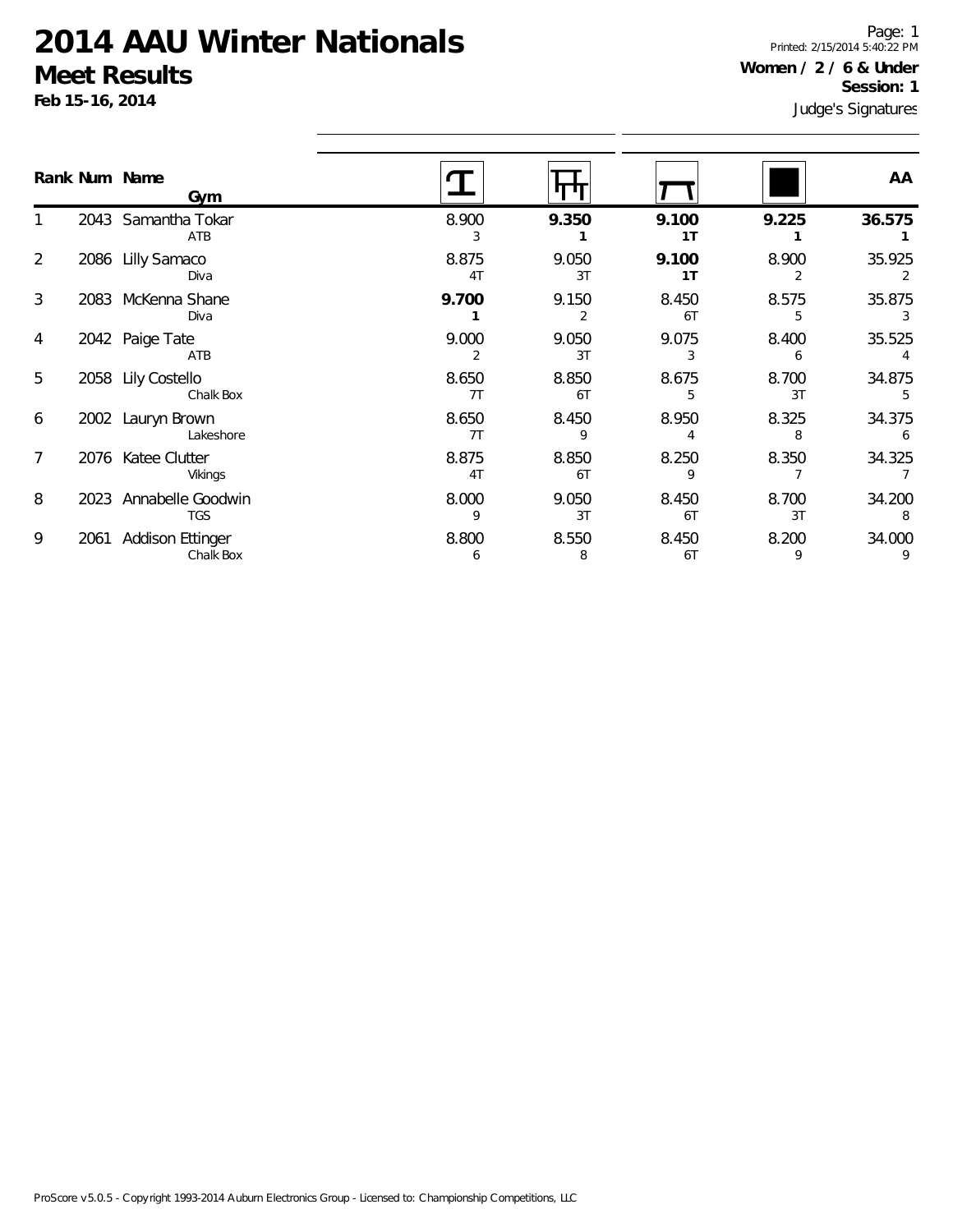**Feb 15-16, 2014**

Page: 1 Printed: 2/15/2014 5:40:51 PM **Women / 2 / 7 Yrs Old Session: 1**

|    |      | Rank Num Name<br>Gym                      |                         |              |                         |                         | AA                       |
|----|------|-------------------------------------------|-------------------------|--------------|-------------------------|-------------------------|--------------------------|
| 1  |      | 2003 Thandi Bakasa<br>Lakeshore           | 9.150<br>$\overline{4}$ | 9.600<br>1T  | 9.425<br>$\mathbf{1}$   | 9.150<br>$\overline{2}$ | 37.325<br>$\mathbf{1}$   |
| 2  |      | 2084 Hannah Smith<br>Diva                 | 9.275<br>2T             | 9.600<br>1T  | 8.650<br>8              | 8.950<br>$\overline{4}$ | 36.475<br>2              |
| 3  |      | 2006 Elena Pata<br>Lakeshore              | 9.000<br>6              | 8.850<br>12  | 9.150<br>3              | 9.125<br>3              | 36.125<br>3              |
| 4  |      | 2004 Caroline Jacobs<br>Lakeshore         | 8.700<br>12T            | 9.500<br>4   | 8.550<br>11             | 9.250<br>$\mathbf{1}$   | 36.000<br>$\overline{4}$ |
| 5  |      | 2041 Meah Peltz<br>ATB                    | 9.275<br>2T             | 9.550<br>3   | 8.300<br>14             | 8.850<br>6T             | 35.975<br>5              |
| 6  | 2037 | Diara Yelverton<br><b>OGI</b>             | 9.350<br>$\mathbf{1}$   | 9.250<br>5T  | 8.675<br>$\overline{7}$ | 8.650<br>9T             | 35.925<br>6              |
| 7  |      | 2007 Hadley Carlson<br>Lakeshore          | 8.850<br>7T             | 9.250<br>5T  | 8.900<br>4              | 8.700<br>8              | 35.700<br>$\overline{7}$ |
| 8  |      | 2005 Caroline Auerbach-Brown<br>Lakeshore | 8.275<br>17             | 9.150<br>7T  | 9.275<br>2              | 8.900<br>5              | 35.600<br>8              |
| 9  | 2031 | Samantha Day<br>OGI                       | 9.100<br>5              | 9.050<br>9   | 8.725<br>6              | 8.550<br>11             | 35.425<br>9              |
| 10 |      | 2071 Lanie Torrance<br>Chalk Box          | 8.700<br>12T            | 9.000<br>10T | 8.600<br>9              | 8.650<br>9T             | 34.950<br>10             |
| 11 | 2075 | DeLaney Zeman<br>Chalk Box                | 8.825<br>9              | 8.800<br>13  | 8.375<br>12             | 8.450<br>12T            | 34.450<br>11             |
| 12 |      | 2048 Olivia Kessler<br>American Elite     | 8.650<br>14             | 8.350<br>15  | 8.575<br>10             | 8.450<br>12T            | 34.025<br>12             |
| 13 |      | 2024 Stella Blake<br><b>TGS</b>           | 8.500<br>15             | 9.150<br>7T  | 8.350<br>13             | 8.000<br>17             | 34.000<br>13             |
| 14 |      | 2025 Tana Reed<br><b>TGS</b>              | 8.750<br>11             | 9.000<br>10T | 8.025<br>16             | 8.150<br>15T            | 33.925<br>14             |
| 15 |      | 2033 Kennedy Howard<br>OGI                | 8.775<br>10             | 8.050<br>16  | 8.750<br>5              | 8.200<br>14             | 33.775<br>15             |
| 16 |      | 2052 Alana Smith<br>American Elite        | 8.000<br>18             | 8.650<br>14  | 7.725<br>17             | 8.850<br>6T             | 33.225<br>16             |
| 17 |      | 2030 Jocelyn Birmingham<br>OGI            | 8.325<br>16             | 7.400<br>17  | 8.275<br>15             | 7.750<br>18             | 31.750<br>17             |
| 18 | 2082 | Olivia Sparks<br>Vikings                  | 8.850<br>7T             | 7.200<br>18  | 7.200<br>18             | 8.150<br>15T            | 31.400<br>18             |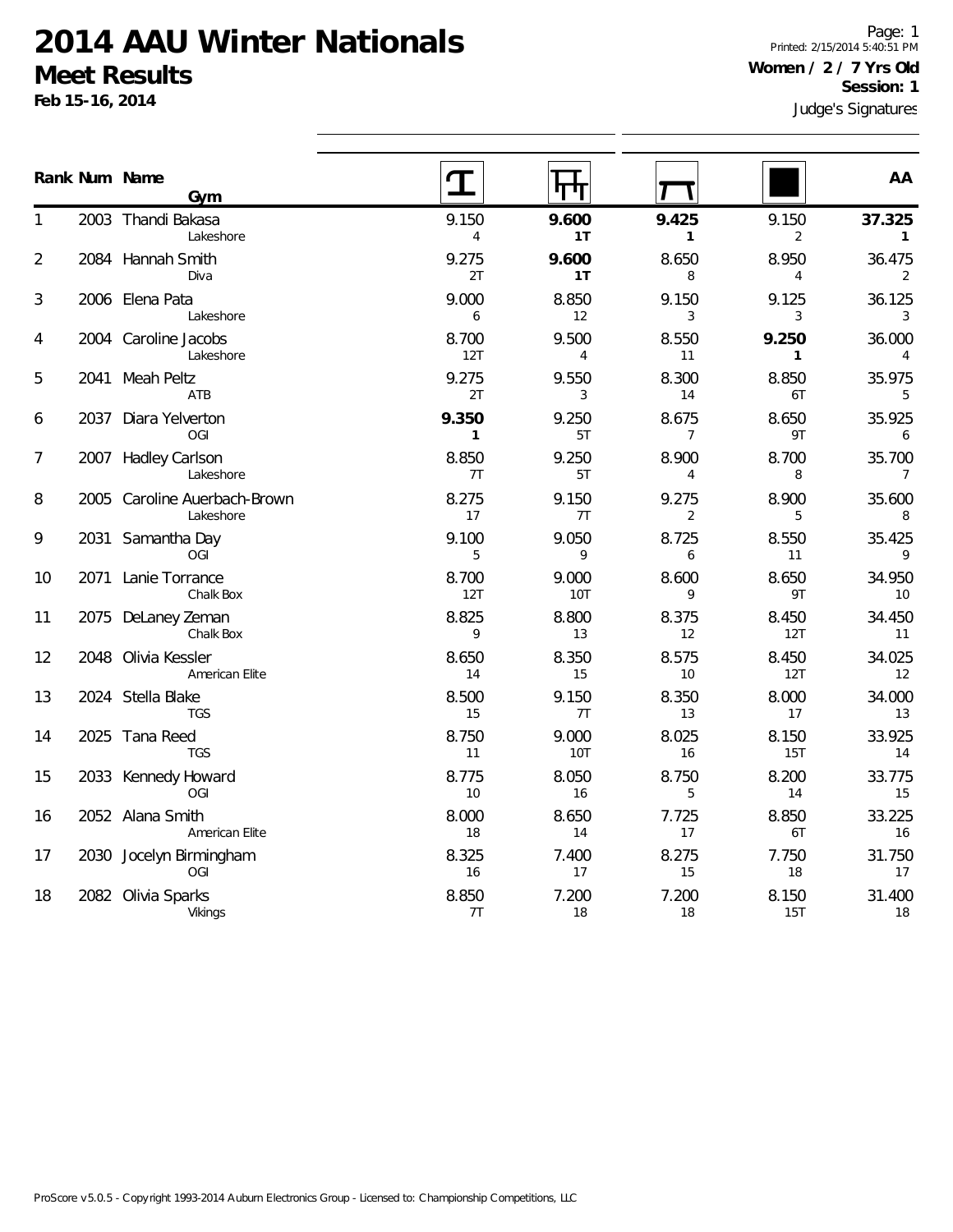**Feb 15-16, 2014**

Page: 1 Printed: 2/15/2014 5:43:28 PM **Women / 2 / 11 & Older Session: 3**

|    |      | Rank Num Name                           |                         |                         |              |                         | AA                     |
|----|------|-----------------------------------------|-------------------------|-------------------------|--------------|-------------------------|------------------------|
|    |      | Gym                                     |                         |                         |              |                         |                        |
| 1  |      | 2055 Kylie Burke<br>Chalk Box           | 9.600<br>1T             | 9.050<br>11T            | 9.150<br>5   | 8.900<br>$\overline{4}$ | 36.700<br>$\mathbf{1}$ |
| 2  |      | 2068 Nina Nichols<br>Chalk Box          | 9.600<br>1T             | 9.500<br>2T             | 8.300<br>15  | 9.250<br>$\mathbf{1}$   | 36.650<br>2            |
| 3T |      | 2022 Karlee Jeremah<br>Bee's            | 9.500<br>3              | 9.150<br>9              | 8.850<br>10  | 8.950<br>2T             | 36.450<br>3T           |
| 3T |      | 2057 Abby Carter<br>Chalk Box           | 9.275<br>$\overline{7}$ | 9.350<br>$\overline{4}$ | 9.075<br>6T  | 8.750<br>5T             | 36.450<br>3T           |
| 5  | 2081 | Miranda Peggs<br>Vikings                | 9.400<br>4              | 9.675<br>1              | 8.575<br>13  | 8.750<br>5T             | 36.400<br>5            |
| 6  |      | 2080 Aubrey Mitchell<br>Vikings         | 9.150<br>9              | 9.200<br>6T             | 9.250<br>1T  | 8.700<br>9              | 36.300<br>6            |
| 7T |      | 2060 Tory Durkovic<br>Chalk Box         | 8.775<br>15             | 9.500<br>2T             | 9.200<br>3   | 8.400<br>15T            | 35.875<br>7T           |
| 7T |      | 2063 Lauren Halford<br>Chalk Box        | 9.000<br>11T            | 9.200<br>6T             | 9.175<br>4   | 8.500<br>13             | 35.875<br>7T           |
| 9  |      | 2070 Sadie Tabler<br>Chalk Box          | 9.000<br>11T            | 9.050<br>11T            | 9.050<br>8   | 8.600<br>11             | 35.700<br>9            |
| 10 |      | 2027 Alexis Rossi<br><b>TGS</b>         | 9.300<br>6              | 9.225<br>5              | 8.500<br>14  | 8.550<br>12             | 35.575<br>10           |
| 11 |      | 2056 Rosslyn Campbell<br>Chalk Box      | 9.225<br>8              | 9.100<br>10             | 8.175<br>17  | 8.950<br>2T             | 35.450<br>11           |
| 12 |      | 2072 Maddy Wasson<br>Chalk Box          | 8.900<br>13             | 8.750<br>14             | 8.975<br>9   | 8.750<br>5T             | 35.375<br>12           |
| 13 |      | 2073 Olivia Wayslaw<br>Chalk Box        | 8.575<br>17             | 9.200<br>6T             | 9.075<br>6T  | 8.400<br><b>15T</b>     | 35.250<br>13           |
| 14 |      | 2026 Hailey Carmelo<br><b>TGS</b>       | 9.125<br>10             | 8.650<br>15             | 8.700<br>11T | 8.650<br>10             | 35.125<br>14           |
| 15 |      | 2077 Alexis Mayle<br>Vikings            | 9.325<br>5              | 7.950<br>17             | 9.250<br>1T  | 8.375<br>17             | 34.900<br>15           |
| 16 |      | 2062 Keyarah Griffin<br>Chalk Box       | 8.825<br>14             | 8.600<br>16             | 8.700<br>11T | 8.725<br>8              | 34.850<br>16           |
| 17 |      | 2014 Emma Tomco<br><b>BAC Flipstars</b> | 8.675<br>16             | 9.000<br>13             | 8.250<br>16  | 8.450<br>14             | 34.375<br>17           |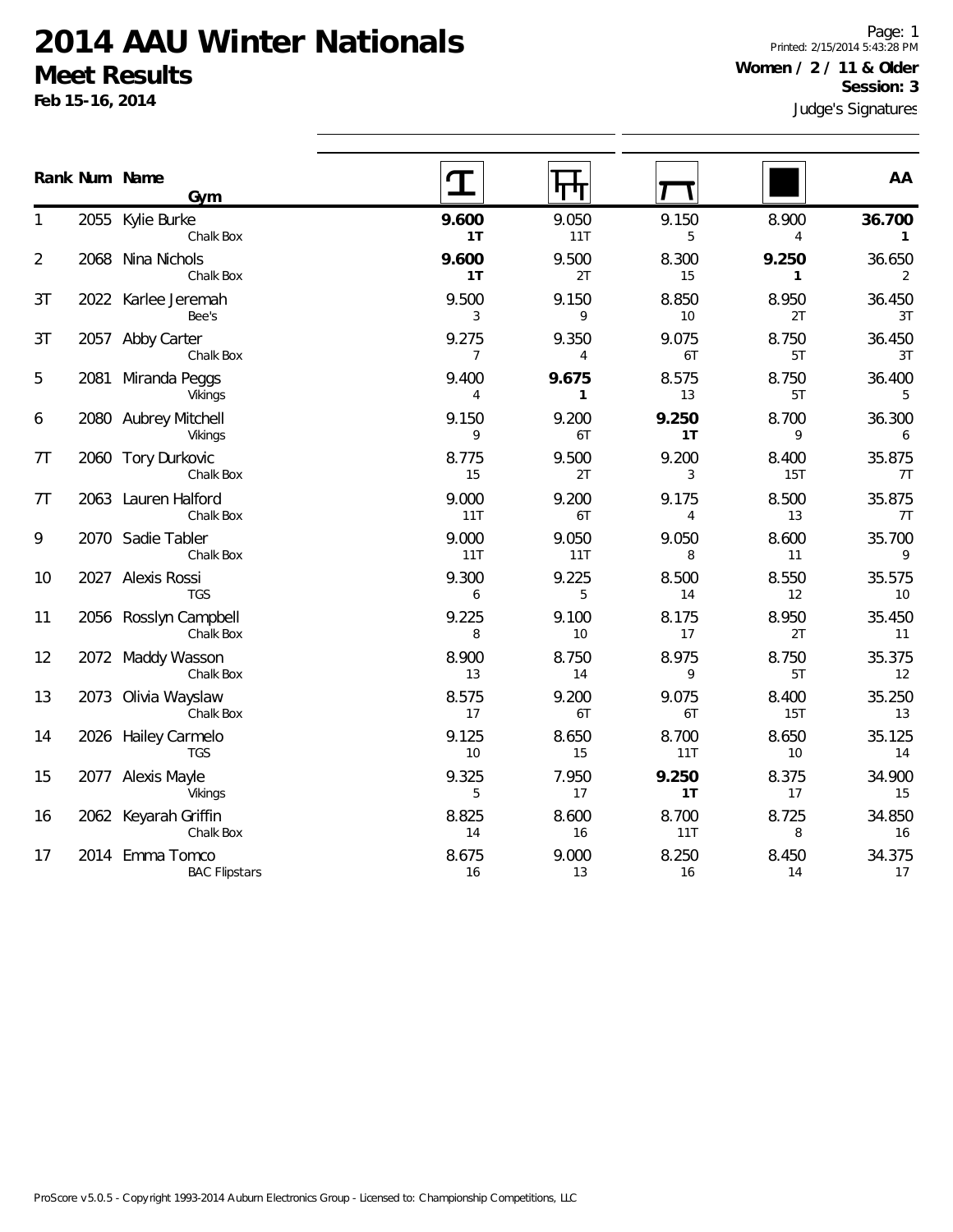**Feb 15-16, 2014**

2020 Victoria Blakeman

2053 Lexi Battaglia

2079 Kaitlyn Minarik

2064 Lydia Jerina

Bee's

Chalk Box

Chalk Box

Vikings

1

2

3

4

5

6

7T

7T

9

10

11T

13

14T

14T

16

17

18

19

20

Judge's Signatures Page: 1 Printed: 2/15/2014 5:42:43 PM **Women / 2 / 9 & 10 Session: 3**

|                |      |                                               | Judge's Signatures      |                       |                         |                |                          |  |  |  |
|----------------|------|-----------------------------------------------|-------------------------|-----------------------|-------------------------|----------------|--------------------------|--|--|--|
|                |      | Rank Num Name<br>Gym                          | T                       | पाप                   |                         |                | AA                       |  |  |  |
| 1              |      | 2065 Katie Kovach<br>Chalk Box                | 9.025<br>8              | 9.500<br>$\mathbf{1}$ | 9.450<br>2              | 8.925<br>12T   | 36.900<br>$\mathbf{1}$   |  |  |  |
| 2              |      | 2012 Maddie Roth<br>Lakeshore                 | 9.050<br>$\overline{7}$ | 9.350<br>3T           | 9.275<br>3              | 9.000<br>$10$  | 36.675<br>2              |  |  |  |
| 3              |      | 2019 Ariana Whitmer<br><b>BAC Flipstars</b>   | 9.150<br>5              | 9.100<br>8T           | 9.075<br>9T             | 9.200<br>2     | 36.525<br>3              |  |  |  |
| 4              |      | 2045 Ireland May<br>ATB                       | 9.225<br>3T             | 8.850<br>15           | 9.250<br>4              | 9.125<br>5     | 36.450<br>$\overline{4}$ |  |  |  |
| 5              |      | 2049 Avery Linn<br>American Elite             | 8.700<br><b>15T</b>     | 9.450<br>2            | 9.175<br>6              | 9.075<br>7     | 36.400<br>5              |  |  |  |
| 6              | 2039 | Ava Bartnicki<br>ATB                          | 9.125<br>6              | 9.000<br>12T          | 9.050<br>11T            | 9.100<br>6     | 36.275<br>6              |  |  |  |
| 7 <sub>T</sub> | 2059 | Gianna DeLuca<br>Chalk Box                    | 9.450<br>$\mathbf{1}$   | 9.350<br>3T           | 8.750<br>18             | 8.700<br>$17*$ | 36.250<br>7T             |  |  |  |
| 7 <sub>T</sub> |      | 2015 Cassie Girard<br><b>BAC Flipstars</b>    | 9.225<br>3T             | 9.200<br>5T           | 9.125<br>8              | 8.700<br>$17*$ | 36.250<br>7T             |  |  |  |
| 9              | 2044 | Morgan Berry<br>ATB                           | 8.925<br>11             | 9.200<br>5T           | 9.050<br>11T            | 9.025<br>8T    | 36.200<br>9              |  |  |  |
| 10             | 2090 | <b>Lillie Goss</b><br><b>Aerial Express</b>   | 8.625<br>19             | 9.100<br>8T           | 9.150<br>$\overline{7}$ | 9.175<br>3T    | 36.050<br>10             |  |  |  |
| 11T            |      | 2011 Taylor Gibbons<br>Lakeshore              | 8.700<br><b>15T</b>     | 9.100<br>8T           | 9.225<br>5              | 8.925<br>12T   | 35.950<br>11T            |  |  |  |
| 11T            |      | 2018 Annabella Grassa<br><b>BAC Flipstars</b> | 9.000<br>9T             | 9.200<br>5T           | 9.000<br>13             | 8.750<br>16    | 35.950<br>11T            |  |  |  |
| 13             |      | 2078 Maddilyn Mertz<br>Vikings                | 8.725<br>14             | 8.350<br>19           | 9.475<br>$\mathbf{1}$   | 9.175<br>3T    | 35.725<br>13             |  |  |  |
| 14T            |      | 2046 Grace Wright<br>ATB                      | 8.700<br>15T            | 8.800<br>16           | 9.075<br>9T             | 9.025<br>8T    | 35.600<br>14T            |  |  |  |
| 14T            | 2017 | Alicia Szakacs<br><b>BAC Flipstars</b>        | 9.000<br>9T             | 8.900<br>14           | 8.925<br>15             | 8.775<br>15    | 35.600<br>14T            |  |  |  |
| 16             |      | 2069 Rachel Raymond<br>Chalk Box              | 8.650<br>18             | 9.000<br>12T          | 8.975<br>14             | 8.950<br>11    | 35.575<br>16             |  |  |  |

9.400 8.050 8.550 **9.225** 35.225 2 20 19T **1** 17

8.900 8.450 8.825 8.825 35.000 12 18 16T 14 18

8.200 9.050 8.825 8.625 34.700 20 11 16T 19 19

8.875 8.500 8.550 7.600 33.525 13 17 19T 20 20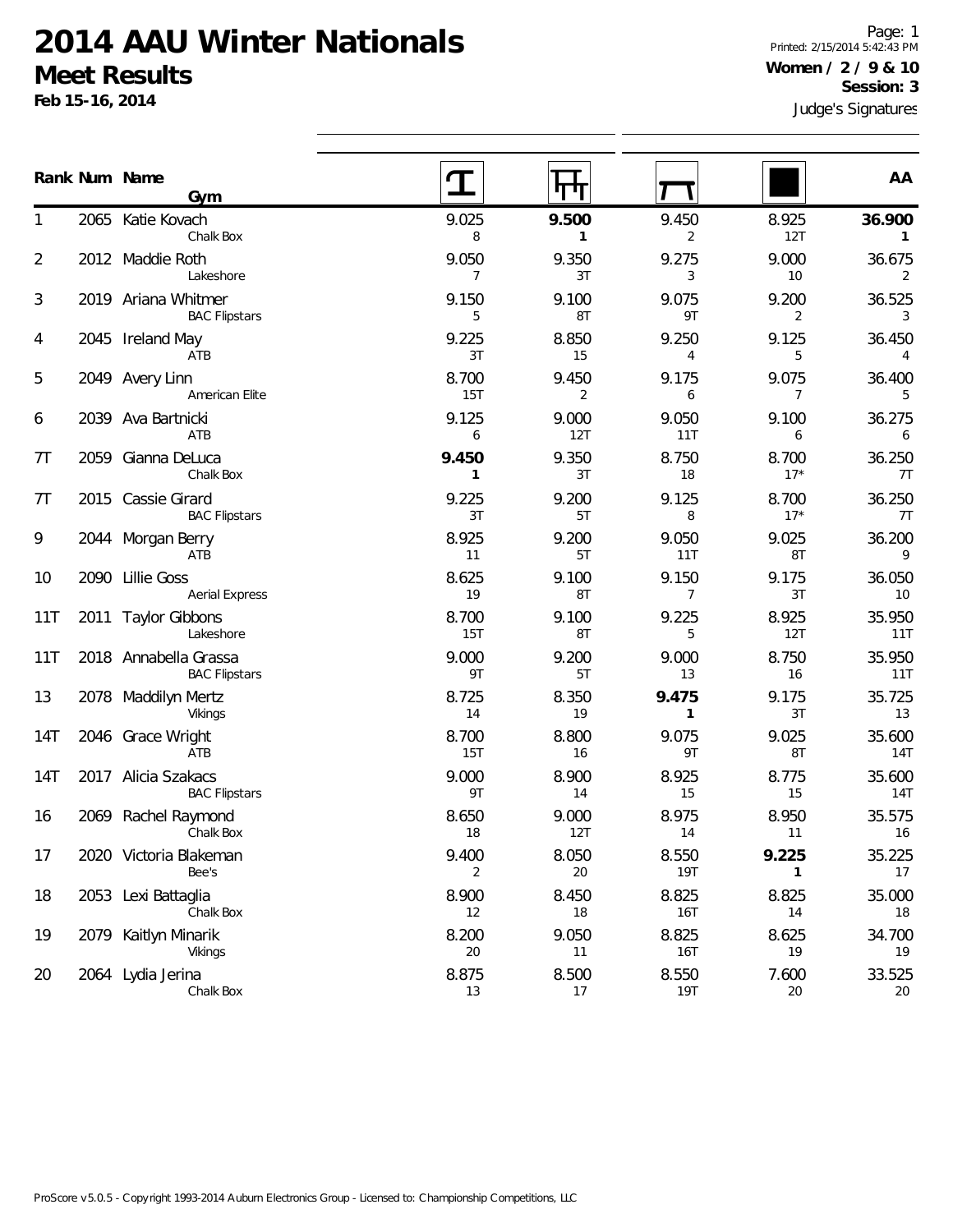**Feb 15-16, 2014**

Judge's Signatures Page: 1 Printed: 2/15/2014 5:41:55 PM **Women / 2 / Older 8 Session: 1**

|                |      | Rank Num Name<br>Gym                           |                         |                         |                         |             | AA                       |
|----------------|------|------------------------------------------------|-------------------------|-------------------------|-------------------------|-------------|--------------------------|
| 1              |      | 2010 Jayla McIntyre<br>Lakeshore               | 9.650<br>1              | 9.450<br>3T             | 9.400<br>2T             | 9.150<br>3  | 37.650<br>1              |
| 2              |      | 2009 Emma Briganti<br>Lakeshore                | 9.525<br>3              | 9.350<br>5              | 9.400<br>2T             | 9.350<br>1  | 37.625<br>2              |
| 3              |      | 2038 Carley Abbott<br>ATB                      | 9.600<br>$\overline{2}$ | 9.600<br>1T             | 8.650<br>$\overline{7}$ | 9.025<br>4  | 36.875<br>$\mathbf{3}$   |
| 4T             |      | 2032 Kamryn Duritza<br>OGI                     | 8.825<br>8              | 9.600<br>1T             | 9.150<br>4              | 8.875<br>7T | 36.450<br>4T             |
| 4T             | 2089 | Mckayla Hammond<br><b>Aerial Express</b>       | 8.600<br>12             | 9.150<br>$\overline{7}$ | 9.475<br>$\mathbf{1}$   | 9.225<br>2  | 36.450<br>4T             |
| 6              | 2021 | Mara Blanco<br>Bee's                           | 9.050<br>$\overline{7}$ | 9.450<br>3T             | 8.850<br>6              | 9.000<br>5  | 36.350<br>6              |
| $\overline{7}$ | 2067 | Madelyn Morrison<br>Chalk Box                  | 9.325<br>4T             | 8.950<br>10             | 8.950<br>5              | 8.900<br>6  | 36.125<br>$\overline{7}$ |
| 8              |      | 2013 Jillian Marcellus<br><b>BAC Flipstars</b> | 9.225<br>6              | 9.200<br>6              | 8.525<br>9              | 8.875<br>7T | 35.825<br>8              |
| 9              |      | 2092 Alexa Glancy<br><b>Aerial Express</b>     | 8.700<br>10             | 9.100<br>8              | 8.375<br>10             | 8.775<br>10 | 34.950<br>9              |
| 10             |      | 2051 Sidney Sheppert<br>American Elite         | 9.325<br>4T             | 9.050<br>9              | 7.825<br>14             | 8.500<br>12 | 34.700<br>10             |
| 11             |      | 2095 Audrey Bloom<br><b>Aerial Express</b>     | 8.300<br>14             | 8.850<br>11             | 8.575<br>8              | 8.800<br>9  | 34.525<br>11             |
| 12             |      | 2094 Maison McKay<br><b>Aerial Express</b>     | 8.350<br>13             | 7.650<br>12T            | 7.850<br>13             | 8.700<br>11 | 32.550<br>12             |
| 13             |      | 2008 Makayla Palko<br>Lakeshore                | 8.000<br>15             | 7.650<br>12T            | 8.300<br>11             | 7.550<br>15 | 31.500<br>13             |
| 14             | 2028 | Makayleigh Aliff<br>OGI                        | 8.725<br>9              | 6.700<br>14             | 8.100<br>12             | 7.900<br>14 | 31.425<br>14             |
| 15             | 2029 | Ariella Anzevino<br>OGI                        | 8.675<br>11             | 6.600<br>15             | 7.300<br>15             | 8.100<br>13 | 30.675<br>15             |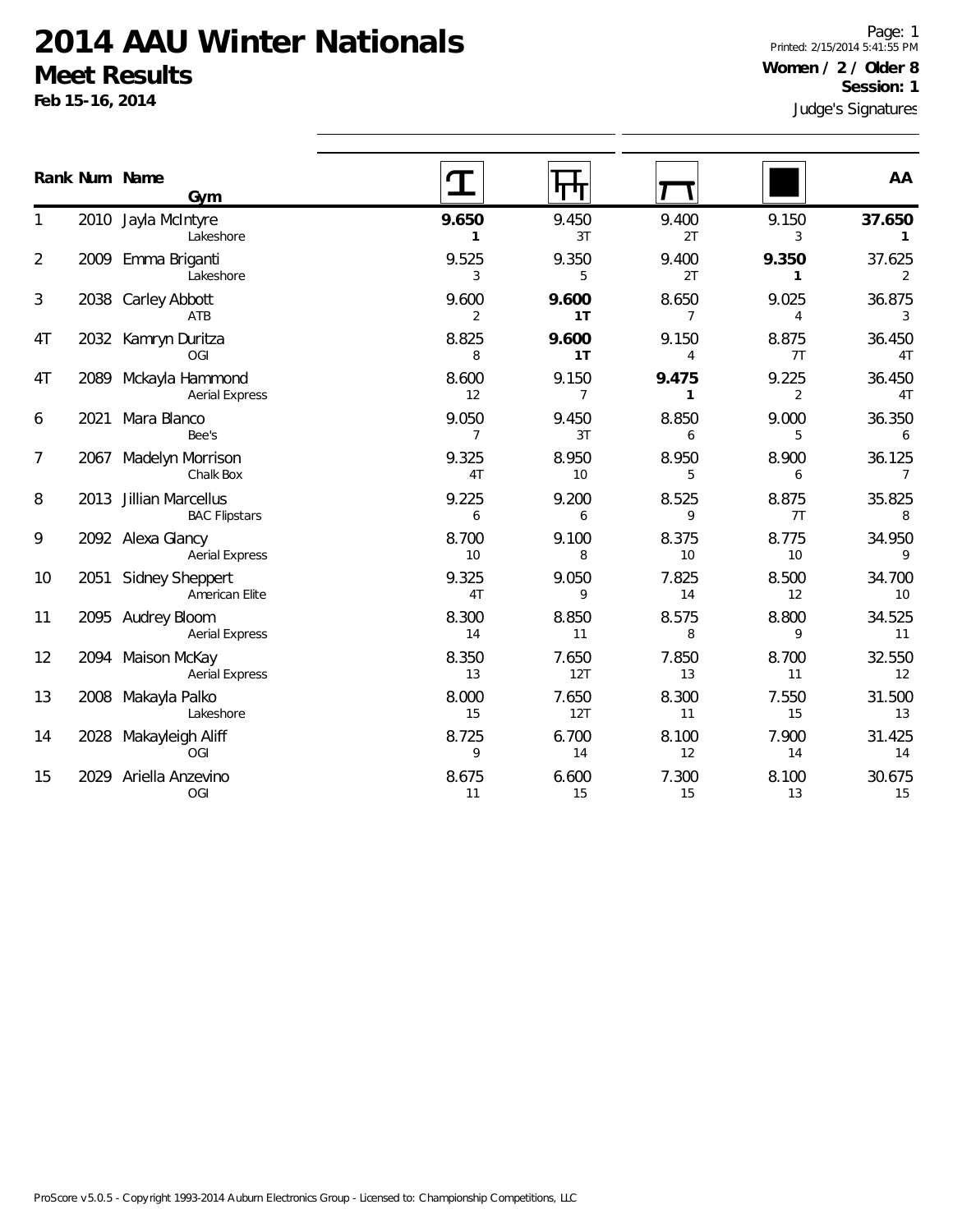#### **Team Results**

**Feb 15-16, 2014**

 $\overline{\phantom{a}}$ 

 $\overline{a}$ 

| Rank           | Gym                                                | Team           | Score   |                | पण             |                |                |
|----------------|----------------------------------------------------|----------------|---------|----------------|----------------|----------------|----------------|
| 1              | Diva                                               | $\overline{2}$ | 112.950 | 28.875         | 28.950         | 27.350         | 27.775         |
|                |                                                    |                |         | 1              | 1              | 6              | 1              |
|                | Makayla Smith<br>2085<br>2083<br>McKenna Shane     |                |         | 9.900<br>9.700 | 9.650          | 9.225          | 9.400          |
|                | 2084<br>Hannah Smith                               |                |         | 9.275          | 9.600          |                |                |
|                | 2088<br>Kendal Orock                               |                |         |                | 9.700          | 9.025          | 9.150          |
|                | Lilly Samaco<br>2086<br>Shae Millhone<br>2087      |                |         |                |                | 9.100          | 9.225          |
|                |                                                    |                |         |                |                |                |                |
| $\overline{2}$ | Lakeshore                                          | $\overline{2}$ | 112.850 | 28.325         | 28.550         | 28.225         | 27.750         |
|                |                                                    |                |         | 3              | $\overline{2}$ | 1              | $\overline{2}$ |
|                | Jayla McIntyre<br>2010                             |                |         | 9.650          | 9.450          | 9.400          | 9.150          |
|                | 2009<br>Emma Briganti                              |                |         | 9.525          |                | 9.400          | 9.350          |
|                | Thandi Bakasa<br>2003<br>Caroline Jacobs<br>2004   |                |         | 9.150          | 9.600<br>9.500 | 9.425          | 9.250          |
|                |                                                    |                |         |                |                |                |                |
| 3              | Chalk Box                                          | $\overline{2}$ | 112.150 | 28.650         | 28.500         | 27.850         | 27.150         |
|                |                                                    |                |         | $\overline{2}$ | 3T             | 3              | 6              |
|                | Kylie Burke<br>2055                                |                |         | 9.600          |                |                |                |
|                | 2068<br>Nina Nichols                               |                |         | 9.600          | 9.500          |                | 9.250          |
|                | 2059<br>Gianna DeLuca<br>2065<br>Katie Kovach      |                |         | 9.450          | 9.500          | 9.450          |                |
|                | Tory Durkovic<br>2060                              |                |         |                | 9.500          | 9.200          |                |
|                | 2066<br>Olivia Morris                              |                |         |                |                | 9.200          |                |
|                | Rachel Raymond<br>2069<br>Rosslyn Campbell<br>2056 |                |         |                |                |                | 8.950<br>8.950 |
|                |                                                    |                |         |                |                |                |                |
| 4              | ATB                                                | $\overline{2}$ | 111.550 | 28.125         | 28.500         | 27.475         | 27.450         |
|                |                                                    |                |         | $\overline{4}$ | 3T             | $\overline{4}$ | 4              |
|                | 2038<br>Carley Abbott                              |                |         | 9.600          | 9.600          |                |                |
|                | 2041<br>Meah Peltz                                 |                |         | 9.275          | 9.550          |                |                |
|                | 2040<br>Jordan Desmone<br>2043<br>Samantha Tokar   |                |         | 9.250          | 9.350          | 9.125<br>9.100 | 9.225          |
|                | 2045<br><b>Ireland May</b>                         |                |         |                |                | 9.250          | 9.125          |
|                | 2039<br>Ava Bartnicki                              |                |         |                |                |                | 9.100          |
| 5              | Vikings                                            | $\overline{2}$ | 110.400 | 27.875         | 27.925         | 27.975         | 26.625         |
|                |                                                    |                |         | 6              | 6              | $\overline{2}$ | 8              |
|                |                                                    |                |         |                |                |                |                |
|                | 2081<br>Miranda Peggs<br>2077<br>Alexis Mayle      |                |         | 9.400<br>9.325 | 9.675          | 9.250          | 8.750          |
|                | <b>Aubrey Mitchell</b><br>2080                     |                |         | 9.150          | 9.200          | 9.250          | 8.700          |
|                | 2079<br>Kaitlyn Minarik                            |                |         |                | 9.050          |                |                |

 $\overline{\phantom{a}}$ 

 $\overline{\phantom{a}}$ 

Maddilyn Mertz 9.475 9.175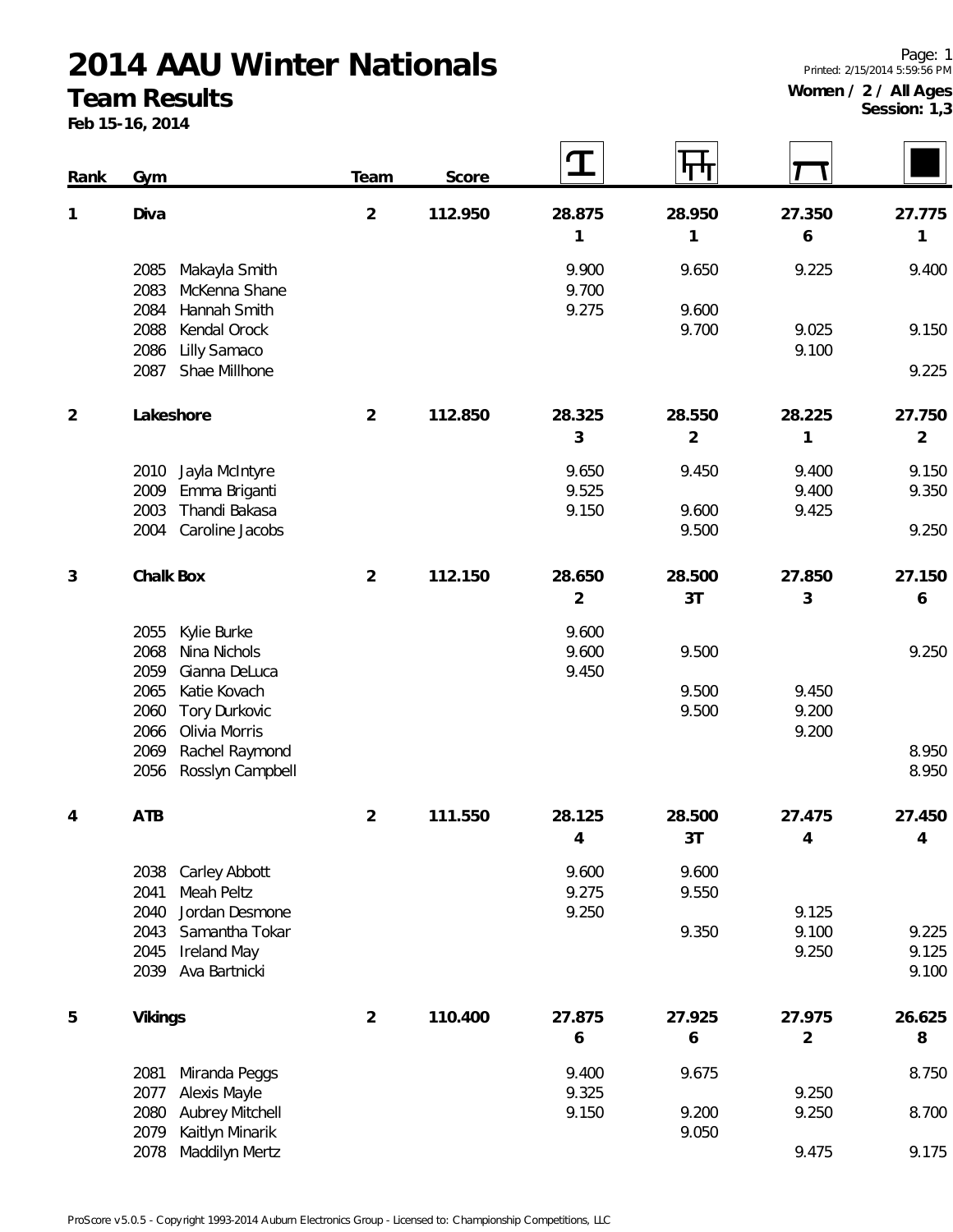#### **Team Results**

**Feb 15-16, 2014**

Page: 2 Printed: 2/15/2014 5:59:56 PM **Women / 2 / All Ages Session: 1,3**

 $\overline{\phantom{0}}$ 

 $\Gamma$ 

| Rank           | Gym                                                                          | Team           | Score   | ${\bf T}$                | पा                      |                          |                         |
|----------------|------------------------------------------------------------------------------|----------------|---------|--------------------------|-------------------------|--------------------------|-------------------------|
| 6              | <b>BAC Flipstars</b>                                                         | $\overline{2}$ | 109.250 | 27.600<br>8              | 27.600<br>8             | 27.200<br>$\overline{7}$ | 26.850<br>7             |
|                | Cassie Girard<br>2015<br>Jillian Marcellus<br>2013                           |                |         | 9.225<br>9.225           | 9.200<br>9.200          | 9.125                    | 8.875                   |
|                | Ariana Whitmer<br>2019<br>Annabella Grassa<br>2018<br>Alicia Szakacs<br>2017 |                |         | 9.150                    | 9.200                   | 9.075<br>9.000           | 9.200<br>8.775          |
| $\overline{7}$ | <b>Aerial Express</b>                                                        | $\overline{2}$ | 108.775 | 26.300<br>11             | 27.550<br>9             | 27.375<br>5              | 27.550<br>3             |
|                | Chloe Lohmeyer<br>2093<br>2091<br><b>Chloie Goss</b><br>Alexa Glancy<br>2092 |                |         | 8.850<br>8.750<br>8.700  | 9.300                   | 8.750                    | 9.150                   |
|                | Mckayla Hammond<br>2089<br><b>Lillie Goss</b><br>2090                        |                |         |                          | 9.150<br>9.100          | 9.475<br>9.150           | 9.225<br>9.175          |
| 8              | <b>OGI</b>                                                                   | $\overline{2}$ | 108.500 | 27.750<br>$\overline{7}$ | 27.900<br>7             | 26.625<br>9              | 26.225<br>10            |
|                | 2037<br>Diara Yelverton<br>2036<br>Christen Nutt                             |                |         | 9.350<br>9.300           | 9.250                   |                          | 8.650<br>8.700          |
|                | 2031<br>Samantha Day<br>Kamryn Duritza<br>2032<br>2033<br>Kennedy Howard     |                |         | 9.100                    | 9.050<br>9.600          | 8.725<br>9.150<br>8.750  | 8.875                   |
| 9              | American Elite                                                               | $\overline{2}$ | 108.250 | 26.900<br>10             | 28.050<br>5             | 26.875<br>8              | 26.425<br>9             |
|                | Sidney Sheppert<br>2051<br>2047<br>Bella Christy<br>2050 Sage Lorentz        |                |         | 9.325<br>8.825<br>8.750  | 9.050<br>9.550          | 9.125                    | 8.500                   |
|                | 2049<br>Avery Linn<br>Olivia Kessler<br>2048<br>2052 Alana Smith             |                |         |                          | 9.450                   | 9.175<br>8.575           | 9.075<br>8.850          |
|                |                                                                              |                |         |                          |                         |                          |                         |
| 10             | Bee's                                                                        | $\overline{2}$ | 108.025 | 27.950<br>5              | 26.650<br>11            | 26.250<br>10             | 27.175<br>5             |
|                | Karlee Jeremah<br>2022<br>2020<br>Victoria Blakeman<br>2021<br>Mara Blanco   |                |         | 9.500<br>9.400<br>9.050  | 9.150<br>8.050<br>9.450 | 8.850<br>8.550<br>8.850  | 8.950<br>9.225<br>9.000 |

 $\overline{1}$ 

 $\Gamma$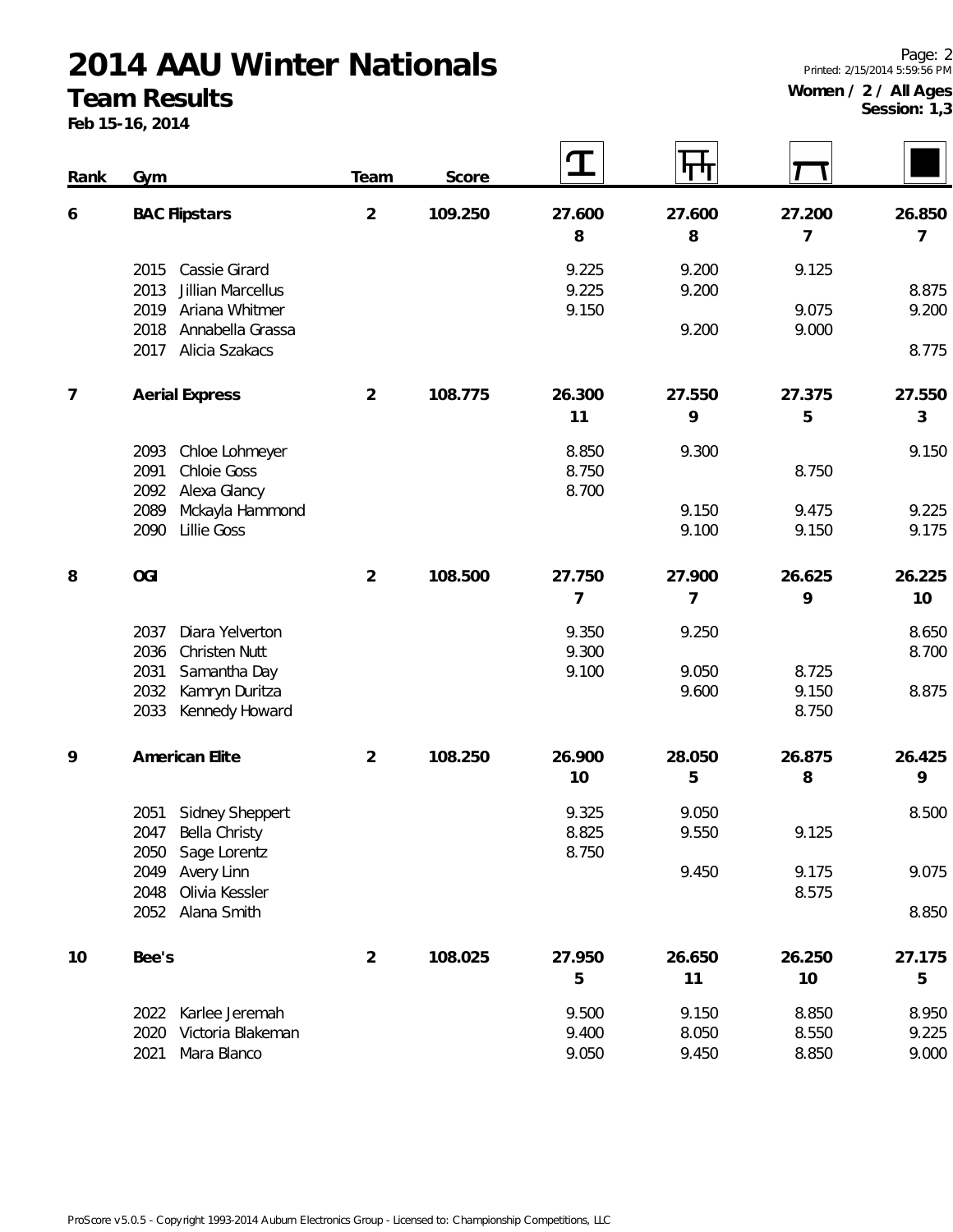#### **Team Results**

**Feb 15-16, 2014**

Page: 3 Printed: 2/15/2014 5:59:57 PM **Women / 2 / All Ages Session: 1,3**

| Rank | Gym  |                   | Team | Score   |        |        |        |        |
|------|------|-------------------|------|---------|--------|--------|--------|--------|
| 11   | TGS  |                   | 2    | 106.225 | 27.200 | 27.475 | 25.650 | 25.900 |
|      |      |                   |      |         | 9      | 10     | 11     | 11     |
|      | 2027 | Alexis Rossi      |      |         | 9.300  | 9.225  | 8.500  | 8.550  |
|      | 2026 | Hailey Carmelo    |      |         | 9.125  |        | 8.700  | 8.650  |
|      | 2096 | Hannah Neely      |      |         | 8.775  | 9.100  |        |        |
|      | 2024 | Stella Blake      |      |         |        | 9.150  |        |        |
|      | 2023 | Annabelle Goodwin |      |         |        |        | 8.450  | 8.700  |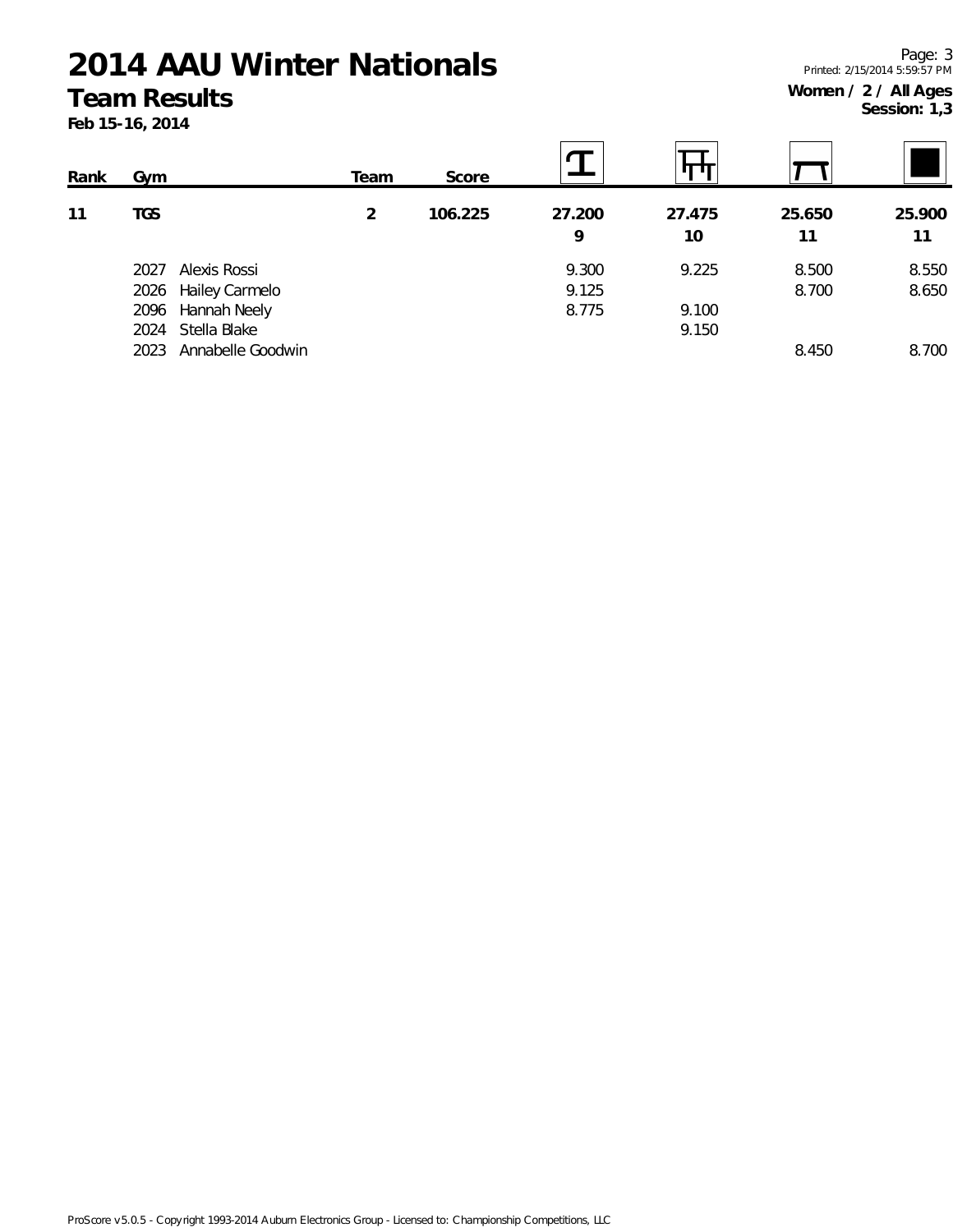**Feb 15-16, 2014**

Page: 1 Printed: 2/15/2014 5:49:58 PM **Women / 3 / 11 Yr Olds Session: 2**

|    |      | Rank Num Name<br>Gym                          |                         | П                       |                         |                         | AA                       |
|----|------|-----------------------------------------------|-------------------------|-------------------------|-------------------------|-------------------------|--------------------------|
| 1  |      | 3216 Josephine Razayeski<br>ATB               | 9.200<br>$\overline{2}$ | 9.200<br>$\overline{2}$ | 9.225<br>$\mathbf{1}$   | 9.400<br>1T             | 37.025<br>$\mathbf{1}$   |
| 2  |      | 3150 Mariella Mason<br><b>BAC Flipstars</b>   | 8.900<br>$\overline{7}$ | 9.150<br>$\overline{4}$ | 9.050<br>$\overline{2}$ | 9.300<br>3              | 36.400<br>2              |
| 3  |      | 3214 Austynn Hope<br>ATB                      | 9.175<br>3              | 8.675<br>11             | 8.750<br>5              | 9.275<br>4              | 35.875<br>3              |
| 4  |      | 3189 Emma McLaughlin<br><b>Aerial Express</b> | 9.225<br>1              | 8.750<br>10             | 8.675<br>6              | 8.750<br>10             | 35.400<br>$\overline{4}$ |
| 5  |      | 3151 Antonia Tsouris<br><b>BAC Flipstars</b>  | 8.875<br>8              | 9.050<br>5T             | 8.850<br>4              | 8.550<br>13T            | 35.325<br>5              |
| 6  | 3129 | Kayla Reddinger<br>Ten Point O                | 8.850<br>9              | 8.350<br>16             | 8.875<br>3              | 9.100<br>6              | 35.175<br>6              |
| 7  |      | 3122 Peyton Ford<br>Ten Point O               | 8.475<br>14             | 9.050<br>5T             | 8.550<br>9T             | 9.025<br>$\overline{7}$ | 35.100<br>$\overline{7}$ |
| 8  |      | 3215 Natalie Litchney<br>ATB                  | 8.450<br>15             | 8.500<br>15             | 8.600<br>7T             | 9.400<br>1T             | 34.950<br>8              |
| 9  |      | 3174 Amaya Martin<br><b>TGS</b>               | 8.600<br>12             | 9.175<br>3              | 8.150<br>12T            | 9.000<br>8              | 34.925<br>9              |
| 10 |      | 3112 Ava Kachure<br>Ten Point O               | 8.500<br>13             | 9.050<br>5T             | 8.550<br>9T             | 8.600<br>12             | 34.700<br>10             |
| 11 |      | 3233 Sophia Irwin<br>Diva                     | 8.425<br>16             | 8.575<br>14             | 8.600<br>7T             | 8.800<br>9              | 34.400<br>11             |
| 12 | 3333 | Robyn Neely<br><b>TGS</b>                     | 8.225<br>18             | 9.025<br>8              | 7.900<br>14             | 9.175<br>5              | 34.325<br>12             |
| 13 |      | 3224 Danielle Severns<br>American Elite       | 9.100<br>4T             | 9.250<br>$\mathbf{1}$   | 7.250<br>19             | 8.500<br>16             | 34.100<br>13             |
| 14 |      | 3198 Leah Costello<br>Chalk Box               | 9.100<br>4T             | 9.000<br>9              | 7.350<br>18             | 8.550<br>13T            | 34.000<br>14             |
| 15 |      | 3115 Abby Przeslica<br>Ten Point O            | 8.750<br>10             | 8.250<br>17             | 8.150<br>12T            | 8.550<br>13T            | 33.700<br>15             |
| 16 |      | 3159 Reagan McCrum<br>GOB                     | 8.300<br>17             | 8.200<br><b>18T</b>     | 8.400<br>11             | 8.650<br>11             | 33.550<br>16             |
| 17 |      | 3167 Carissa Slater<br>Bee's                  | 8.650<br>11             | 8.600<br>12T            | 7.750<br>15T            | 8.200<br>17             | 33.200<br>17             |
| 18 |      | 3192 Hannah Tibai<br><b>Aerial Express</b>    | 9.050<br>6              | 8.200<br><b>18T</b>     | 7.750<br>15T            | 7.950<br>19             | 32.950<br>18             |
| 19 |      | 3182 Madeleine Wills<br>OGI                   | 8.150<br>19             | 8.600<br>12T            | 7.500<br>17             | 8.100<br>18             | 32.350<br>19             |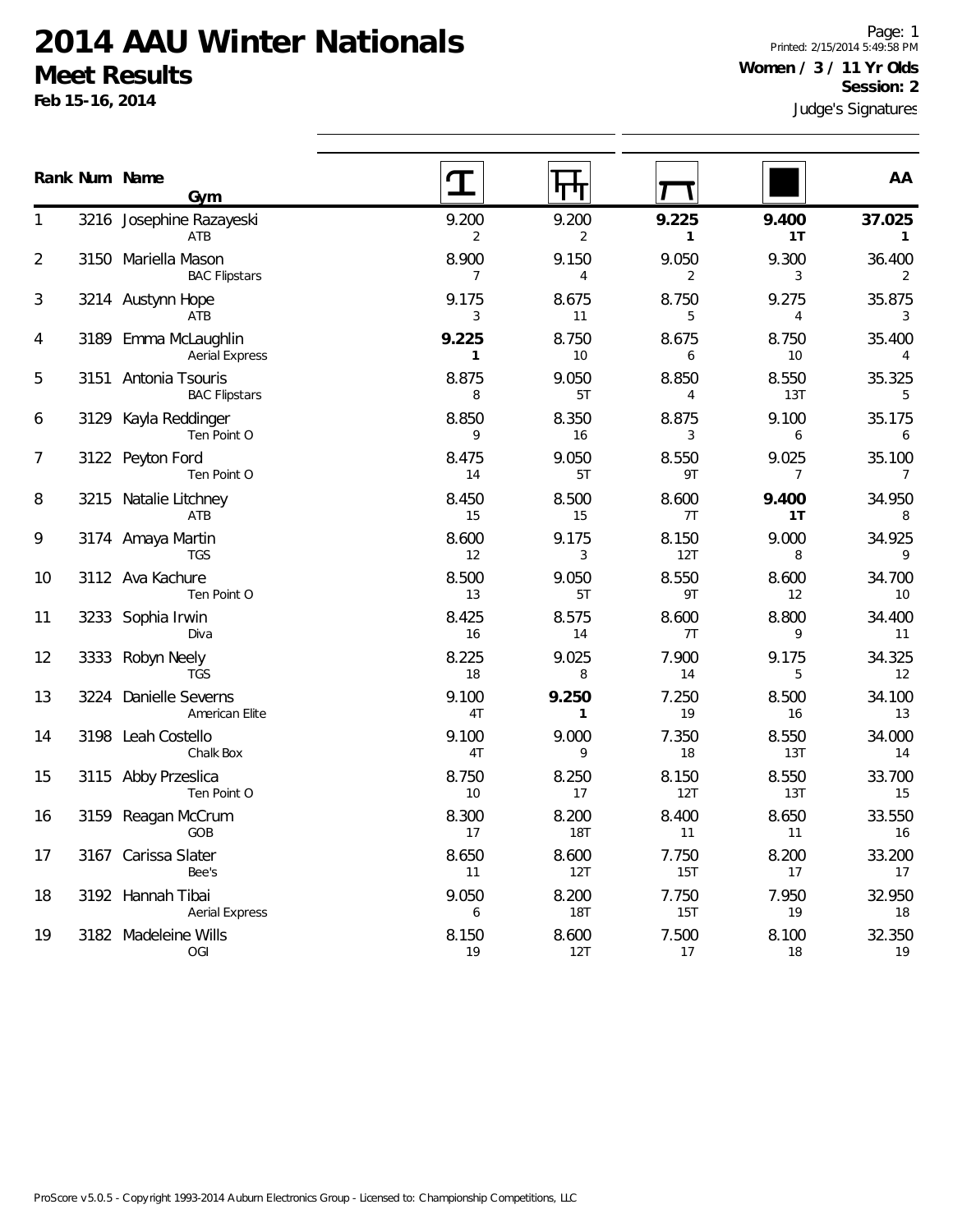**Feb 15-16, 2014**

Page: 1 Printed: 2/15/2014 5:51:49 PM **Women / 3 / 12 & Older Session: 4**

|                |      | Rank Num Name<br>Gym                 |                         |                         |                         |             | AA                       |
|----------------|------|--------------------------------------|-------------------------|-------------------------|-------------------------|-------------|--------------------------|
|                |      | 3220 Presley Linn<br>American Elite  | 9.225                   | 9.400<br>$\overline{2}$ | 8.475<br>3              | 9.200       | 36.300                   |
| $\overline{2}$ | 3206 | Bria Robinson<br>Chalk Box           | 9.150<br>2T             | 8.900<br>7T             | 8.675<br>$\overline{2}$ | 8.700<br>4T | 35.425<br>$\overline{2}$ |
| 3              | 3241 | <b>Brooke Thur</b><br>American Elite | 9.025<br>5              | 9.450<br>1              | 7.725<br><b>10T</b>     | 8.750<br>2T | 34.950<br>3              |
| 4              |      | 3194 Adrianna Anderson<br>Chalk Box  | 9.000<br>6              | 8.350<br>10             | 8.950                   | 8.550<br>6T | 34.850<br>4              |
| 5              | 3203 | Maddy Litwiler<br>Chalk Box          | 8.800<br>$\overline{7}$ | 9.000<br>5              | 8.300<br>6              | 8.525<br>8  | 34.625<br>5              |
| 6              |      | 3175 Victoria Lamp<br><b>TGS</b>     | 8.450<br>11             | 9.250<br>3              | 8.025<br>8              | 8.700<br>4T | 34.425<br>6              |
| $\overline{7}$ |      | 3166 Maddison Ricciuti<br>Bee's      | 8.625<br>10             | 8.150<br>11             | 8.350<br>5              | 8.750<br>2T | 33.875<br>7              |
| 8              |      | 3208 Jordan Wayslaw<br>Chalk Box     | 8.750<br>8              | 8.900<br>7T             | 8.050<br>7              | 8.100<br>11 | 33.800<br>8              |
| 9              |      | 3120 Anika Capetillo<br>Ten Point O  | 8.650<br>9              | 9.050<br>4              | 7.650<br>12             | 8.350<br>10 | 33.700<br>9              |
| 10             | 3201 | Meghan Gillespie<br>Chalk Box        | 9.050<br>4              | 8.400<br>9              | 7.750<br>9              | 8.450<br>9  | 33.650<br>10             |
| 11             |      | 3196 Angie Brail<br>Chalk Box        | 8.200<br>12             | 8.950<br>6              | 7.725<br>10T            | 8.550<br>6T | 33.425<br>11             |
| 12             |      | 3195 Sami Bartone<br>Chalk Box       | 9.150<br>2T             | 8.100<br>12             | 8.450<br>4              | 7.100<br>12 | 32.800<br>12             |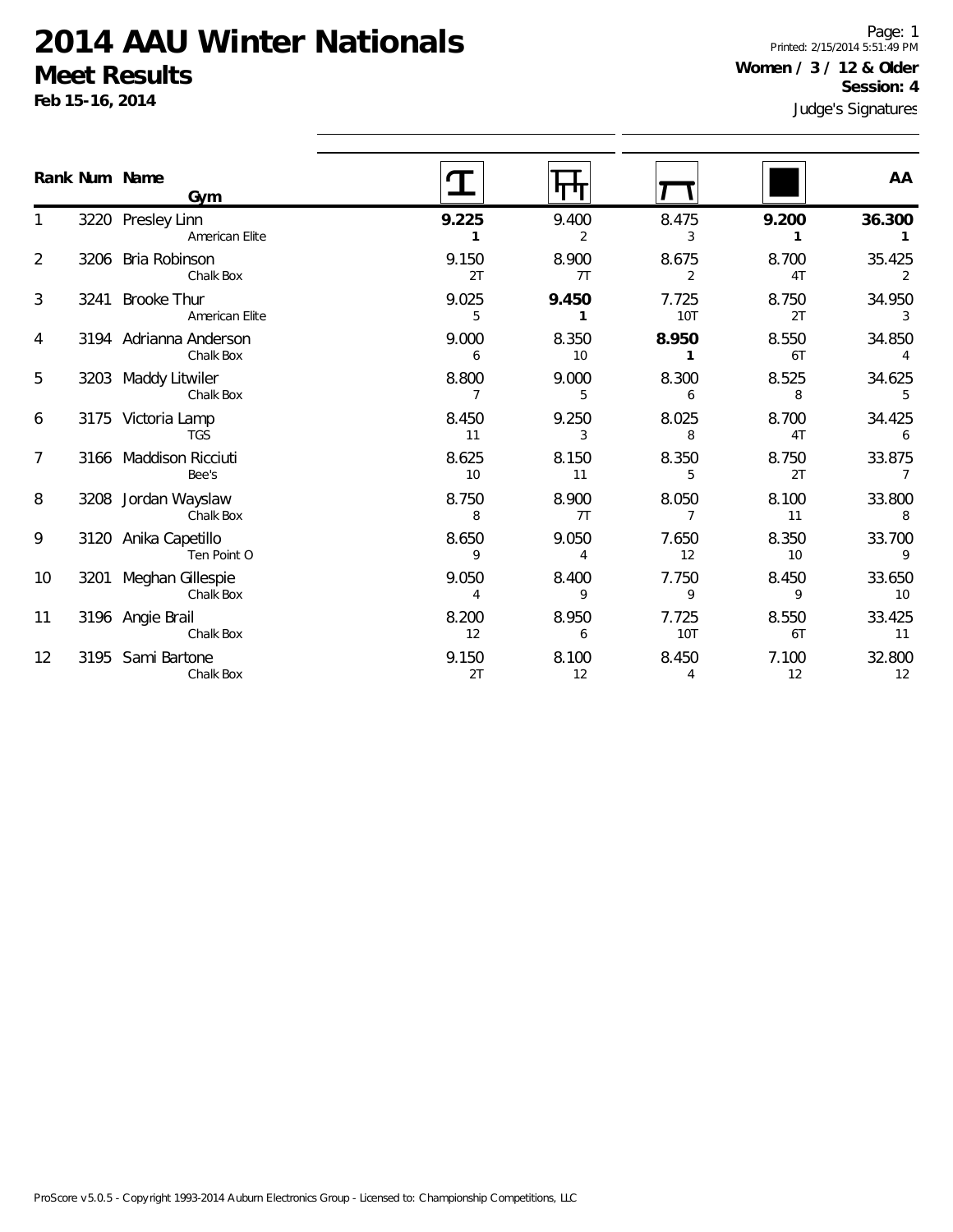LEGS

LEGS

3256 Payton Sminchak

3242 Kelsey Bailis

1

2

3

4

5

6

7

8

9

10

11

Page: 1 Printed: 2/15/2014 5:44:22 PM **Women / 3 / 7 & Under Session: 2**

|                | Feb 15-16, 2014 |                                  |             |                         |             | Session: 2<br>Judge's Signatures |             |  |  |
|----------------|-----------------|----------------------------------|-------------|-------------------------|-------------|----------------------------------|-------------|--|--|
|                |                 | Rank Num Name<br>Gym             |             |                         |             |                                  | AA          |  |  |
|                |                 | 3211 Emma Hahn<br>ATB            | 9.550       | 9.000<br>4T             | 9.200       | 9.425                            | 37.175      |  |  |
| $\overline{2}$ |                 | 3200 Helaina Edgar<br>Chalk Box  | 8.650<br>5  | 9.150                   | 8.950<br>2  | 9.300                            | 36.050      |  |  |
| 3              |                 | 3235 Alexis Witts<br>Diva        | 8.900<br>2T | 9.000<br>4 <sub>T</sub> | 8.450<br>3  | 9.175<br>3                       | 35.525      |  |  |
| 4              |                 | 3238 Emmalie Mitzell<br>Diva     | 8.900<br>2T | 9.125<br>2              | 8.175<br>5  | 8.400<br>8                       | 34.600      |  |  |
| 5              |                 | 3213 Alexis Witherow<br>ATB      | 8.600<br>6  | 9.100                   | 7.200<br>9  | 9.000                            | 33.900      |  |  |
| 6              |                 | 3169 Joi Williams<br><b>TGS</b>  | 8.500       | 8.200<br>6              | 8.250       | 8.550                            | 33.500      |  |  |
| 7              |                 | 3204 Payton Malovrh<br>Chalk Box | 8.700       | 8.050                   | 7.750<br>6T | 8.900<br>5                       | 33.400      |  |  |
| 8              |                 | 3163 Morgan Russo<br>Bee's       | 8.250<br>8  | 7.025<br>8              | 7.750<br>6T | 8.600<br>6                       | 31.625<br>8 |  |  |
| 9              | 3250            | Arin Jenson<br>LEGS              | 7.700<br>9  | 6.650<br>9              | 7.450<br>8  | 8.000<br>10                      | 29.800<br>9 |  |  |

6.150 6.400 6.950 7.500 27.000 10 10 10 11 10

5.050 6.200 5.600 8.250 25.100 11 11 11 9 11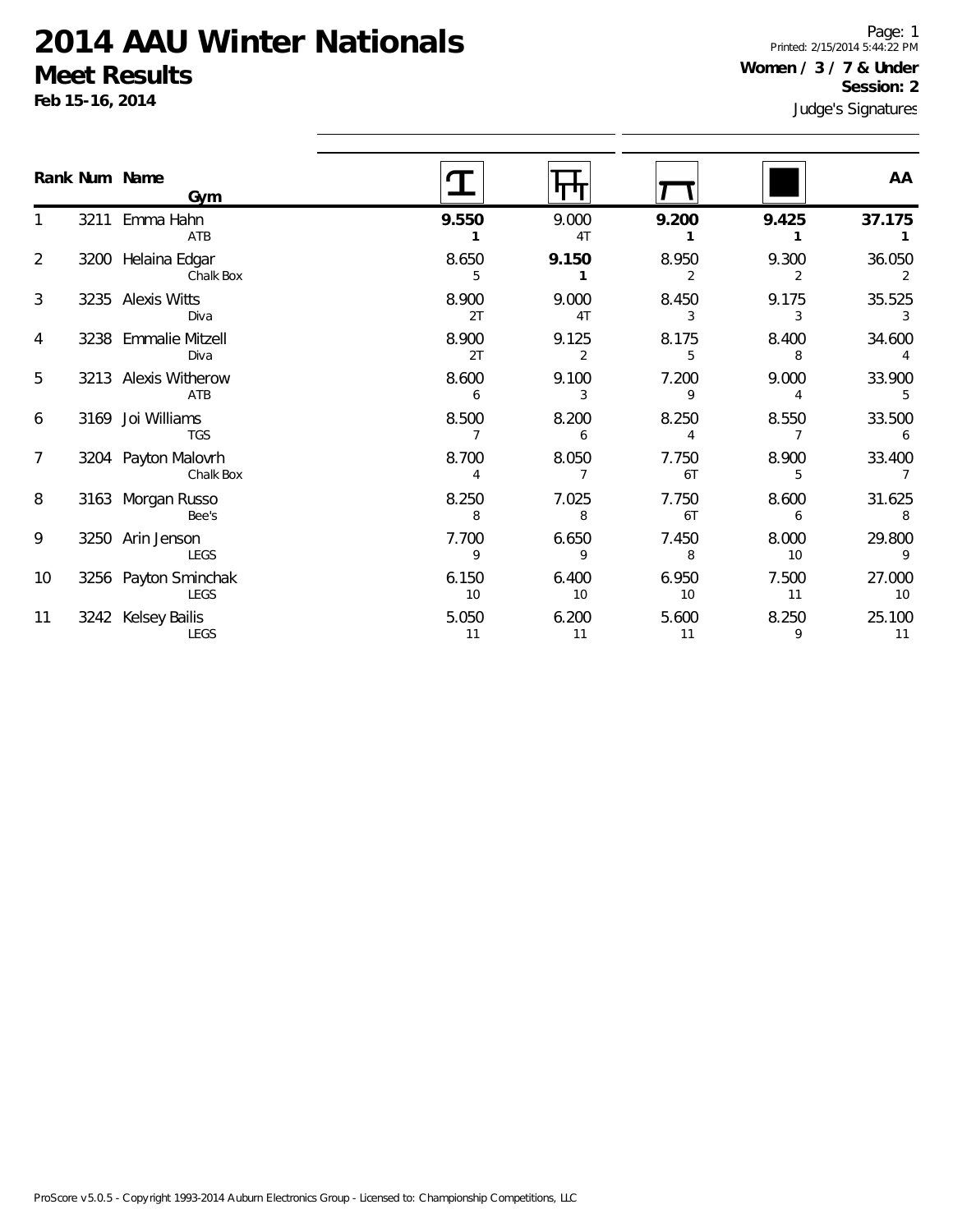**Feb 15-16, 2014**

Page: 1 Printed: 2/15/2014 5:47:21 PM **Women / 3 / Mid 9 Session: 2**

| АΑ |  |
|----|--|

 $\overline{a}$ 

|                | Rank Num Name<br>Gym                   |                         |                         |                         |              | AA                       |
|----------------|----------------------------------------|-------------------------|-------------------------|-------------------------|--------------|--------------------------|
|                | 3144 Lauren Izanec<br>Lakeshore        | 9.100<br>3              | 9.550                   | 9.175<br>1              | 9.200<br>2   | 37.025                   |
| $\overline{2}$ | 3234 Rylee Wittman<br>Diva             | 9.600                   | 9.275<br>3              | 8.850<br>3              | 9.050<br>4   | 36.775<br>2              |
| 3              | 3202 Erica Housel<br>Chalk Box         | 9.250<br>2              | 9.000<br>4T             | 8.650<br>4              | 8.900<br>8   | 35.800<br>3              |
| 4              | 3171 Addison Gazadacko<br><b>TGS</b>   | 8.850<br>4              | 9.425<br>2              | 8.450<br>6              | 9.000<br>6   | 35.725                   |
| 5              | 3131 Sydnie Rinehart<br>Ten Point O    | 8.750<br>6              | 8.875<br>6              | 8.875<br>2              | 9.025<br>5   | 35.525<br>5              |
| 6              | 3179 Hope Crawley<br>OGI               | 8.775<br>5              | 9.000<br>4T             | 8.300<br>9              | 9.100<br>3   | 35.175<br>6              |
| 7              | 3239 Noel Bacon<br>Diva                | 8.650<br>8              | 8.450<br>8              | 8.225<br>10             | 9.300        | 34.625<br>$\overline{7}$ |
| 8              | 3154 Mae Norman<br>GOB                 | 8.525<br>10             | 8.650<br>$\overline{7}$ | 8.100<br>11             | 8.800<br>9   | 34.075<br>8              |
| 9              | 3172 Kailee Hudgins<br><b>TGS</b>      | 8.700<br>$\overline{7}$ | 7.600<br>11             | 8.350<br>8              | 8.925<br>7   | 33.575<br>9              |
| 10             | 3114 Alexis Pluta<br>Ten Point O       | 8.250<br>13             | 8.225<br>9              | 8.375<br>$\overline{7}$ | 8.600<br>10T | 33.450<br>10             |
| 11             | 3243 Brooklyn Blakeslee<br><b>LEGS</b> | 8.600<br>9              | 7.500<br>12             | 8.500<br>5              | 8.100<br>13  | 32.700<br>11             |
| 12             | 3162 Abigail Russo<br>Bee's            | 8.400<br>12             | 8.150<br>10             | 7.750<br>12             | 8.200<br>12  | 32.500<br>12             |
| 13             | 3244 Amber Bowman<br>LEGS              | 8.500<br>11             | 7.050<br>13             | 7.450<br>13             | 8.600<br>10T | 31.600<br>13             |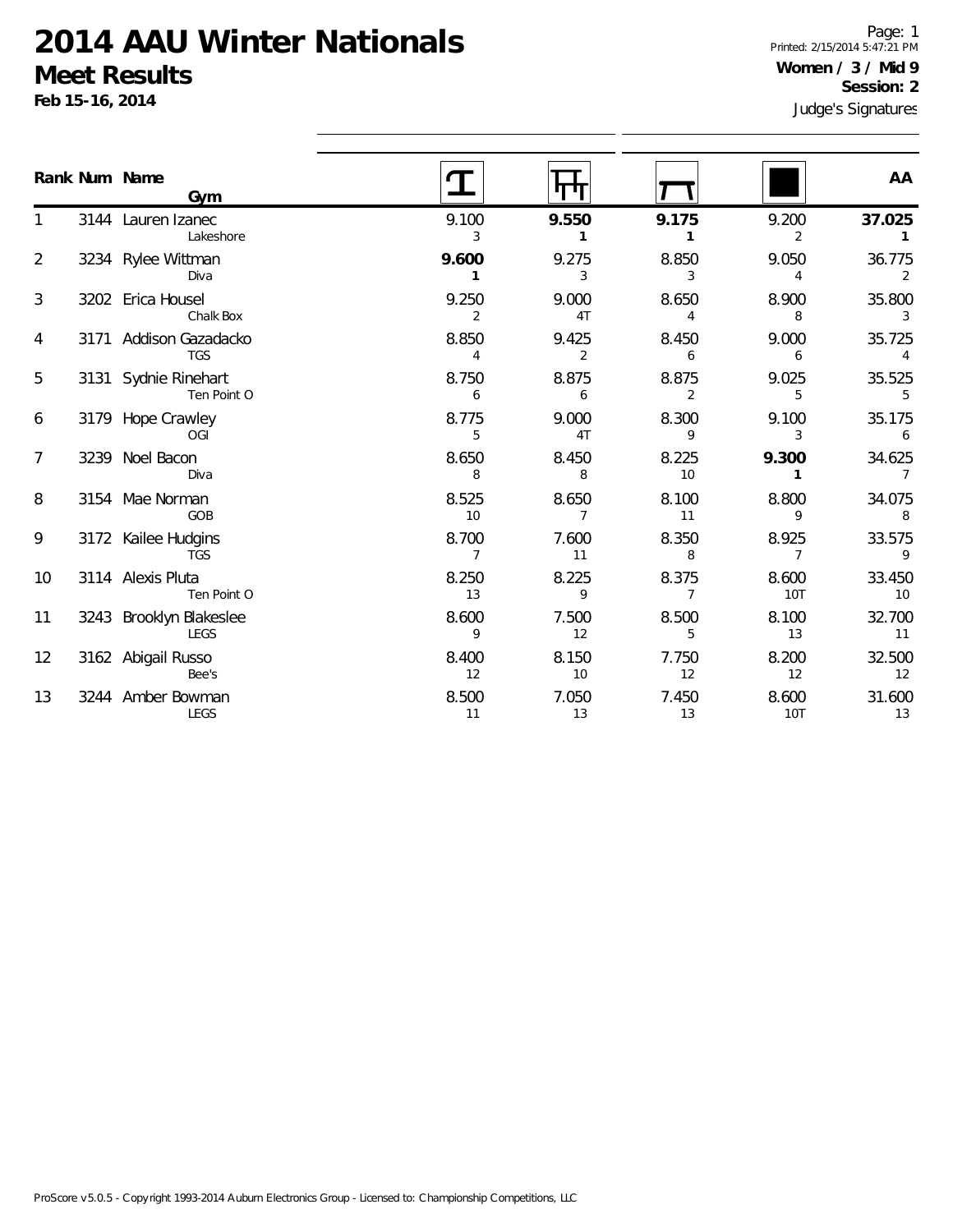Aerial Express

Vikings

Vikings

OGI

Ten Point O

Ten Point O

3190 Morgan McKay

3227 Alexia Duffus

3231 Angela Riffle

3180 Isabel Kunkel

3126 Stephanie Machovina

3132 Jasmine Shepherd

**Feb 15-16, 2014**

1

2

3T

3T

5

6

7

8

9

10

11

12

13

14

15

16

Judge's Signatures Page: 1 Printed: 2/15/2014 5:51:14 PM **Women / 3 / Older 10 Session: 4**

|                |      | Rank Num Name<br>Gym                             |              |             |             |               | AA           |
|----------------|------|--------------------------------------------------|--------------|-------------|-------------|---------------|--------------|
|                |      | 3219 Sami Karasek<br>American Elite              | 9.100<br>2T  | 9.325       | 8.575       | 9.000<br>2T   | 36.000       |
| $\overline{2}$ |      | 3116 Jordyn Schill<br>Ten Point O                | 9.175        | 9.200<br>2T | 8.050<br>11 | 9.200         | 35.625       |
| 3T             | 3240 | <b>Madison Rodgers</b><br>Diva                   | 9.100<br>2T  | 9.100<br>5  | 8.350       | 8.700<br>$6*$ | 35.250<br>3T |
| 3T             | 3109 | Brianna Burke<br>Ten Point O                     | 9.050<br>4   | 8.650<br>10 | 8.850       | 8.700<br>$6*$ | 35.250<br>3T |
| 5              |      | 3106 Cecily Merrick<br><b>Telstar Gymnastics</b> | 8.750<br>9   | 9.050<br>6  | 8.450<br>5T | 8.900<br>5    | 35.150       |
| 6              |      | 3104 Katie OKuma<br><b>Telstar Gymnastics</b>    | 8.550<br>12T | 9.000<br>7T | 8.500       | 9.000<br>2T   | 35.050       |
| 7              | 3105 | Maggie Rischetelli<br><b>Telstar Gymnastics</b>  | 8.400<br>15  | 9.000<br>7T | 8.450<br>5T | 8.950         | 34.800<br>7  |
| 8              | 3184 | Lilliand Marchand<br><b>Aerial Express</b>       | 8.850<br>8   | 9.200<br>2T | 8.100<br>10 | 8.500<br>10   | 34.650<br>8  |
| 9              |      | 3222 Ryan Rhinehart<br>American Elite            | 8.950        | 9.125       | 8.375       | 8.000<br>14   | 34.450       |
| 10             | 3188 | <b>Mallory Everly</b><br><b>Aerial Express</b>   | 8.650<br>10  | 8.400<br>12 | 8.475       | 8.600<br>8    | 34.125<br>10 |

8.600 8.450 8.300 8.550 33.900 11 11 9 9 9 11

9.025 8.800 7.650 8.350 33.825 5 9 14 11 12

9.000 8.100 7.750 8.150 33.000 6 13 13 12 13

8.550 7.700 7.850 7.600 31.700 12T 14 12 16 14

8.450 7.600 6.400 7.750 30.200 14 15 16 15 15

8.050 7.150 6.700 8.100 30.000 16 16 15 13 16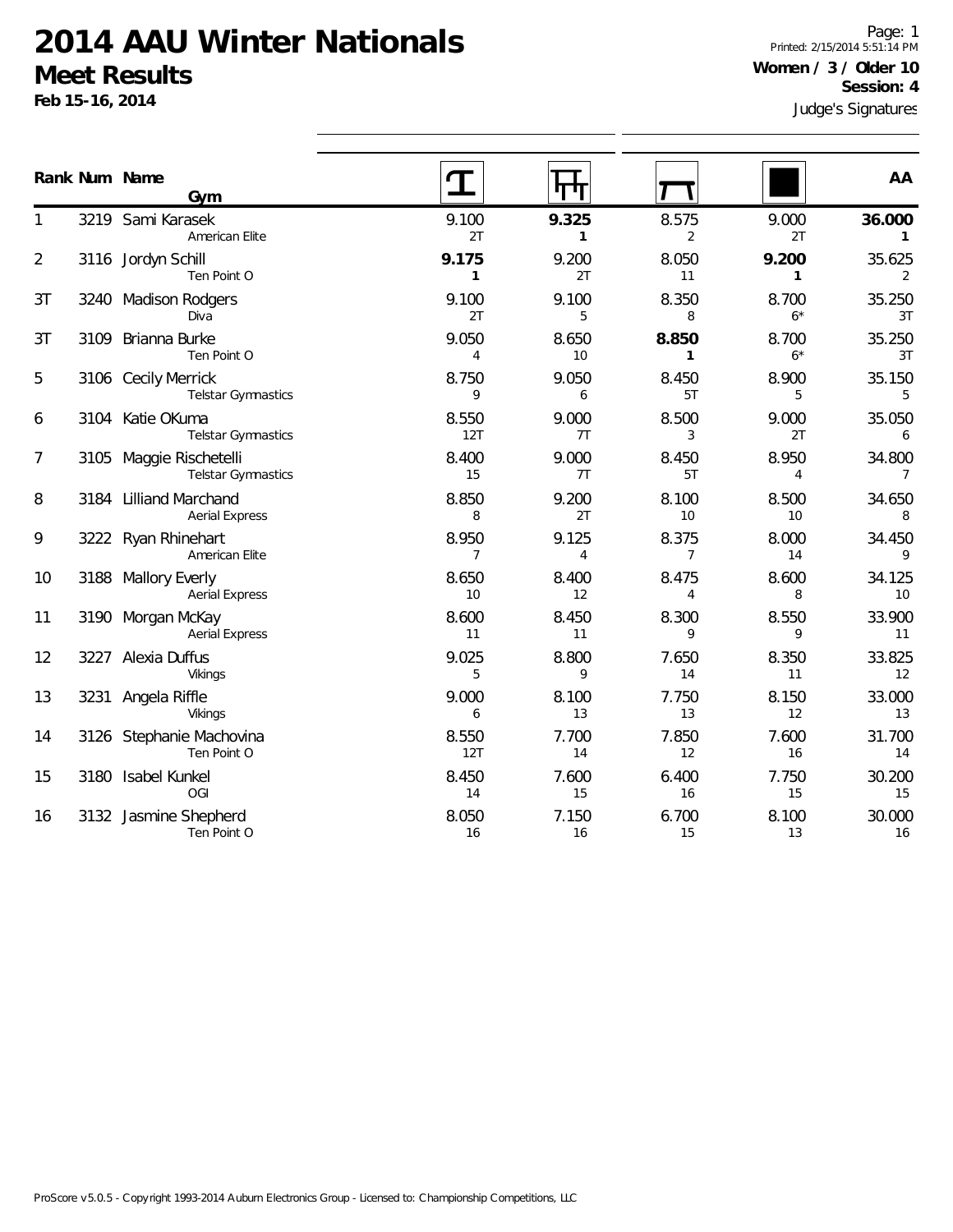**Feb 15-16, 2014**

1

2

3

4

5

6

7

8

9

10

11

12

13

Judge's Signatures Page: 1 Printed: 2/15/2014 5:45:49 PM **Women / 3 / Older 8 Session: 2**

|                | Rank Num Name<br>Gym                       |                         |                         |                         |                         | AA                       |
|----------------|--------------------------------------------|-------------------------|-------------------------|-------------------------|-------------------------|--------------------------|
| 1              | 3140 Hailey Hivnor<br>Lakeshore            | 9.100<br>1T             | 9.525<br>1              | 8.600<br>5T             | 9.250<br>1              | 36.475<br>$\mathbf{1}$   |
| $\overline{2}$ | 3124 Peighton Heider<br>Ten Point O        | 8.900<br>4              | 9.225<br>3              | 9.000<br>$\mathbf{1}$   | 9.150<br>3              | 36.275<br>2              |
| 3              | 3229 Alissa Marrison<br>Vikings            | 9.100<br>1 <sub>T</sub> | 9.050<br>5              | 8.850<br>2              | 9.000<br>5              | 36.000<br>$\overline{3}$ |
| 4              | 3237 Nikki Springer<br>Diva                | 9.075<br>3              | 8.900<br>6              | 8.625<br>4              | 9.175<br>$\overline{2}$ | 35.775<br>$\overline{4}$ |
| 5              | 3139 Jianna lacco<br>Lakeshore             | 8.300<br>12             | 9.475<br>$\overline{2}$ | 8.150<br>8              | 9.100<br>4              | 35.025<br>$5\,$          |
| 6              | 3152 Kaitlyn McKinney<br>GOB               | 8.575<br>8              | 9.200<br>$\overline{4}$ | 8.600<br>5T             | 8.550<br>11T            | 34.925<br>6              |
| 7              | 3158 Annabelle Keller<br>GOB               | 8.800<br>5              | 8.675<br>8              | 8.250<br>$\overline{7}$ | 8.700<br>9T             | 34.425<br>$\overline{7}$ |
| 8              | 3187 Evie Brandys<br><b>Aerial Express</b> | 8.600<br>6T             | 8.550<br>9              | 8.775<br>3              | 8.250<br>13             | 34.175<br>8              |
| 9              | 3170 Isabella Guappone<br><b>TGS</b>       | 8.450<br>10             | 8.700<br>$\overline{7}$ | 7.700<br>11             | 8.825<br>6              | 33.675<br>$\overline{9}$ |
| 10             | 3134 Camryn Vilevac<br>Ten Point O         | 8.600<br>6T             | 7.800<br>10             | 7.900<br>9              | 8.700<br>9T             | 33.000<br>10             |
| 11             | 3246 Nadia Cruz<br>LEGS                    | 8.375<br>11             | 7.250<br>13             | 7.750<br>10             | 8.550<br>11T            | 31.925<br>11             |
| 12             | 3125 Madeline Kachure<br>Ten Point O       | 8.250<br>13             | 7.450<br>11T            | 7.375<br>12             | 8.800<br>7T             | 31.875<br>12             |
| 13             | 3247 Alexis Fink<br>LEGS                   | 8.550<br>9              | 7.450<br>11T            | 6.150<br>13             | 8.800<br>7T             | 30.950<br>$13$           |
|                |                                            |                         |                         |                         |                         |                          |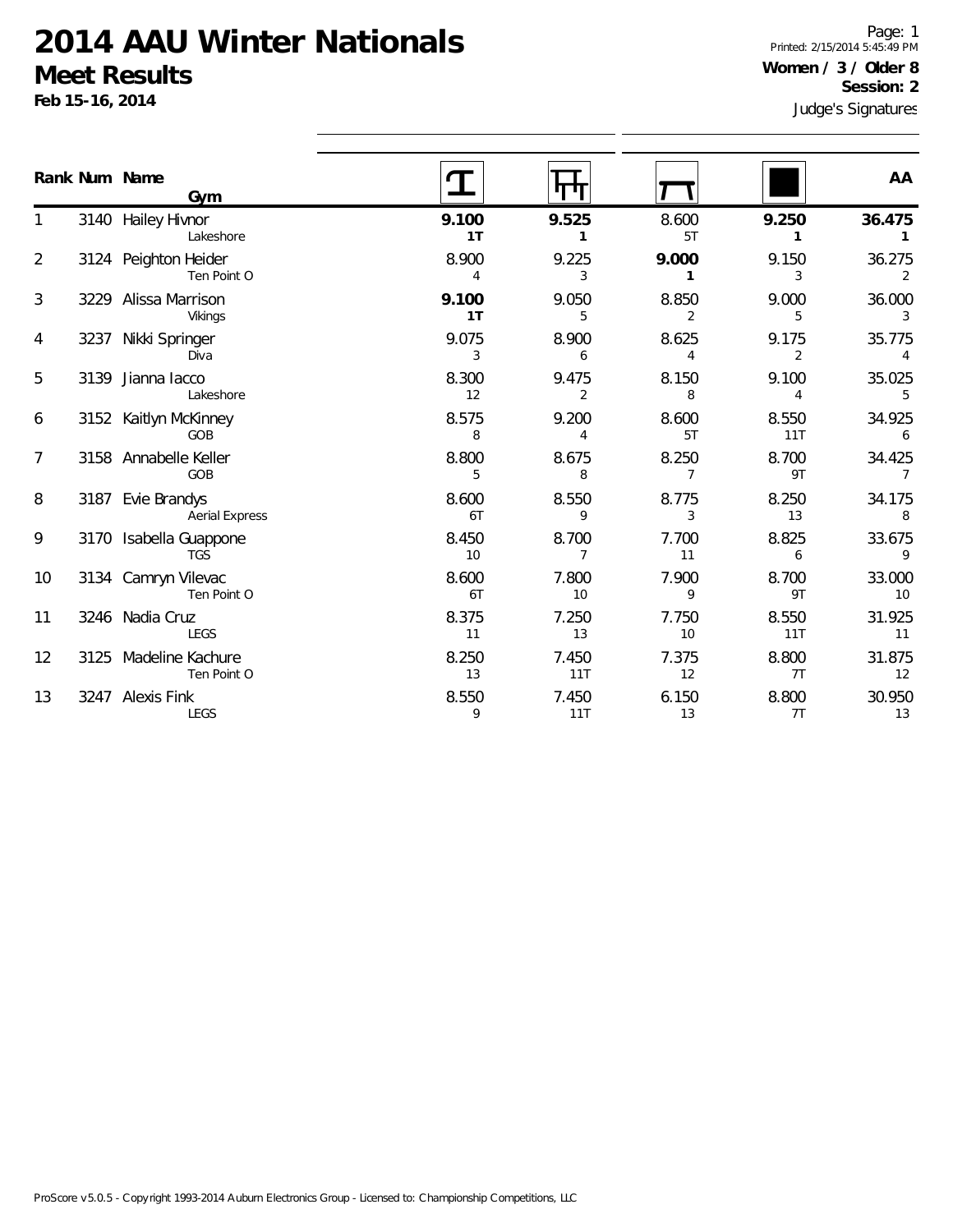Aerial Express

LEGS

LEGS

3248 Kiersten Grantz

3255 Alexis Mason

**Feb 15-16, 2014**

1

2

3

4

5T

5T

7

8

9

10

11

12

13

14

15

Judge's Signatures Page: 1 Printed: 2/15/2014 5:47:57 PM **Women / 3 / Old 9 Session: 2**

|                |      | Rank Num Name<br>Gym                                |                     |                         |             |              | AA                       |
|----------------|------|-----------------------------------------------------|---------------------|-------------------------|-------------|--------------|--------------------------|
| 1              |      | 3230 Lauren Perry<br>Vikings                        | 9.125<br>1          | 9.075<br>5              | 8.800<br>3  | 9.350        | 36.350                   |
| $\overline{2}$ |      | 3183 Megan Kane<br><b>Aerial Express</b>            | 9.000<br>4          | 9.175<br>4              | 8.700<br>5  | 9.100<br>2T  | 35.975<br>$\overline{2}$ |
| 3              |      | 3232 Olivia Fortner<br>Diva                         | 9.050<br>2T         | 9.200<br>3              | 8.750<br>4  | 8.900<br>4T  | 35.900<br>3              |
| 4              |      | 3176 Brianna Schluneker<br><b>TGS</b>               | 8.275<br>13         | 9.250<br>$\overline{2}$ | 8.675<br>6  | 9.100<br>2T  | 35.300<br>$\overline{4}$ |
| 5T             |      | 3145 Amanda Patrick<br>Lakeshore                    | 8.700<br>7T         | 9.525<br>$\mathbf{1}$   | 8.600<br>7  | 8.350<br>10  | 35.175<br>5T             |
| 5T             |      | 3103 Elizabeth Ridings<br><b>Telstar Gymnastics</b> | 8.950<br>5          | 8.450<br>10             | 8.875<br>2  | 8.900<br>4T  | 35.175<br>5T             |
| 7              |      | 3113 Hannah Lengel<br>Ten Point O                   | 8.450<br><b>10T</b> | 8.900<br>6              | 8.900       | 8.750<br>7T  | 35.000<br>$\overline{7}$ |
| 8              |      | 3165 Cara Neuroh<br>Bee's                           | 8.925<br>6          | 8.700<br>9              | 8.525<br>8  | 8.750<br>7T  | 34.900<br>8              |
| 9              | 3108 | Maggie Box<br><b>Telstar Gymnastics</b>             | 8.700<br>7T         | 8.825<br>7              | 8.275<br>9  | 8.800<br>6   | 34.600<br>9              |
| 10             | 3191 | <b>Riley Kane</b><br><b>Aerial Express</b>          | 8.400<br>12         | 8.800<br>8              | 8.025<br>10 | 8.700<br>9   | 33.925<br>10             |
| 11             |      | 3245 Madison Brown<br><b>LEGS</b>                   | 9.050<br>2T         | 7.450<br>13             | 7.000<br>14 | 7.900<br>11T | 31.400<br>11             |
| 12             |      | 3181 Ashley Scalzo<br>OGI                           | 7.850<br>14         | 8.150<br>12             | 7.250<br>11 | 7.900<br>11T | 31.150<br>12             |
| 13             |      | 3193 Kaitlyn Burger                                 | 8.700               | 8.350                   | 6.050       | 7.700        | 30.800                   |

7T 11 15 13 13

8.450 6.400 7.100 7.550 29.500 10T 15 12 15 14

6.050 6.600 7.050 7.600 27.300 15 14 13 14 15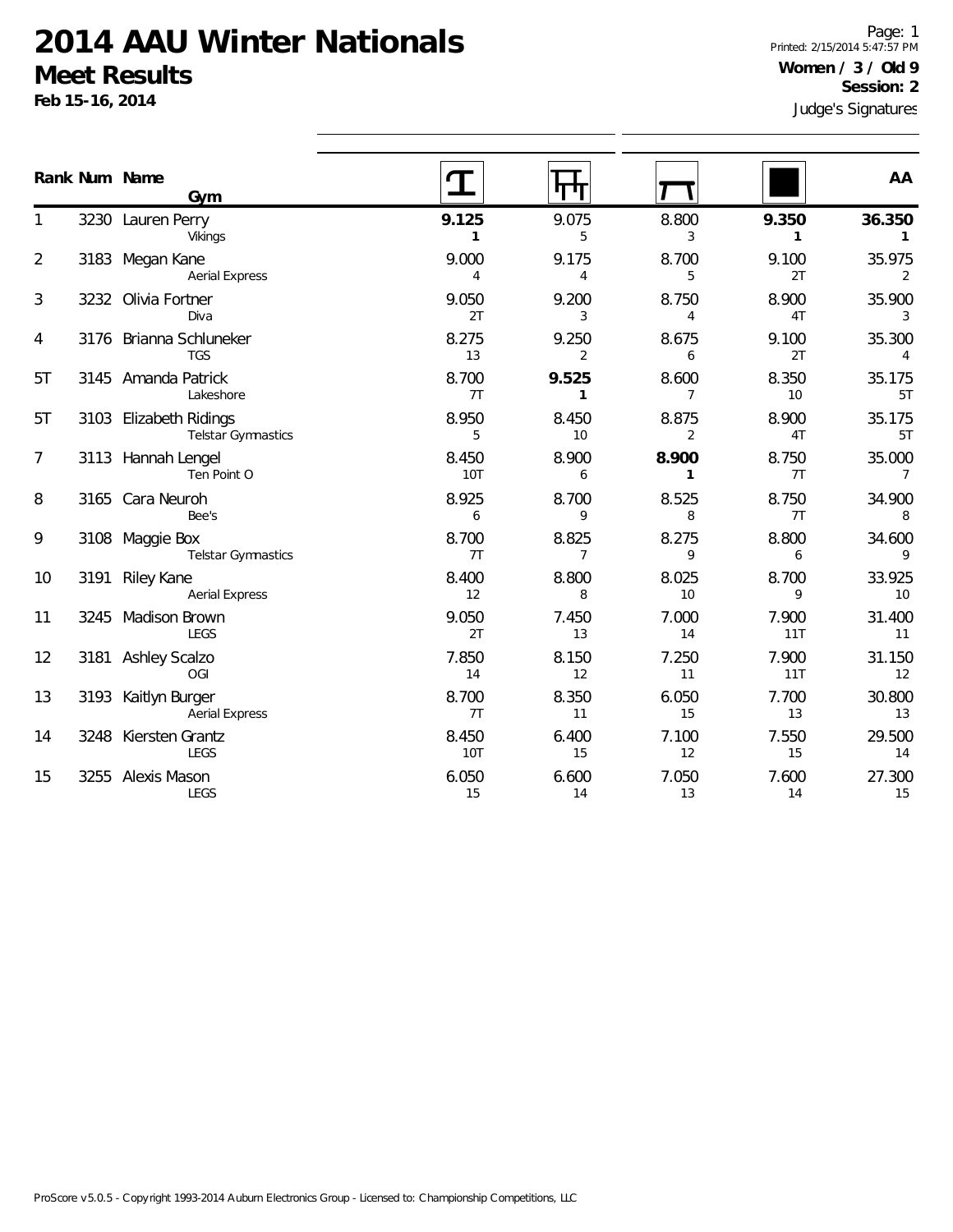**Rank Gym Team Score**

#### **Team Results**

**Feb 15-16, 2014**

**1 ATB 3 111.075 27.925 27.675 27.250 28.225 4T 1 1** Emma Hahn 9.550 9.200 9.425 Josephine Razayeski 9.200 9.200 9.225 9.400 Bailey Boyle 9.175 9.375 8.825 9.400 Madeline Waddell 9.100 **2 Lakeshore 3 110.775 27.325 28.600 27.075 27.775 1 2 3** Sienna Tyler 9.125 9.300 Lauren Izanec 9.100 9.550 9.175 Hailey Hivnor 9.100 9.525 9.250 Amanda Patrick 9.525 Leah Kimball 9.000 Anita Lifford 8.900 Ellie Goff 9.225 **3 Diva 3 110.425 28.050 27.675 26.625 28.075 4T 5 2** Rylee Wittman 9.600 9.275 8.850 Anne Shroyer 9.350 9.200 9.025 9.600 3240 Madison Rodgers 8.100 Olivia Fortner 9.200 8.750 Noel Bacon 9.300 Nikki Springer 9.175 **4 Ten Point O 3 109.725 27.375 27.650 27.050 27.650 6 3 4** Jordyn Schill 9.175 9.200 9.200 Alessandra Borroni 9.150 Gabrielle Griffin 9.050 9.025 9.300 3124 Peighton Heider 9.150 Sofia Barlow 9.225 Kendra Shimrock 9.025 **5 Chalk Box 3 109.175 27.550 27.375 26.900 27.350 7 4 5** Erica Housel 9.250 8.900 Bria Robinson 9.150 3195 Sami Bartone 9.150 Leilonni Montalvo 9.200 9.150 Helaina Edgar 9.150 8.950 9.300 Jayna Burdick 9.025 9.000 Adrianna Anderson 8.950

 $\mathbf T$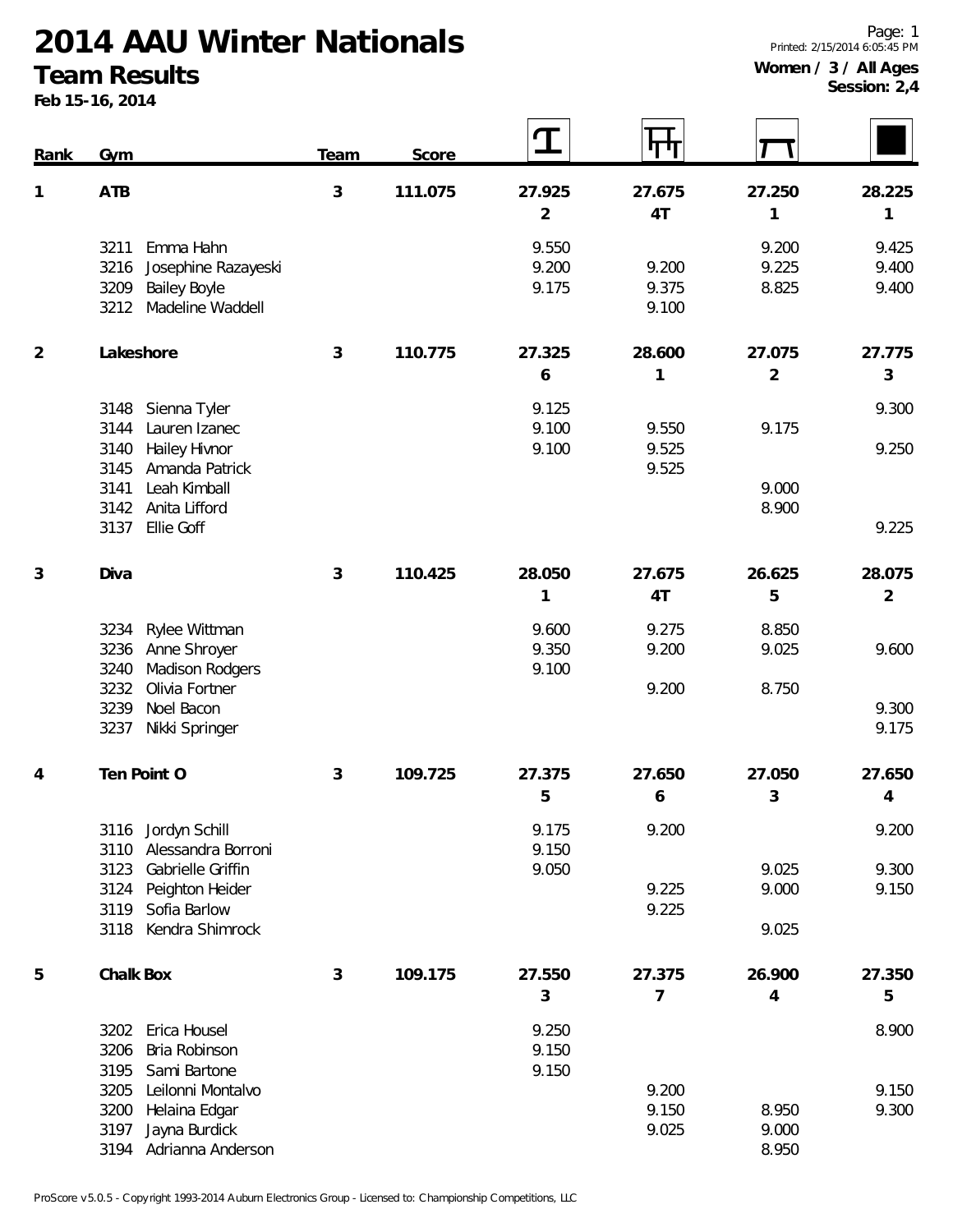#### **Team Results**

**Feb 15-16, 2014**

**Session: 2,4**

| <b>Rank</b>    | Gym                                                    | Team | Score   | $\mathbf T$              |                         |                |                |
|----------------|--------------------------------------------------------|------|---------|--------------------------|-------------------------|----------------|----------------|
| 6              | American Elite                                         | 3    | 107.975 | 27.425                   | 28.175                  | 25.425         | 26.950         |
|                |                                                        |      |         | 4                        | $\overline{2}$<br>9.400 | 10<br>8.475    | 7              |
|                | Presley Linn<br>3220<br>Sami Karasek<br>3219           |      |         | 9.225<br>9.100           | 9.325                   | 8.575          | 9.200<br>9.000 |
|                | Danielle Severns<br>3224<br><b>Brooke Thur</b><br>3241 |      |         | 9.100                    | 9.450                   |                | 8.750          |
|                | 3222 Ryan Rhinehart                                    |      |         |                          |                         | 8.375          |                |
| $\overline{7}$ | <b>Aerial Express</b>                                  | 3    | 107.200 | 27.275<br>$\overline{7}$ | 27.175<br>9             | 26.150<br>6    | 26.600<br>12   |
|                | Emma McLaughlin<br>3189<br>3192<br>Hannah Tibai        |      |         | 9.225<br>9.050           |                         | 8.675          | 8.750          |
|                | Megan Kane<br>3183<br>3184<br><b>Lilliand Marchand</b> |      |         | 9.000                    | 9.175<br>9.200          | 8.700          | 9.100          |
|                | 3191<br><b>Riley Kane</b><br>3187<br>Evie Brandys      |      |         |                          | 8.800                   | 8.775          |                |
|                | 3185<br>Laila Martin                                   |      |         |                          |                         |                | 8.750          |
| 8              | <b>TGS</b>                                             | 3    | 106.825 | 26.150<br>13             | 27.925<br>3             | 25.475<br>9    | 27.275<br>6    |
|                | Addison Gazadacko<br>3171                              |      |         | 8.850                    | 9.425                   | 8.450          | 9.000          |
|                | 3172<br>Kailee Hudgins<br>3174<br>Amaya Martin         |      |         | 8.700<br>8.600           |                         | 8.350          |                |
|                | Brianna Schluneker<br>3176<br>3175<br>Victoria Lamp    |      |         |                          | 9.250<br>9.250          | 8.675          | 9.100          |
|                | 3333<br>Robyn Neely                                    |      |         |                          |                         |                | 9.175          |
| 9              | Bee's                                                  | 3    | 106.575 | 26.900                   | 26.650                  | 26.125         | 26.900         |
|                |                                                        |      |         | <b>9T</b>                | 12                      | $\overline{7}$ | 8T             |
|                | Savanna Slater<br>3168<br>3165<br>Cara Neuroh          |      |         | 9.075<br>8.925           | 9.100                   | 8.850<br>8.525 | 8.750          |
|                | 3164<br>Sydney Ohlin                                   |      |         | 8.900                    | 8.800                   |                | 8.900          |
|                | 3161<br>Gianna Pannuzio                                |      |         |                          | 8.750                   | 8.750          | 9.250          |
| 10             | GOB                                                    | 3    | 106.400 | 26.900                   | 27.250                  | 25.350         | 26.900         |
|                |                                                        |      |         | 9T                       | 8                       | 12             | 8T             |
|                | Sophia Sudzina<br>3157<br>3160<br>Emma Spitzer         |      |         | 9.150<br>8.900           | 9.050                   | 8.350          | 9.000          |
|                | Alisabeth Brady<br>3156<br>3152<br>Kaitlyn McKinney    |      |         | 8.850                    | 9.200                   | 8.600          | 9.050          |
|                | Sophie Contzen<br>3153                                 |      |         |                          | 9.000                   |                | 8.850          |
|                | Reagan McCrum<br>3159                                  |      |         |                          |                         | 8.400          |                |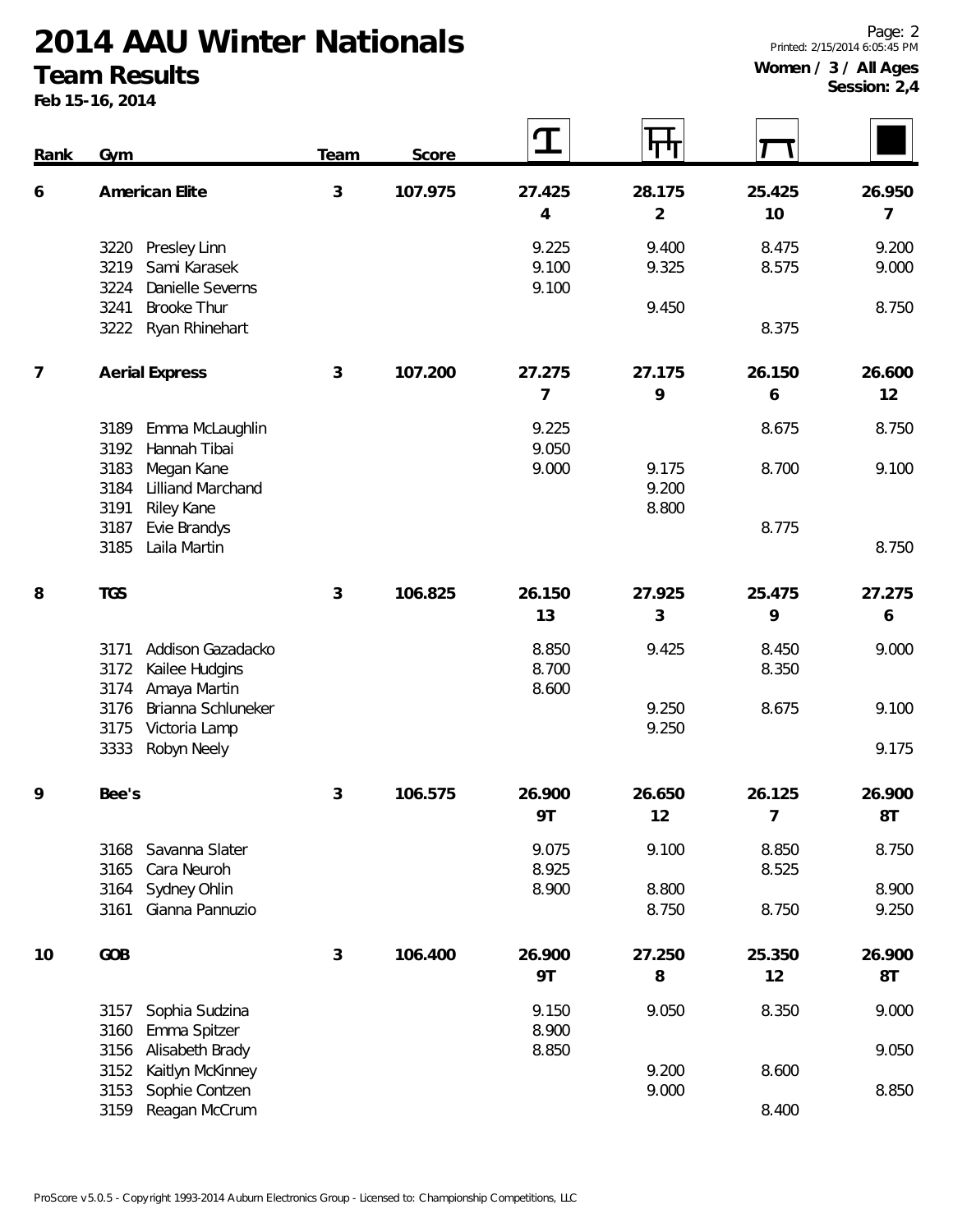#### **Team Results**

**Feb 15-16, 2014**

**Session: 2,4**

| Rank | Gym                                                                              | Team | Score   | T                       |                         |                |                         |
|------|----------------------------------------------------------------------------------|------|---------|-------------------------|-------------------------|----------------|-------------------------|
| 11   | Telstar Gymnastics                                                               | 3    | 106.350 | 26.500<br>12            | 27.150<br>10            | 25.850<br>8    | 26.850<br>$10$          |
|      | 3103<br>Elizabeth Ridings<br>3107<br>Josie Hall<br><b>Cecily Merrick</b><br>3106 |      |         | 8.950<br>8.800<br>8.750 | 9.100<br>9.050          | 8.875<br>8.475 | 8.900                   |
|      | Katie OKuma<br>3104<br>Maggie Rischetelli<br>3105                                |      |         |                         | 9.000                   | 8.500          | 9.000<br>8.950          |
| 12   | Vikings                                                                          | 3    | 106.275 | 27.250<br>8             | 26.925<br>11            | 25.400<br>11   | 26.700<br>11            |
|      | 3230 Lauren Perry<br>3229<br>Alissa Marrison<br>Alexia Duffus<br>3227            |      |         | 9.125<br>9.100<br>9.025 | 9.075<br>9.050<br>8.800 | 8.800<br>8.850 | 9.350<br>9.000<br>8.350 |
|      | 3231<br>Angela Riffle                                                            |      |         |                         |                         | 7.750          |                         |
| 13   | <b>LEGS</b>                                                                      | 3    | 100.775 | 26.575<br>11            | 24.000<br>14            | 24.250<br>13   | 25.950<br>13            |
|      | Madison Brown<br>3245<br>3253<br>Jessica Kerul<br>3254<br>Makenzie Lewis         |      |         | 9.050<br>8.825<br>8.700 | 8.400                   | 8.000          |                         |
|      | 3257<br>Alexis Wade<br>3243<br>Brooklyn Blakeslee<br>Nadia Cruz<br>3246          |      |         |                         | 8.100<br>7.500          | 8.500<br>7.750 | 8.550                   |
|      | 3247<br><b>Alexis Fink</b><br>3244<br>Amber Bowman                               |      |         |                         |                         |                | 8.800<br>8.600          |
| 14   | OGI                                                                              | 3    | 100.600 | 25.625<br>14            | 26.050<br>13            | 23.425<br>14   | 25.500<br>14            |
|      | Hope Crawley<br>3179<br>3180<br>Isabel Kunkel                                    |      |         | 8.775<br>8.450          | 9.000                   | 8.300          | 9.100                   |
|      | 3178<br>Giovanna Cestone<br>3182<br>Madeleine Wills                              |      |         | 8.400                   | 8.450<br>8.600          | 7.625<br>7.500 | 8.300<br>8.100          |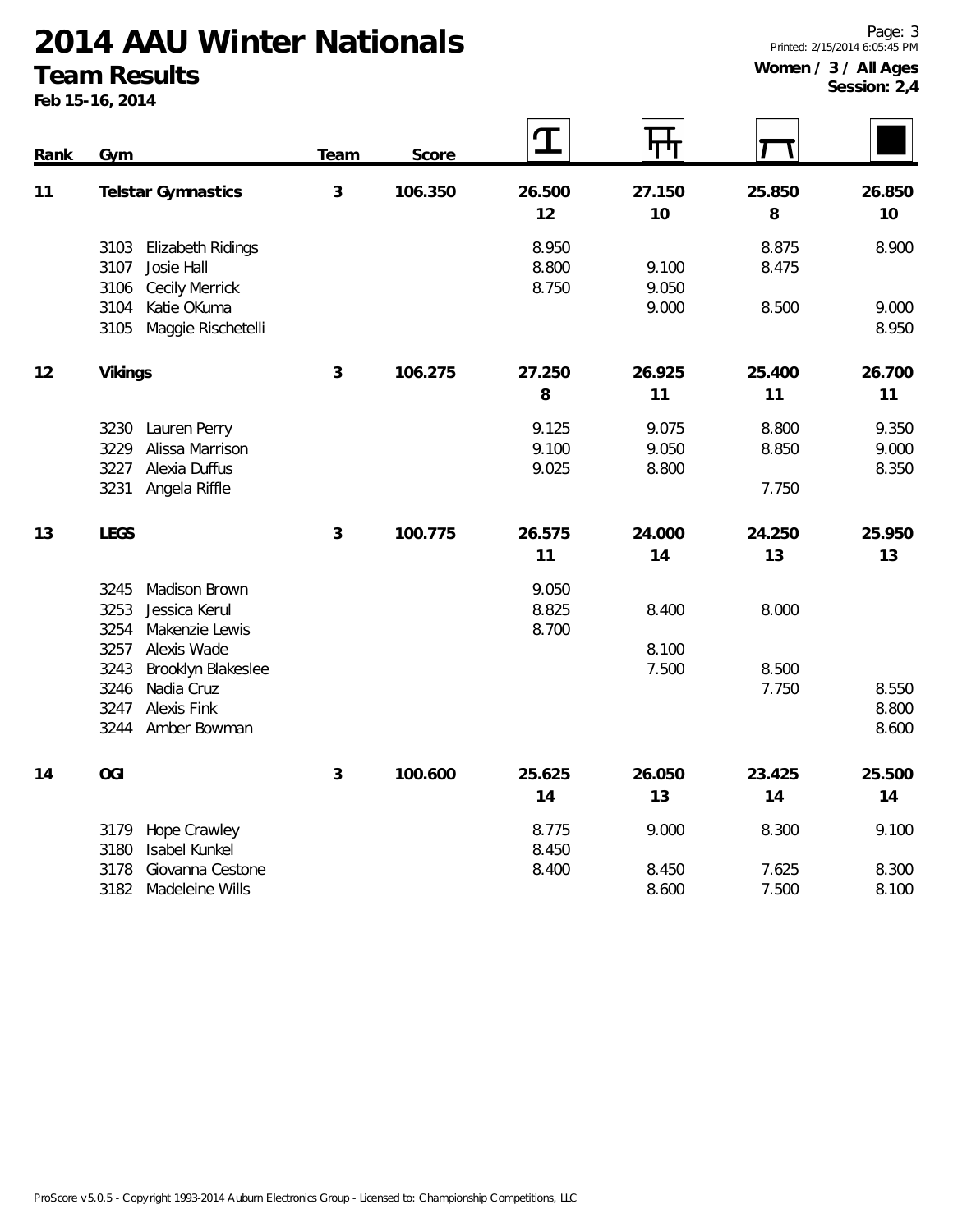**Feb 15-16, 2014**

Page: 1 Printed: 2/15/2014 5:50:47 PM **Women / 3 / Younger 10 Session: 4**

|                | Rank Num Name<br>Gym                       |                         |                         |                         |                         | AA                       |
|----------------|--------------------------------------------|-------------------------|-------------------------|-------------------------|-------------------------|--------------------------|
|                | 3209 Bailey Boyle<br>ATB                   | 9.175<br>$\mathbf{1}$   | 9.375<br>3              | 8.825<br>$\mathbf{1}$   | 9.400<br>$\mathbf{1}$   | 36.775<br>$\mathbf{1}$   |
| $\overline{2}$ | 3148 Sienna Tyler<br>Lakeshore             | 9.125<br>$\overline{4}$ | 9.450<br>$\overline{2}$ | 8.550<br>3              | 9.300<br>$\overline{2}$ | 36.425<br>2              |
| 3              | 3147 Mary McCrone<br>Lakeshore             | 8.700<br>12             | 9.500<br>$\mathbf{1}$   | 8.400<br>8              | 9.150<br>3              | 35.750<br>3              |
| 4              | 3157 Sophia Sudzina<br>GOB                 | 9.150<br>2T             | 9.050<br>6T             | 8.350<br>9              | 9.000<br>6              | 35.550<br>$\overline{4}$ |
| 5T             | 3146 Ali Ruple<br>Lakeshore                | 8.750<br>11             | 9.000<br>8T             | 8.250<br>12T            | 9.125<br>4              | 35.125<br>5T             |
| 5T             | 3107 Josie Hall<br>Telstar Gymnastics      | 8.800<br>$10$           | 9.100<br>5              | 8.475<br>5T             | 8.750<br>9T             | 35.125<br>5T             |
| 5T             | 3156 Alisabeth Brady<br>GOB                | 8.850<br>7T             | 8.900<br>10             | 8.325<br>10             | 9.050<br>5              | 35.125<br>5T             |
| 8              | 3164 Sydney Ohlin<br>Bee's                 | 8.900<br>5T             | 8.800<br>11             | 8.475<br>5T             | 8.900<br>$\overline{7}$ | 35.075<br>8              |
| 9              | 3110 Alessandra Borroni<br>Ten Point O     | 9.150<br>2T             | 9.050<br>6T             | 8.500<br>$\overline{4}$ | 8.350<br>13T            | 35.050<br>9              |
| 10             | 3153 Sophie Contzen<br>GOB                 | 8.850<br>7T             | 9.000<br>8T             | 8.250<br>12T            | 8.850<br>8              | 34.950<br>10             |
| 11T            | 3119 Sofia Barlow<br>Ten Point O           | 8.500<br>15             | 9.225<br>4              | 8.425<br>$\overline{7}$ | 8.350<br>13T            | 34.500<br>11T            |
| 11T            | 3185 Laila Martin<br><b>Aerial Express</b> | 8.650<br>13             | 8.425<br>13             | 8.675<br>$\overline{2}$ | 8.750<br>9T             | 34.500<br>11T            |
| 13             | 3226 Summer Bowser<br>American Elite       | 8.850<br>7T             | 8.550<br>12             | 8.275<br>11             | 8.250<br>15             | 33.925<br>13             |
| 14             | 3160 Emma Spitzer<br>GOB                   | 8.900<br>5T             | 7.650<br>17             | 7.900<br>15             | 8.700<br>11             | 33.150<br>14             |
| 15             | 3257 Alexis Wade<br>LEGS                   | 8.600<br>14             | 8.100<br>16             | 7.550<br>16             | 8.450<br>12             | 32.700<br>15             |
| 16             | 3218 Jessica Huck<br>American Elite        | 8.150<br>16             | 8.150<br>14T            | 7.300<br>17             | 8.200<br>16             | 31.800<br>16             |
| 17             | 3149 Sasha Strauss<br>Lakeshore            | 6.850<br>17             | 8.150<br><b>14T</b>     | 8.075<br>14             | 8.000<br>17             | 31.075<br>17             |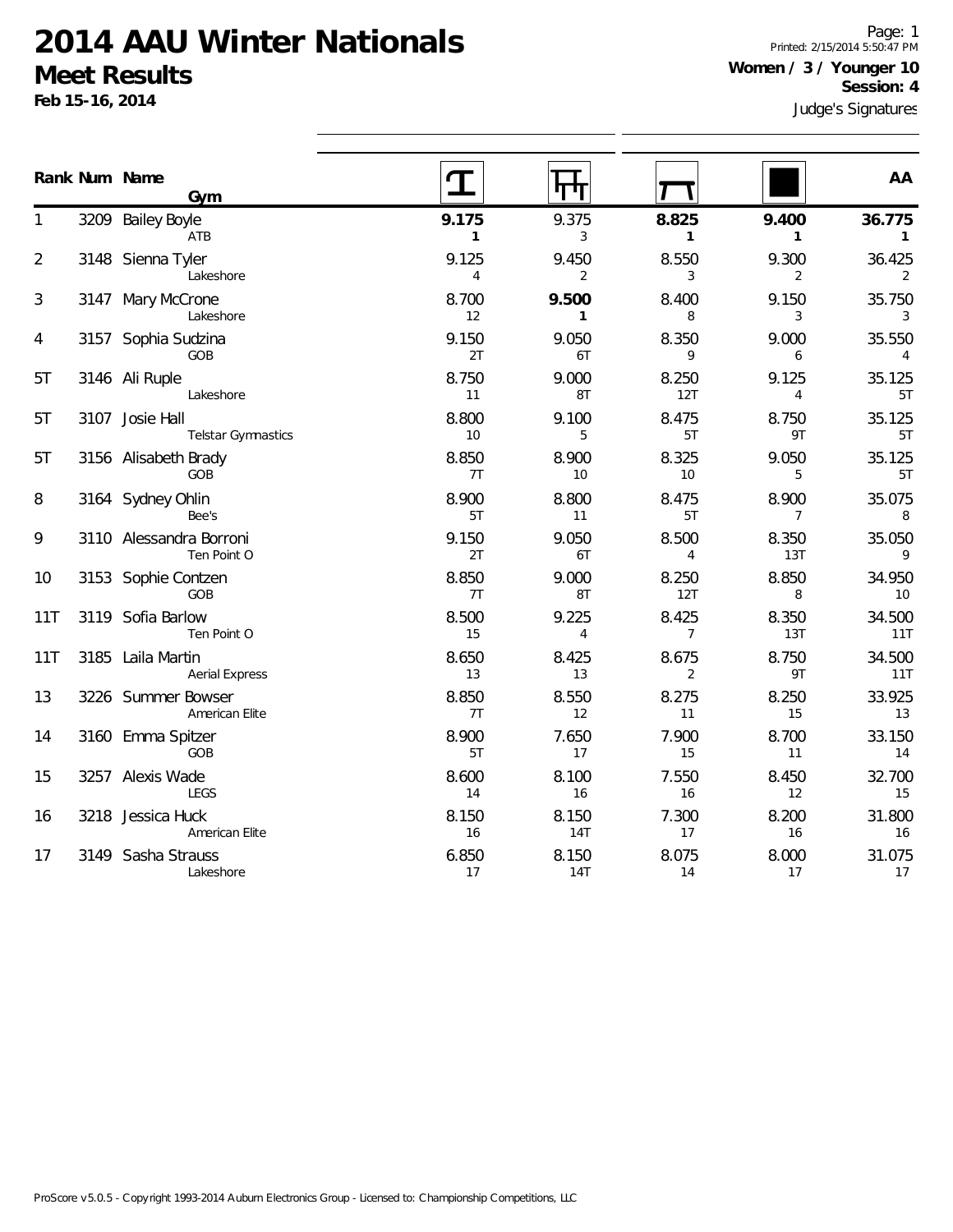**Feb 15-16, 2014**

Page: 1 Printed: 2/15/2014 5:45:02 PM **Women / 3 / Younger 8 Session: 2**

|                |      | Rank Num Name                                          |                         |                       |                         |                       | AA                     |
|----------------|------|--------------------------------------------------------|-------------------------|-----------------------|-------------------------|-----------------------|------------------------|
|                |      | Gym                                                    |                         |                       |                         |                       |                        |
| 1              |      | 3236 Anne Shroyer<br>Diva                              | 9.350<br>1              | 9.200<br>2            | 9.025<br>1T             | 9.600<br>$\mathbf{1}$ | 37.175<br>$\mathbf{1}$ |
| $\overline{2}$ |      | 3123 Gabrielle Griffin<br>Ten Point O                  | 9.050<br>3              | 8.850<br>6            | 9.025<br>1T             | 9.300<br>3            | 36.225<br>2            |
| 3              |      | 3138 Lyla Bauman<br>Lakeshore                          | 8.800<br>5              | 9.375<br>$\mathbf{1}$ | 8.775<br>$\overline{4}$ | 9.050<br>6            | 36.000<br>3            |
| 4              |      | 3168 Savanna Slater<br>Bee's                           | 9.075<br>$\overline{2}$ | 9.100<br>3T           | 8.850<br>3              | 8.750<br>9            | 35.775<br>4            |
| 5              |      | 3161 Gianna Pannuzio<br>Bee's                          | 8.750<br>6              | 8.750<br>7T           | 8.750<br>5              | 9.250<br>4            | 35.500<br>5            |
| 6              |      | 3210 Alysa Gelske<br>ATB                               | 8.700<br>7T             | 8.750<br>7T           | 8.500<br>6              | 9.350<br>2            | 35.300<br>6            |
| 7              |      | 3137 Ellie Goff<br>Lakeshore                           | 8.550<br>9              | 9.000<br>5            | 8.300<br>7              | 9.225<br>5            | 35.075<br>7            |
| 8              |      | 3212 Madeline Waddell<br>ATB                           | 8.300<br>13             | 9.100<br>3T           | 8.225<br>9              | 8.850<br>7T           | 34.475<br>8            |
| 9              |      | 3117 Alexandria Eisenberg<br><b>Telstar Gymnastics</b> | 8.050<br>15             | 8.625<br>9            | 8.250<br>8              | 8.550<br>10           | 33.475<br>9            |
| 10             |      | 3253 Jessica Kerul<br>LEGS                             | 8.825<br>$\overline{4}$ | 8.400<br>10           | 8.000<br><b>10T</b>     | 7.900<br>14           | 33.125<br>10           |
| 11             |      | 3254 Makenzie Lewis<br><b>LEGS</b>                     | 8.700<br>7T             | 7.500<br>11T          | 7.625<br>12             | 8.500<br>11           | 32.325<br>11           |
| 12             |      | 3121 Audrey Dinger<br>Ten Point O                      | 8.200<br>14             | 7.250<br>14           | 8.000<br><b>10T</b>     | 8.400<br>12           | 31.850<br>12           |
| 13             |      | 3177 Makenzie Burgett<br><b>TGS</b>                    | 8.350<br>12             | 7.100<br>15           | 7.175<br>14             | 8.850<br>7T           | 31.475<br>13           |
| 14             | 3251 | Loris Jenson<br><b>LEGS</b>                            | 8.500<br>11             | 7.500<br>11T          | 7.000<br>15             | 8.250<br>13           | 31.250<br>14           |
| 15             |      | 3252 Kadence Keichel<br>LEGS                           | 8.525<br>10             | 7.500<br>11T          | 7.400<br>13             | 7.650<br>15           | 31.075<br>15           |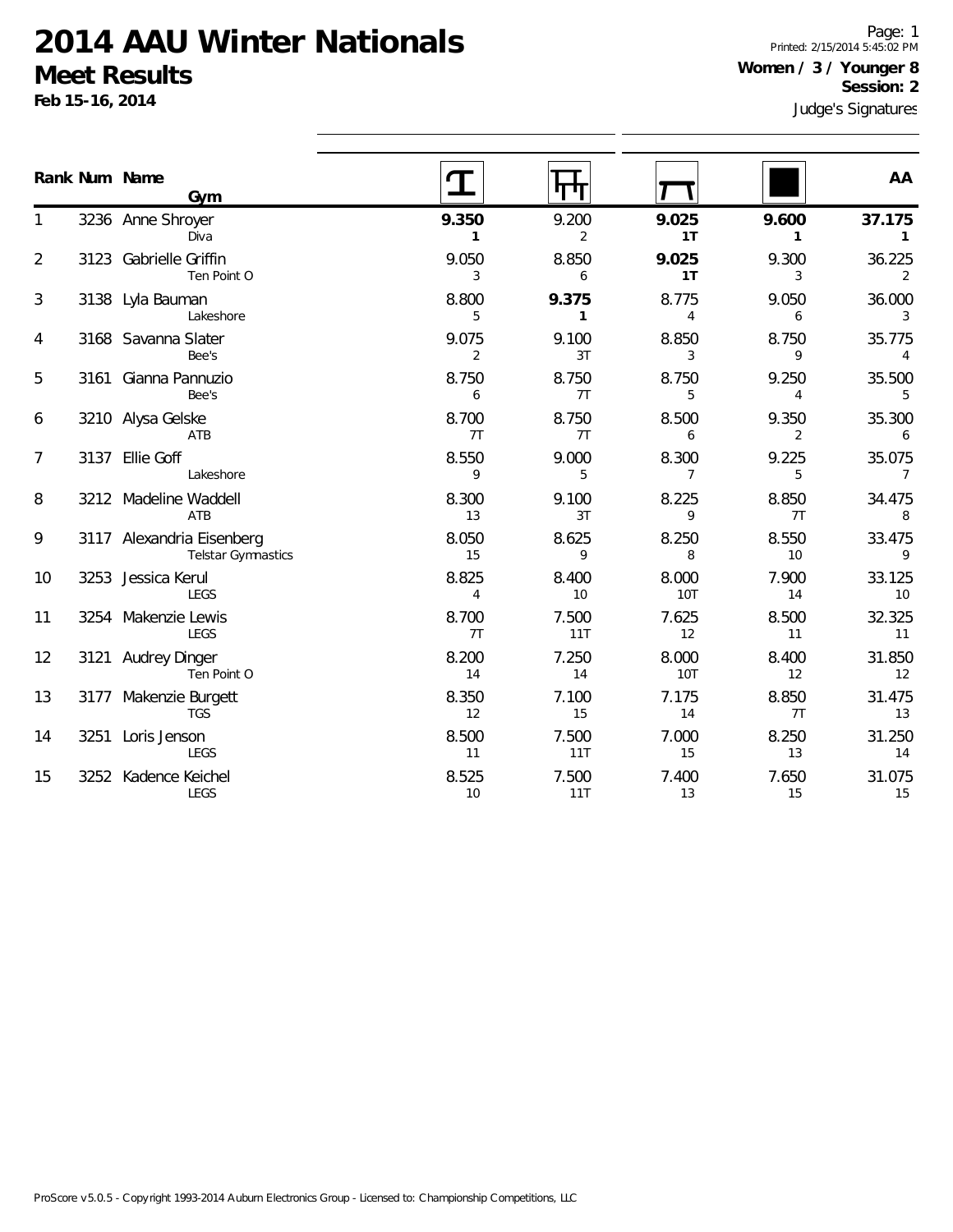**Feb 15-16, 2014**

Page: 1 Printed: 2/15/2014 5:46:26 PM **Women / 3 / Young 9 Session: 2**

|                   |      | Rank Num Name<br>Gym                |                         |              |             |                         | AA           |
|-------------------|------|-------------------------------------|-------------------------|--------------|-------------|-------------------------|--------------|
|                   |      | 3118 Kendra Shimrock                | 9.000                   | 9.150        | 9.025       | 9.050                   | 36.225       |
|                   |      | Ten Point O                         | 1                       | 2            | 1           | 3                       |              |
| 2                 |      | 3142 Anita Lifford<br>Lakeshore     | 8.750<br>5T             | 9.100<br>3   | 8.900<br>4  | 9.150<br>1T             | 35.900<br>2  |
| 3                 |      | 3205 Leilonni Montalvo<br>Chalk Box | 8.700<br>$\overline{7}$ | 9.200<br>1   | 8.775<br>6  | 9.150<br>1T             | 35.825<br>3  |
| 4                 |      | 3197 Jayna Burdick<br>Chalk Box     | 8.775<br>4              | 9.025<br>4T  | 9.000<br>2T | 8.900<br>5T             | 35.700<br>4  |
| 5                 | 3207 | Giavanna Victor<br>Chalk Box        | 8.550<br>9              | 9.025<br>4T  | 8.850<br>5  | 8.450<br>10             | 34.875<br>5  |
| 6                 |      | 3127 Julia Martinez<br>Ten Point O  | 8.900<br>$\overline{2}$ | 8.650<br>7   | 8.050<br>7  | 9.000<br>4              | 34.600<br>6  |
| 7                 |      | 3141 Leah Kimball<br>Lakeshore      | 8.375<br>11             | 8.050<br>10  | 9.000<br>2T | 8.900<br>5T             | 34.325<br>7  |
| 8                 |      | 3217 Jenna Wood<br>ATB              | 8.800<br>3              | 8.675<br>6   | 7.600<br>11 | 8.750<br>8              | 33.825<br>8  |
| 9                 |      | 3155 Addyson Gavey<br>GOB           | 8.750<br>5T             | 8.525<br>8   | 7.700<br>9  | 8.800<br>$\overline{7}$ | 33.775<br>9  |
| 10                |      | 3178 Giovanna Cestone<br>OGI        | 8.400<br>10             | 8.450<br>9   | 7.625<br>10 | 8.300<br>11             | 32.775<br>10 |
| 11                |      | 3225 Meghan Bowe<br>American Elite  | 8.600<br>8              | 7.650<br>11T | 7.800<br>8  | 8.650<br>9              | 32.700<br>11 |
| $12 \overline{ }$ |      | 3128 Brianna Raymond<br>Ten Point O | 8.350<br>12             | 7.650<br>11T | 7.150<br>12 | 8.150<br>12             | 31.300<br>12 |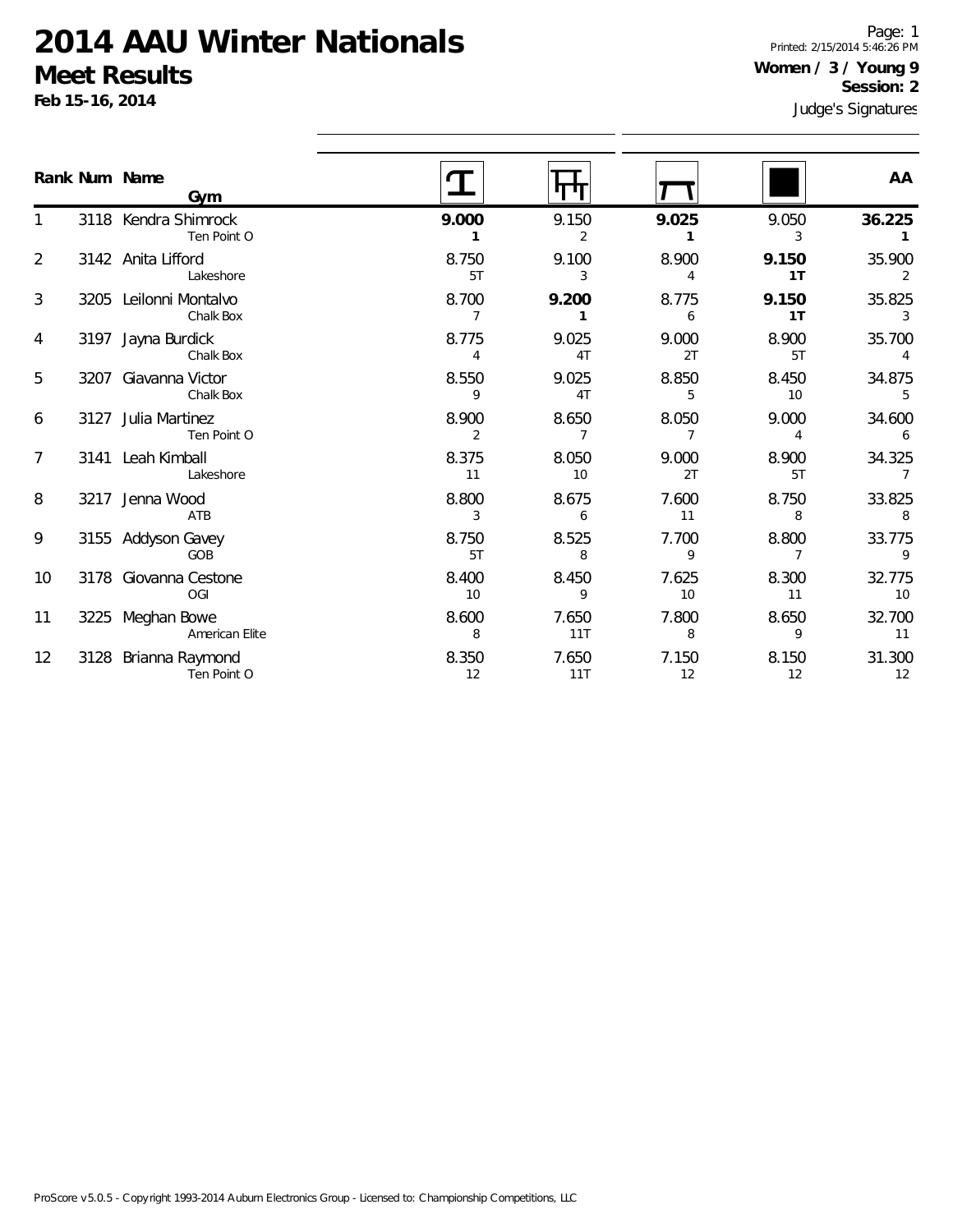**Feb 15-16, 2014**

Judge's Signatures Page: 1 Printed: 2/15/2014 5:53:35 PM **Women / 4 / 10 & 11 Session: 4**

|                |     | Rank Num Name<br>Gym                 |                         |                       |                         |                         | AA                       |
|----------------|-----|--------------------------------------|-------------------------|-----------------------|-------------------------|-------------------------|--------------------------|
|                | 423 | Alissa Gauthier<br>GOB               | 9.325<br>1              | 9.000<br>3            | 8.900<br>1              | 9.200<br>1              | 36.425<br>1              |
| $\overline{2}$ | 442 | Julia Mills<br><b>Aerial Express</b> | 8.800<br>3              | 9.225<br>2            | 8.800<br>3              | 8.900<br>4T             | 35.725<br>2              |
| 3              | 401 | Samone Bodiford<br>Ten Point O       | 8.600<br>7T             | 8.700<br>6            | 8.700<br>4              | 9.000<br>3              | 35.000<br>3              |
| 4              | 424 | Danielle Norrito<br>GOB              | 8.175<br>12             | 8.650<br>7            | 8.850<br>2              | 8.550<br>12             | 34.225<br>4              |
| 5              | 408 | Hailey Shimrock<br>Ten Point O       | 8.400<br>9T             | 8.000<br><b>10T</b>   | 8.650<br>5T             | 9.150<br>2              | 34.200<br>5              |
| 6              | 402 | Hannah Braz<br>Ten Point O           | 8.600<br>7T             | 7.900<br>12           | 8.650<br>5T             | 8.800<br>8              | 33.950<br>6              |
| 7              | 446 | Jordan Lyle<br>American Elite        | 8.100<br>13             | 8.800<br>4            | 8.075<br>$\overline{7}$ | 8.850<br>$\overline{7}$ | 33.825<br>$\overline{7}$ |
| 8              | 431 | Ke'Aijah Hawkins<br><b>TGS</b>       | 8.950<br>$\overline{2}$ | 9.275<br>$\mathbf{1}$ | 6.500<br>13             | 8.900<br>4T             | 33.625<br>8              |
| 9              | 430 | Alyssa Mitzel<br>Bee's               | 8.700<br>6              | 8.100<br>9            | 7.750<br>9              | 8.900<br>4T             | 33.450<br>9              |
| 10             | 409 | Kaylyn Strawderman<br>Ten Point O    | 8.400<br>9T             | 8.350<br>8            | 7.525<br>10             | 8.700<br>9              | 32.975<br>10             |
| 11             | 444 | Maria Hindel<br>American Elite       | 8.275<br>11             | 8.750<br>5            | 7.475<br>11             | 8.400<br>13             | 32.900<br>11             |
| 12             | 404 | Michaela O'Donnell<br>Ten Point O    | 8.725<br>5              | 8.000<br><b>10T</b>   | 7.350<br>12             | 8.650<br>10             | 32.725<br>12             |
| 13             | 427 | Olivia DeSantis<br>Bee's             | 8.775<br>$\overline{4}$ | 7.400<br>13           | 7.925<br>8              | 8.600<br>11             | 32.700<br>13             |
| 14             | 451 | Aurora Yager<br><b>BAC Flipstars</b> | 0.000<br>14             | 0.000<br>14           | 0.000<br>14             | 6.650<br>14             | 6.650<br>14              |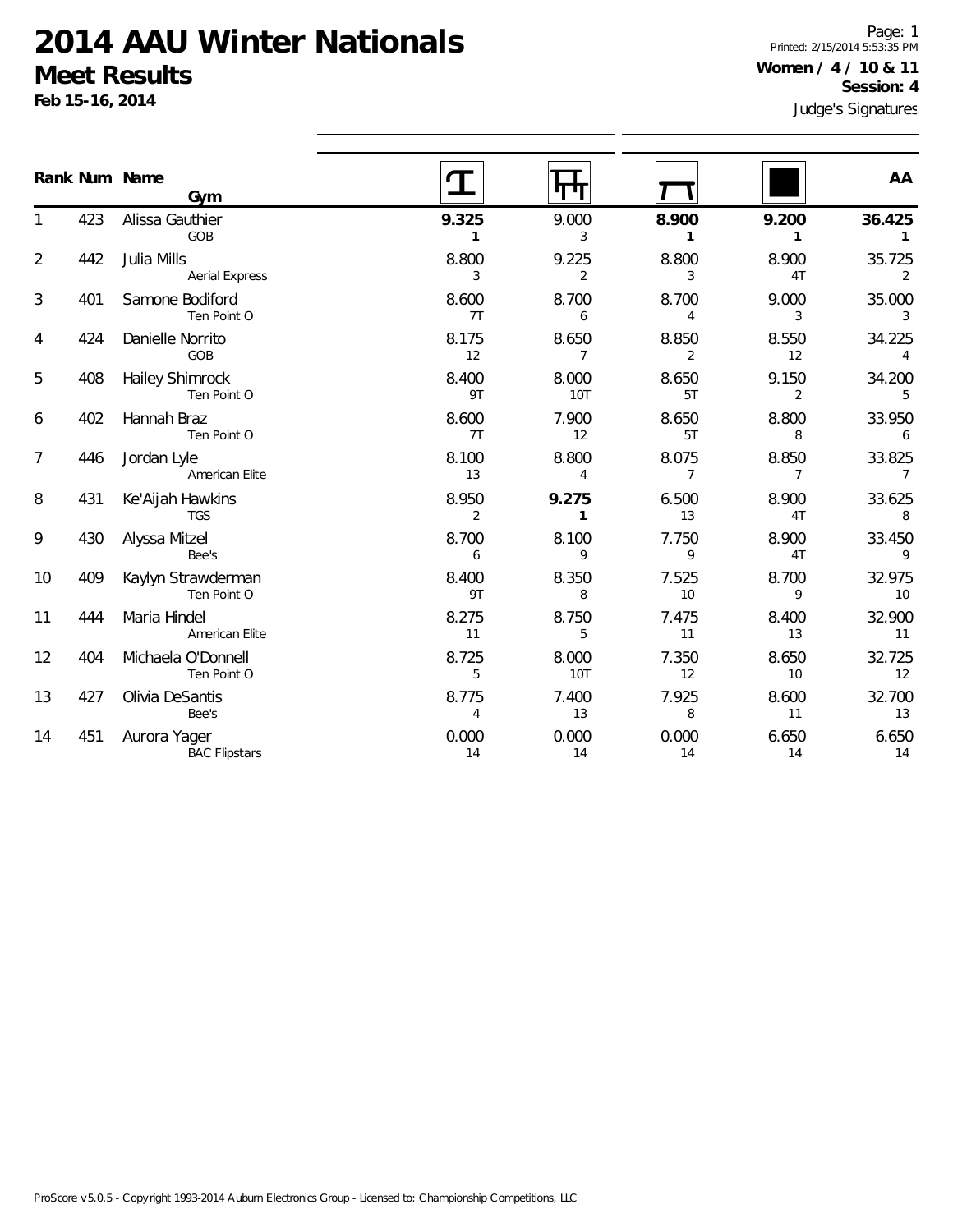**Feb 15-16, 2014**

Page: 1 Printed: 2/15/2014 5:54:54 PM **Women / 4 / 12 & Older Session: 4**

|                |     | Rank Num Name<br>Gym                   |                         | गाम                     |                         |                         | AA                       |
|----------------|-----|----------------------------------------|-------------------------|-------------------------|-------------------------|-------------------------|--------------------------|
|                | 405 | Abby O'Quinn<br>Ten Point O            | 9.000<br>$\mathbf{1}$   | 9.150<br>4              | 8.500<br>8T             | 9.275<br>$\mathbf{1}$   | 35.925<br>$\mathbf{1}$   |
| $\overline{2}$ | 421 | <b>Tricia Pierce</b><br>GOB            | 8.500<br>5T             | 9.550<br>1              | 8.625<br>6              | 8.950<br>5              | 35.625<br>2              |
| 3              | 449 | Kylie Rose<br>American Elite           | 8.100<br>9T             | 9.400<br>3              | 9.075<br>$\mathbf{1}$   | 9.000<br>$\overline{4}$ | 35.575<br>3              |
| 4              | 432 | Landon Stitle<br><b>TGS</b>            | 8.500<br>5T             | 9.100<br>5              | 8.800<br>4T             | 9.100<br>2              | 35.500<br>$\overline{4}$ |
| 5              | 438 | Amber Richeal<br>OGI                   | 8.600<br>$\overline{2}$ | 9.450<br>$\overline{2}$ | 8.225<br>12             | 8.400<br>11             | 34.675<br>5              |
| 6              | 406 | Melanie Steinberger<br>Ten Point O     | 8.550<br>3              | 8.600<br>9              | 8.900<br>3              | 8.600<br>10             | 34.650<br>6              |
| 7              | 433 | Ally Pedone<br><b>TGS</b>              | 8.350<br>$\overline{7}$ | 8.475<br>12             | 9.000<br>$\overline{2}$ | 8.650<br>9              | 34.475<br>$\overline{7}$ |
| 8              | 448 | Destiny Oravets<br>American Elite      | 8.100<br>9T             | 9.025<br>6              | 8.500<br>8T             | 8.800<br>$\overline{7}$ | 34.425<br>8              |
| 9              | 407 | Taylor Holodnak<br>Ten Point O         | 8.525<br>$\overline{4}$ | 8.500<br>11             | 8.525<br>$\overline{7}$ | 8.850<br>6              | 34.400<br>9              |
| 10             | 410 | Sydney Walker<br>Ten Point O           | 7.900<br>11             | 8.250<br>14             | 8.800<br>4T             | 9.075<br>3              | 34.025<br>10             |
| 11             | 425 | Alicia Shiff<br>GOB                    | 8.300<br>8              | 8.800<br>$\overline{7}$ | 8.300<br>11             | 8.100<br>14             | 33.500<br>11             |
| 12             | 443 | Tabi Cooper<br>American Elite          | 7.750<br>12             | 8.700<br>8              | 7.925<br>14             | 8.700<br>8              | 33.075<br>12             |
| 13             | 447 | <b>Taylor Minton</b><br>American Elite | 7.350<br>14             | 8.550<br>10             | 8.325<br>10             | 8.350<br>12             | 32.575<br>13             |
| 14             | 403 | Molly Junkder<br>Ten Point O           | 7.650<br>13             | 8.300<br>13             | 8.000<br>13             | 8.300<br>13             | 32.250<br>14             |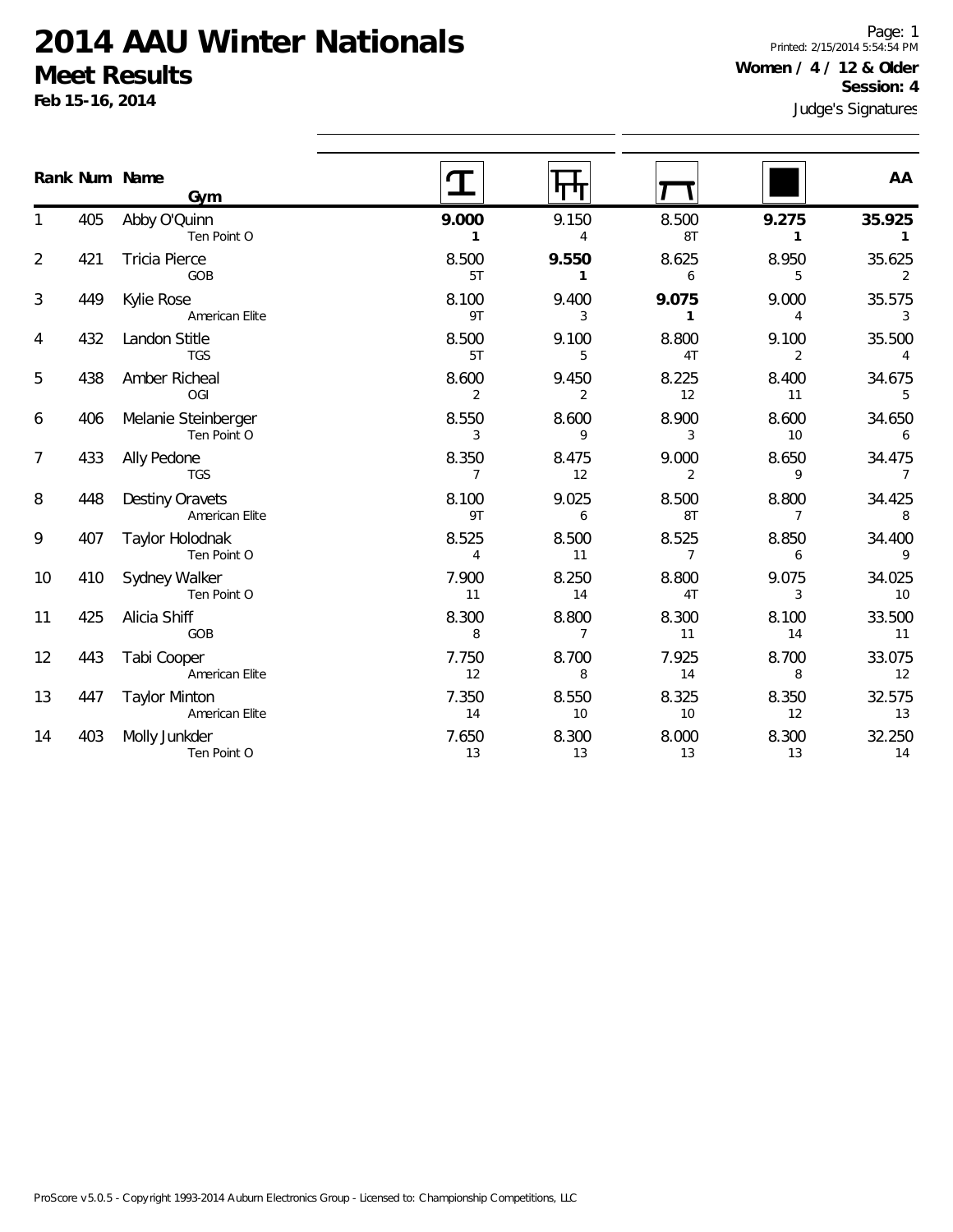**Feb 15-16, 2014**

Page: 1 Printed: 2/15/2014 5:52:37 PM **Women / 4 / 9 & Under Session: 4**

|                |     | Rank Num Name<br>Gym                     |                         |                         |                         |                         | AA           |
|----------------|-----|------------------------------------------|-------------------------|-------------------------|-------------------------|-------------------------|--------------|
|                | 441 | Tasha Senterfit<br><b>Aerial Express</b> | 9.100<br>$\overline{2}$ | 9.400<br>1              | 9.250<br>1T             | 9.300                   | 37.050       |
| $\overline{2}$ | 436 | Giavonna Dilts<br>OGI                    | 8.200<br>6T             | 9.075<br>$\overline{2}$ | 9.250<br>1T             | 8.750<br>5              | 35.275<br>2  |
| 3              | 426 | Natalie DeSantis<br>Bee's                | 9.225<br>1              | 7.900<br>10             | 8.525<br>6              | 9.250<br>$\overline{2}$ | 34.900<br>3  |
| 4              | 429 | Taiya Baraka<br>Bee's                    | 8.450<br>4              | 9.000<br>4T             | 8.225<br>$\overline{7}$ | 8.875<br>3              | 34.550<br>4  |
| 5              | 435 | Kaitlyn Culver<br>OGI                    | 8.675<br>3              | 8.750<br>6T             | 7.750<br>10             | 8.700<br>6              | 33.875<br>5  |
| 6T             | 420 | Abby Lundberg<br><b>BAC Flipstars</b>    | 8.400<br>5              | 9.025<br>3              | 8.050<br>9              | 8.250<br>12             | 33.725<br>6T |
| 6T             | 437 | Savannah Grove<br>OGI                    | 8.100<br>9              | 8.675<br>8              | 8.600<br>5              | 8.350<br><b>10T</b>     | 33.725<br>6T |
| 8              | 419 | Corinne Kostka<br><b>BAC Flipstars</b>   | 7.900<br>10             | 8.050<br>9              | 8.875<br>3              | 8.550<br>8T             | 33.375<br>8  |
| 9              | 434 | Marissa Clegg<br>OGI                     | 7.400<br>12             | 8.750<br>6T             | 8.175<br>8              | 8.550<br>8T             | 32.875<br>9  |
| 10             | 428 | Riley Blakeman<br>Bee's                  | 8.200<br>6T             | 7.000<br>12             | 8.800<br>4              | 8.800<br>4              | 32.800<br>10 |
| 11             | 450 | Ava Sheeler<br>American Elite            | 7.750<br>11             | 9.000<br>4T             | 7.250<br>12             | 8.600<br>$\overline{7}$ | 32.600<br>11 |
| 12             | 445 | Grace Kessler<br>American Elite          | 8.150<br>8              | 7.600<br>11             | 7.600<br>11             | 8.350<br>10T            | 31.700<br>12 |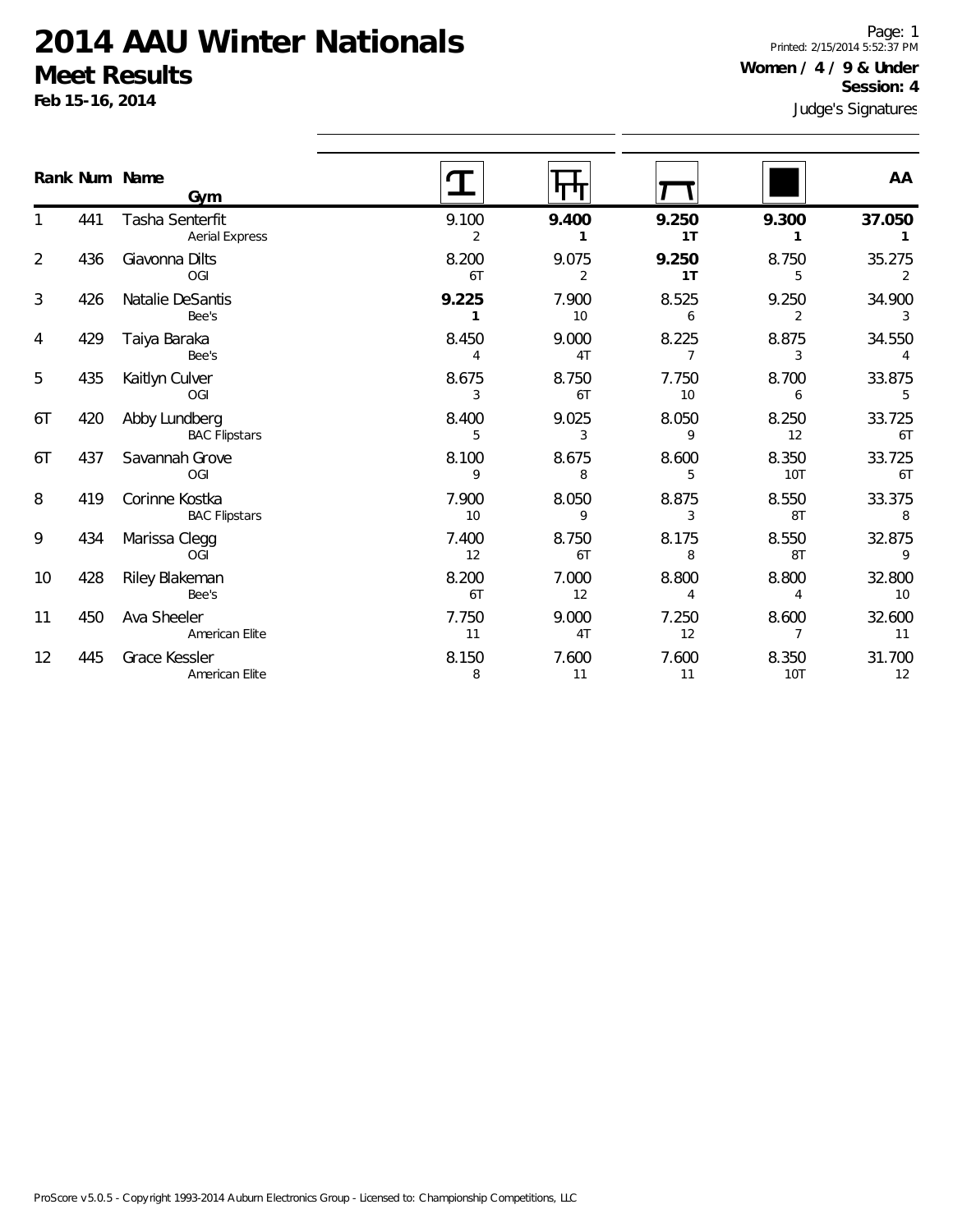#### **Team Results**

**Feb 15-16, 2014**

**Session: 2,4**

| Rank           | Gym                                                 | Team           | Score   | $\mathbf T$    | पाग            |                |                |
|----------------|-----------------------------------------------------|----------------|---------|----------------|----------------|----------------|----------------|
| 1              | Ten Point O                                         | $\overline{4}$ | 106.675 | 26.325         | 26.450         | 26.400         | 27.500         |
|                |                                                     |                |         | $\overline{2}$ | 5              | 1              | 1              |
|                | Abby O'Quinn<br>405<br>404<br>Michaela O'Donnell    |                |         | 9.000<br>8.725 | 9.150          |                | 9.275          |
|                | 401<br>Samone Bodiford                              |                |         | 8.600          | 8.700          | 8.700          |                |
|                | 406<br>Melanie Steinberger                          |                |         |                | 8.600          | 8.900<br>8.800 | 9.075          |
|                | Sydney Walker<br>410<br>Hailey Shimrock<br>408      |                |         |                |                |                | 9.150          |
| $\overline{2}$ | GOB                                                 | $\overline{4}$ | 106.550 | 26.125         | 27.350         | 26.375         | 26.700         |
|                |                                                     |                |         | 3              | $\overline{2}$ | $\overline{2}$ | 3              |
|                | Alissa Gauthier<br>423                              |                |         | 9.325          | 9.000          | 8.900          | 9.200          |
|                | <b>Tricia Pierce</b><br>421                         |                |         | 8.500          | 9.550          | 8.625          | 8.950          |
|                | Alicia Shiff<br>425<br>Danielle Norrito<br>424      |                |         | 8.300          | 8.800          | 8.850          | 8.550          |
|                |                                                     |                |         |                |                |                |                |
| 3              | <b>OGI</b>                                          | $\overline{4}$ | 104.825 | 25.475         | 27.275         | 26.075         | 26.000         |
|                |                                                     |                |         | 5              | 3              | 3              | 6              |
|                | Kaitlyn Culver<br>435                               |                |         | 8.675          | 8.750          |                | 8.700          |
|                | 438<br>Amber Richeal                                |                |         | 8.600          | 9.450          | 8.225          |                |
|                | Giavonna Dilts<br>436                               |                |         | 8.200          | 9.075          | 9.250          | 8.750          |
|                | 437<br>Savannah Grove<br>434<br>Marissa Clegg       |                |         |                |                | 8.600          | 8.550          |
|                |                                                     |                |         |                |                |                |                |
| 4              | American Elite                                      | $\overline{4}$ | 104.500 | 24.525         | 27.425         | 25.900         | 26.650         |
|                |                                                     |                |         | 6              | 1              | 4              | 4T             |
|                | Maria Hindel<br>444                                 |                |         | 8.275          |                |                |                |
|                | 445<br>Grace Kessler                                |                |         | 8.150          |                |                |                |
|                | 449<br>Kylie Rose                                   |                |         | 8.100          | 9.400          | 9.075          | 9.000          |
|                | 448<br><b>Destiny Oravets</b><br>450<br>Ava Sheeler |                |         |                | 9.025<br>9.000 | 8.500          | 8.800          |
|                | <b>Taylor Minton</b><br>447                         |                |         |                |                | 8.325          |                |
|                | Jordan Lyle<br>446                                  |                |         |                |                |                | 8.850          |
| 5              | Bee's                                               | 4              | 104.275 | 26.700         | 25.000         | 25.550         | 27.025         |
|                |                                                     |                |         | 1              | 6              | 5              | $\overline{2}$ |
|                | 426<br>Natalie DeSantis                             |                |         | 9.225          | 7.900          | 8.525          | 9.250          |
|                | 427<br>Olivia DeSantis                              |                |         | 8.775          |                |                |                |
|                | 430<br>Alyssa Mitzel                                |                |         | 8.700          | 8.100          |                | 8.900          |
|                | 429<br>Taiya Baraka<br>428<br>Riley Blakeman        |                |         |                | 9.000          | 8.225<br>8.800 | 8.875          |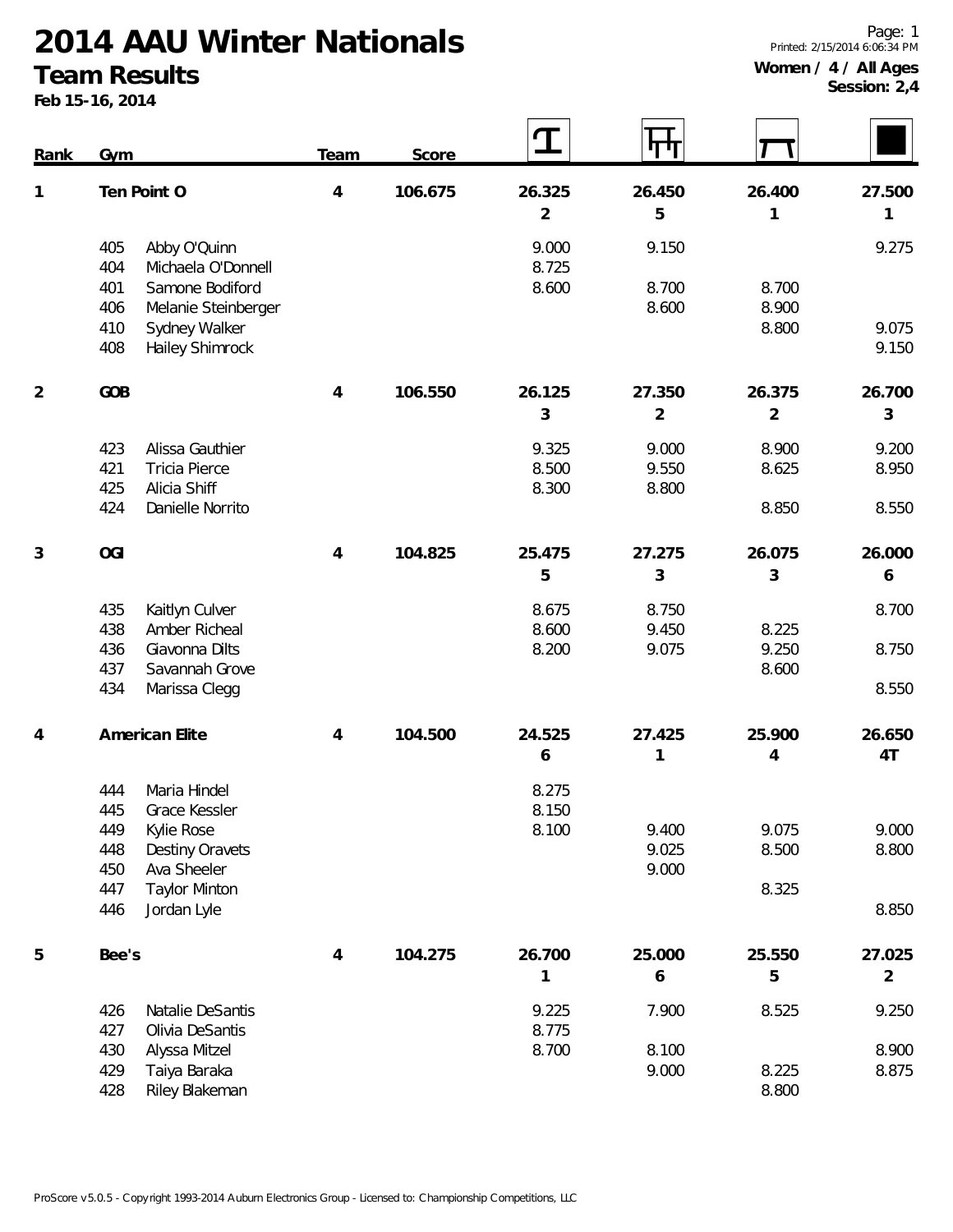#### **Team Results**

**Feb 15-16, 2014**

 $\mathbf T$ स्मि **Rank Gym Team Score 6 TGS 4 103.600 25.800 26.850 24.300 26.650 4 4 6 4T** 431 Ke'Aijah Hawkins 8.950 9.275 6.500 8.900 432 Landon Stitle 8.500 9.100 8.800 9.100 433 Ally Pedone 8.350 8.475 9.000 8.650 **7 BAC Flipstars 4 73.750 16.300 17.075 16.925 23.450 8 8 8 7** 420 Abby Lundberg 8.400 9.025 8.050 8.250 419 Corinne Kostka 7.900 8.050 8.875 8.550 451 Aurora Yager 6.650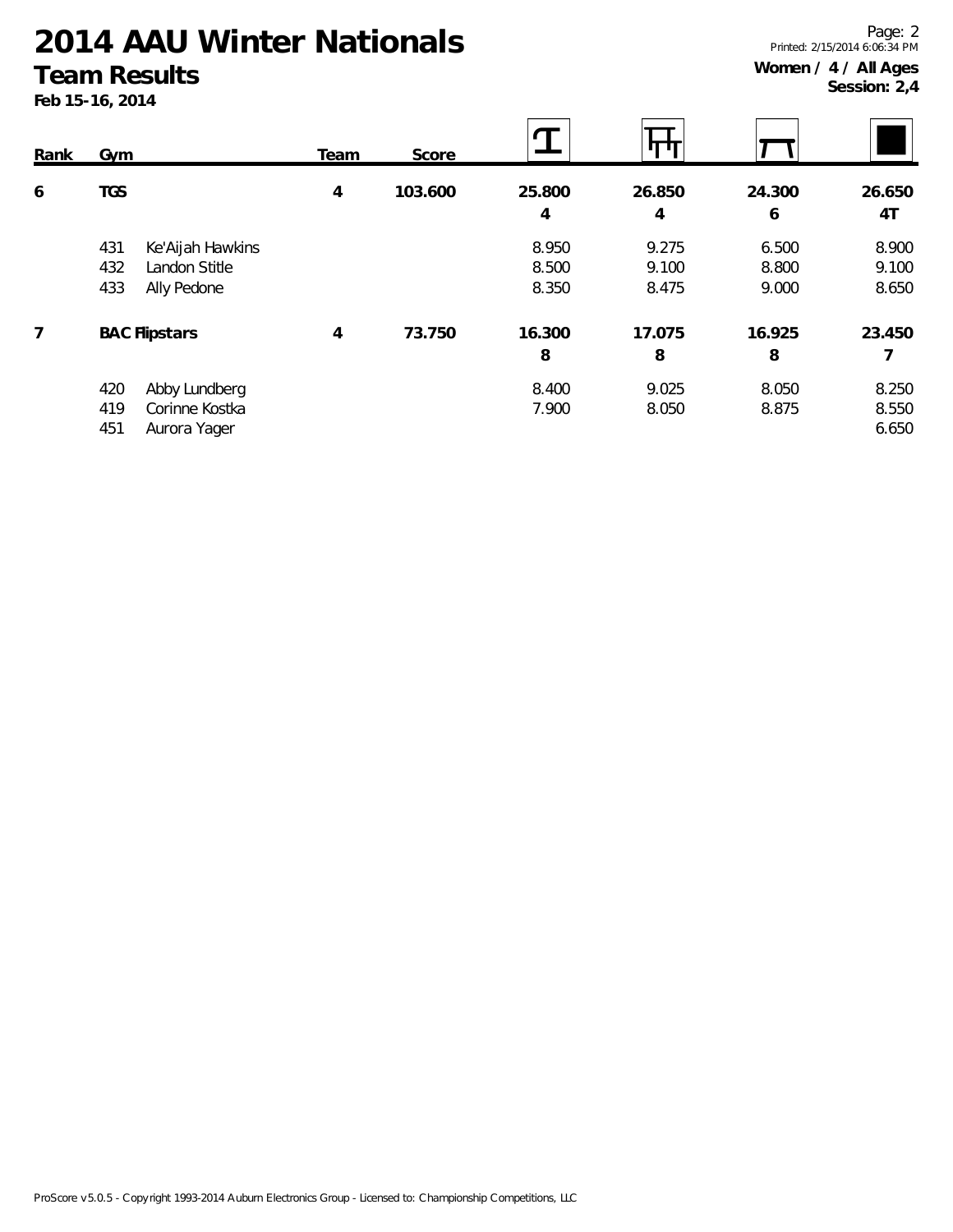**Feb 15-16, 2014**

Page: 1 Printed: 2/18/2014 4:02:25 PM **Women / 5 / All Ages Session: 3**

|                | Rank Num Name | Gym                                       |             | पाण         |             |             | AA           |
|----------------|---------------|-------------------------------------------|-------------|-------------|-------------|-------------|--------------|
|                | 502           | KaraBeth Nemet<br><b>BAC Flipstars</b>    | 9.100<br>2  | 8.500<br>3T | 7.700<br>5T | 9.000       | 34.300       |
| $\overline{2}$ | 506           | Kamiron Childers<br>OGI                   | 9.075<br>3  | 8.800       | 8.025       | 8.350<br>3T | 34.250       |
| 3              | 504           | Emma Gray<br><b>BAC Flipstars</b>         | 8.750       | 8.500<br>3T | 8.225       | 8.450       | 33.925       |
| 4              | 507           | Madeline Gumino<br>OGI                    | 9.200       | 9.250       | 7.075<br>9  | 8.100<br>5  | 33.625       |
| 5              | 508           | Madison Leone<br><b>OGI</b>               | 8.600       | 8.000<br>8  | 8.500       | 8.350<br>3T | 33.450       |
| 6              | 503           | Courtney Goessler<br><b>BAC Flipstars</b> | 8.450<br>8  | 8.250<br>6T | 7.600       | 8.025<br>6  | 32.325       |
| $\overline{7}$ | 505           | Marissa McKinley<br><b>BAC Flipstars</b>  | 8.625<br>5  | 7.450<br>9  | 8.525       | 7.500<br>9  | 32.100       |
| 8              | 510           | Morgan Palcisko<br><b>BAC Flipstars</b>   | 8.275<br>10 | 8.250<br>6T | 7.575<br>8  | 7.575<br>8  | 31.675<br>8  |
| 9              | 501           | Kayleigh Graham<br><b>BAC Flipstars</b>   | 8.500       | 8.300<br>5  | 6.850<br>10 | 8.000       | 31.650       |
| 10             | 511           | Alexis Paolone<br><b>OGI</b>              | 8.425<br>9  | 7.250<br>10 | 7.700<br>5T | 7.400<br>10 | 30.775<br>10 |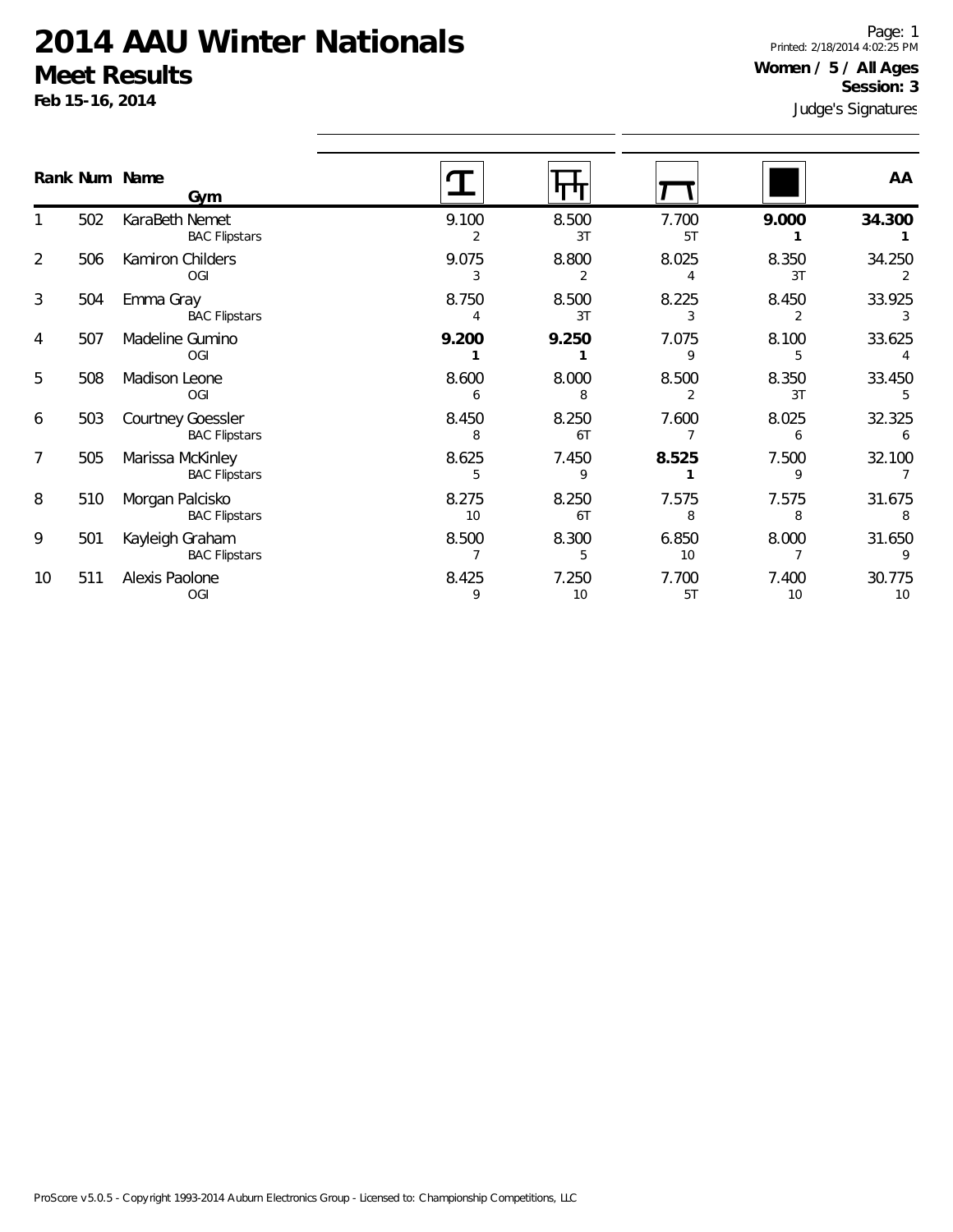#### **Team Results**

**Feb 15-16, 2014**

**Session: 1,3**

 $\overline{\phantom{0}}$ 

| Rank | Gym                      | Team | Score   |        |        |                |        |
|------|--------------------------|------|---------|--------|--------|----------------|--------|
| 1    | <b>OGI</b>               | 5    | 101.950 | 26.875 | 26.050 | 24.225         | 24.800 |
|      |                          |      |         | 1      |        | $\overline{2}$ | 2      |
|      | 507<br>Madeline Gumino   |      |         | 9.200  | 9.250  |                | 8.100  |
|      | 506<br>Kamiron Childers  |      |         | 9.075  | 8.800  | 8.025          | 8.350  |
|      | 508<br>Madison Leone     |      |         | 8.600  | 8.000  | 8.500          | 8.350  |
|      | 511<br>Alexis Paolone    |      |         |        |        | 7.700          |        |
| 2    | <b>BAC Flipstars</b>     | 5    | 101.700 | 26.475 | 25.300 | 24.450         | 25.475 |
|      |                          |      |         | 2      | 2      |                |        |
|      | 502<br>KaraBeth Nemet    |      |         | 9.100  | 8.500  | 7.700          | 9.000  |
|      | 504<br>Emma Gray         |      |         | 8.750  | 8.500  | 8.225          | 8.450  |
|      | 505<br>Marissa McKinley  |      |         | 8.625  |        | 8.525          |        |
|      | Kayleigh Graham<br>501   |      |         |        | 8.300  |                |        |
|      | Courtney Goessler<br>503 |      |         |        |        |                | 8.025  |

Page: 1 Printed: 2/15/2014 6:01:34 PM **Women / 5 / All Ages**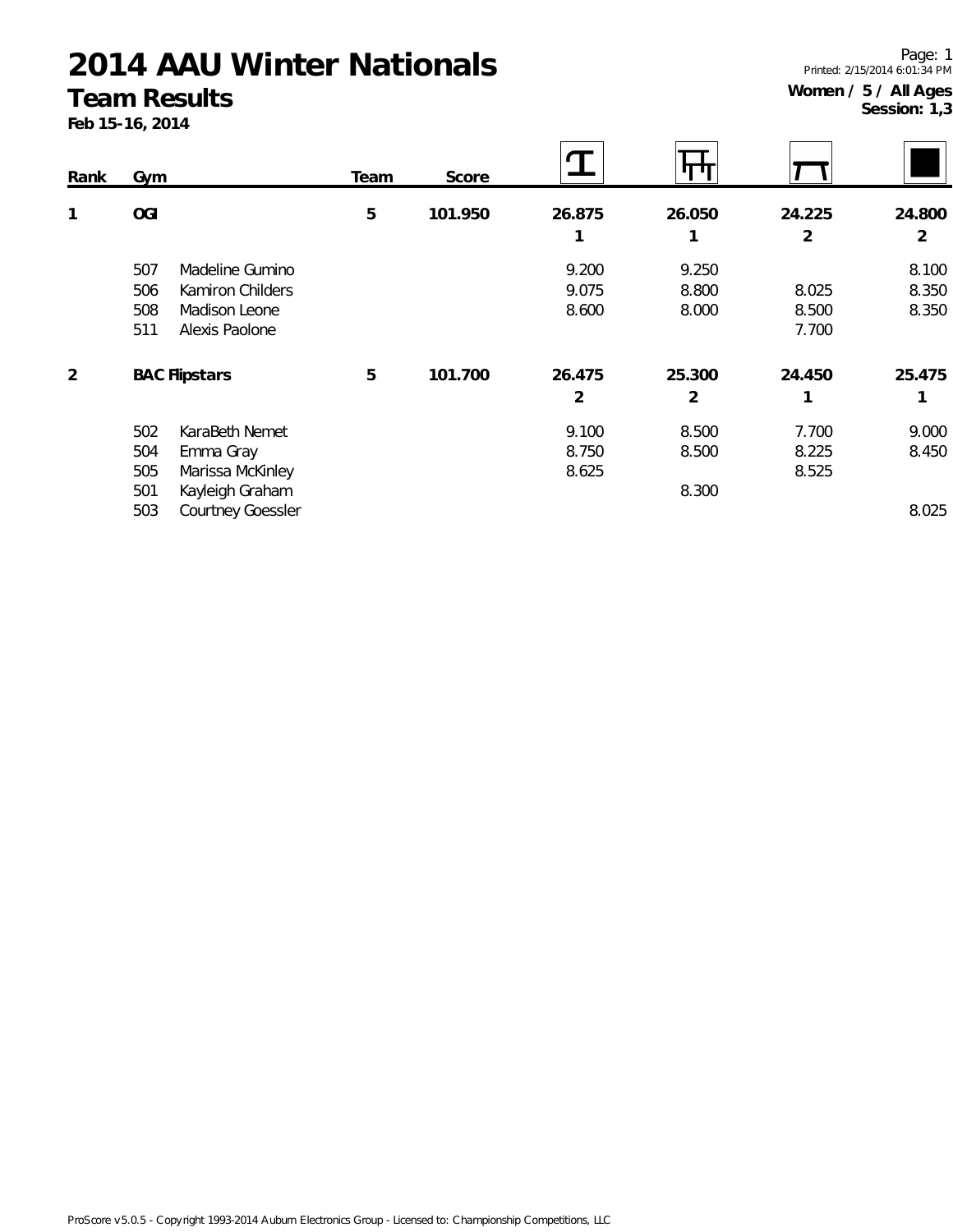Diva

ATB

Diva

Endless Mountains

Endless Mountains

621 Regan Elliott

614 Casey Schmidt

608 Jazmine Elliott

626 Lucy Weeks

607 Mikenna Shafer

1

2

3

4

5

6

7

8

9

10

11

12

Page: 1 Printed: 2/16/2014 1:16 PM **Women / 6 / 11 & Under Session: 6**

|                | Feb 15-16, 2014 |                                       |              |              |             |             | <b>PESSIOLI:</b> 0<br>Judge's Signatures |  |
|----------------|-----------------|---------------------------------------|--------------|--------------|-------------|-------------|------------------------------------------|--|
|                |                 | Rank Num Name<br>Gym                  |              |              |             |             | AA                                       |  |
|                | 613             | Emma Spriggs<br>ATB                   | 9.025        | 9.550        | 9.550       | 9.325       | 37.450                                   |  |
| $\overline{2}$ | 622             | Rakel Jeffries<br>Diva                | 9.125        | 9.400<br>2   | 8.650       | 9.200<br>3  | 36.375                                   |  |
| 3              | 617             | Natania Hinchliffe<br>Diva            | 9.150        | 8.350<br>10T | 9.500       | 9.300       | 36.300                                   |  |
| 4              | 603             | Sophia Neddy<br>Kathi's Dance & Gym   | 8.475<br>11T | 9.350<br>3T  | 9.350       | 9.075<br>5  | 36.250                                   |  |
| 5              | 619             | Kennedy MacLean<br>Diva               | 8.675<br>6   | 9.100<br>6   | 9.375       | 9.000<br>6T | 36.150                                   |  |
| 6              | 610             | Sydney Russell<br>OGI                 | 8.650<br>7T  | 9.350<br>3T  | 9.050<br>6T | 9.000<br>6T | 36.050<br>6                              |  |
| 7              | 604             | Abigail George<br>Kathi's Dance & Gym | 8.650<br>7T  | 9.050        | 9.125<br>5  | 8.900<br>9  | 35.725                                   |  |

9.075 8.500 8.975 9.150 35.700 3 9 8 4 8

8.650 9.350 8.250 8.775 35.025 7T 3T 10 10 9

8.500 8.700 9.050 7.900 34.150 10 8 6T 12 10

8.875 8.350 7.700 8.925 33.850 5 10T 12 8 11

8.475 8.050 7.750 8.500 32.775 11T 12 11 11 12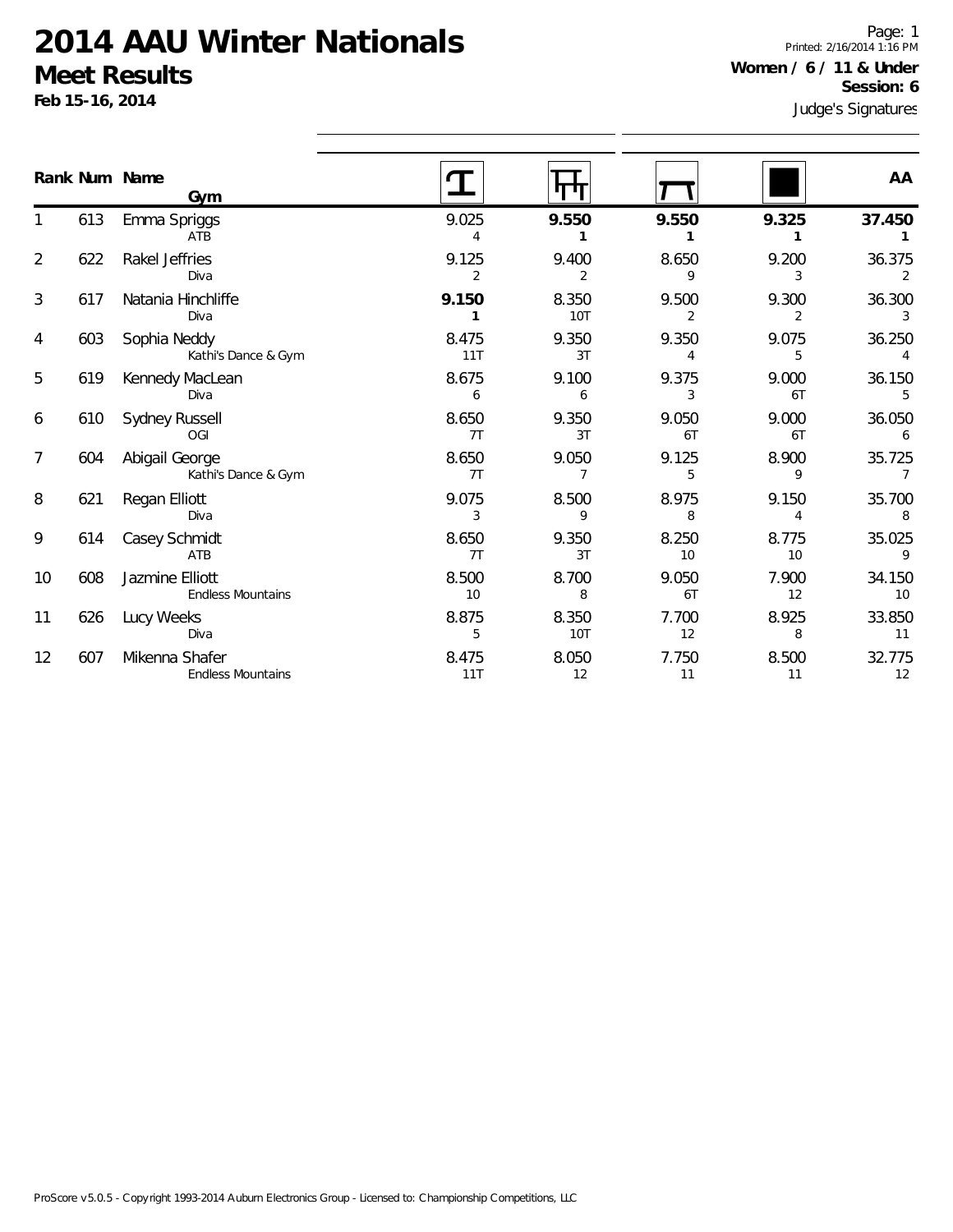**Feb 15-16, 2014**

Page: 1 Printed: 2/16/2014 1:16 PM **Women / 6 / 12 & Older Session: 6**

|                |     | Rank Num Name<br>Gym                       |             |             |             |                         | AA                       |
|----------------|-----|--------------------------------------------|-------------|-------------|-------------|-------------------------|--------------------------|
|                | 612 | <b>Taylor Shuette</b><br>ATB               | 9.100<br>4  | 9.550<br>3  | 9.550<br>1  | 9.150<br>2T             | 37.350<br>1              |
| $\overline{2}$ | 611 | Mara Deselich<br>ATB                       | 9.325       | 9.700<br>1  | 9.275<br>4T | 9.000<br>7T             | 37.300<br>$\overline{2}$ |
| 3              | 616 | Peyton Clarke<br>Diva                      | 9.000<br>6T | 9.600<br>2  | 9.275<br>4T | 9.100<br>$\overline{4}$ | 36.975<br>3              |
| 4              | 602 | Gizalia Smith-Kelso<br>Kathi's Dance & Gym | 9.150<br>2T | 9.500<br>4T | 9.350<br>2T | 8.850<br>10             | 36.850<br>4              |
| 5              | 601 | Lauren Gates<br>Kathi's Dance & Gym        | 9.000<br>6T | 9.150<br>7  | 9.275<br>4T | 9.000<br>7T             | 36.425<br>5              |
| 6              | 627 | Sarah Weeks<br>Diva                        | 9.150<br>2T | 8.600<br>11 | 9.350<br>2T | 9.150<br>2T             | 36.250<br>6              |
| 7              | 620 | Paige Archinal<br>Diva                     | 8.700<br>9  | 9.050<br>8  | 9.250<br>7  | 9.050<br>5T             | 36.050<br>$\overline{7}$ |
| 8              | 625 | Alexa Egnotovich<br>Diva                   | 9.050<br>5  | 9.000<br>9T | 8.450<br>10 | 9.050<br>5T             | 35.550<br>8              |
| 9              | 615 | Kayleigh Calandros<br>Diva                 | 8.550<br>10 | 9.350<br>6  | 8.475<br>9  | 9.000<br>7T             | 35.375<br>9              |
| 10T            | 609 | Mariah Mosier<br><b>Endless Mountains</b>  | 8.750<br>8  | 9.500<br>4T | 8.200<br>13 | 8.675<br>11             | 35.125<br>10T            |
| 10T            | 618 | Jailei Maas<br>Diva                        | 8.200<br>13 | 8.500<br>12 | 9.100<br>8  | 9.325<br>1              | 35.125<br>10T            |
| 12             | 606 | Lylah Oswald<br><b>Endless Mountains</b>   | 8.500<br>11 | 9.000<br>9T | 8.275<br>12 | 8.150<br>12             | 33.925<br>12             |
| 13             | 605 | Cassey Dudock<br><b>Endless Mountains</b>  | 8.400<br>12 | 8.400<br>13 | 8.375<br>11 | 7.350<br>13             | 32.525<br>13             |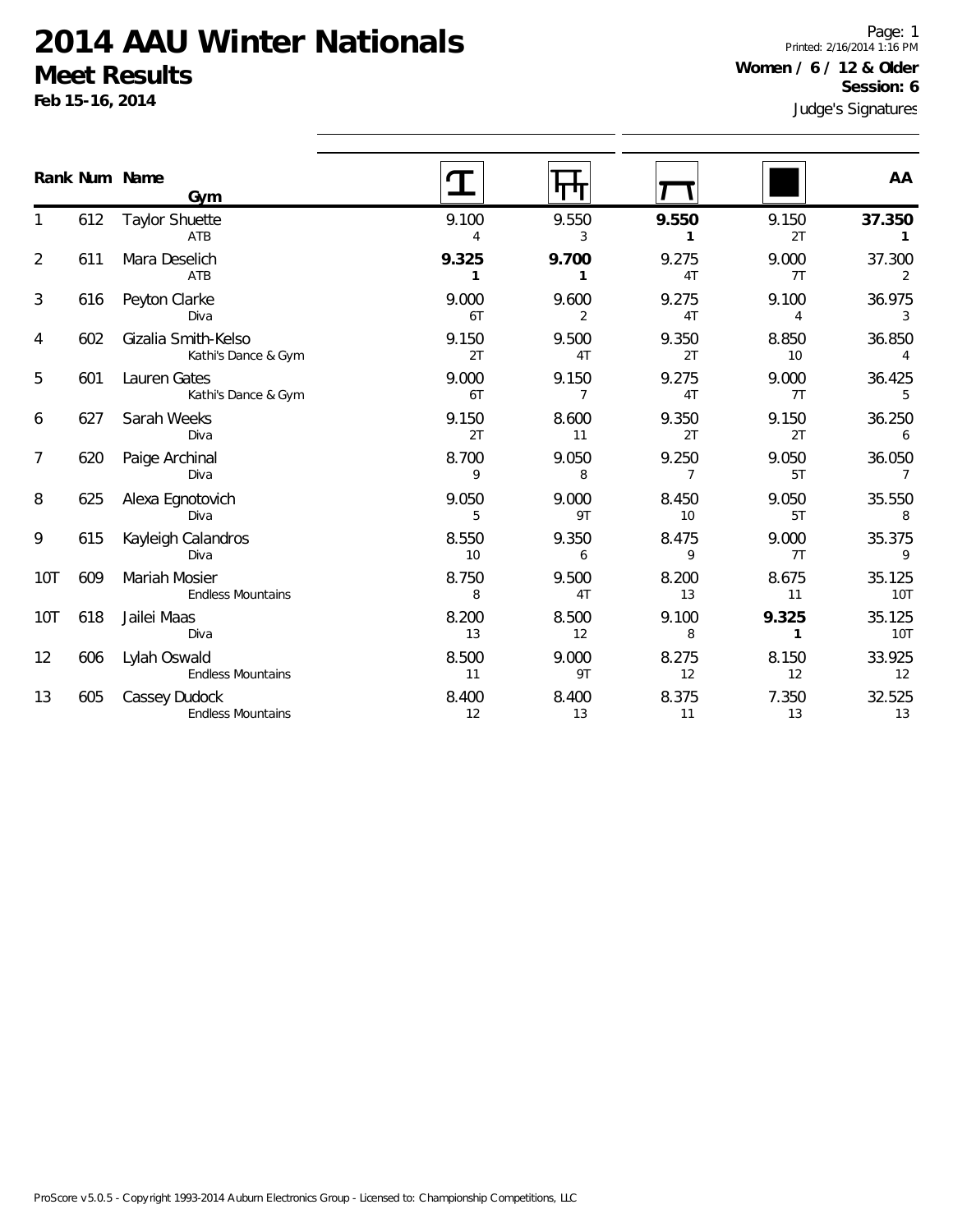#### **Team Results**

**Feb 15-16, 2014**

| Rank           | Gym                                          | Team             | Score   | I              |                |                |                |
|----------------|----------------------------------------------|------------------|---------|----------------|----------------|----------------|----------------|
| $\mathbf{1}$   | ATB                                          | $\boldsymbol{6}$ | 112.100 | 27.450         | 28.800         | 28.375         | 27.475         |
|                |                                              |                  |         | $\mathbf 1$    | 1              | $\mathbf{1}$   | $\overline{2}$ |
|                | 611<br>Mara Deselich                         |                  |         | 9.325          | 9.700          | 9.275          | 9.000          |
|                | 612<br><b>Taylor Shuette</b>                 |                  |         | 9.100          | 9.550          | 9.550          | 9.150          |
|                | 613<br>Emma Spriggs                          |                  |         | 9.025          | 9.550          | 9.550          | 9.325          |
| $\overline{2}$ | Diva                                         | $\boldsymbol{6}$ | 111.825 | 27.425         | 28.350         | 28.225         | 27.825         |
|                |                                              |                  |         | $\overline{2}$ | $\overline{2}$ | $\overline{2}$ | $\mathbf 1$    |
|                | 617<br>Natania Hinchliffe                    |                  |         | 9.150          |                | 9.500          | 9.300          |
|                | 627<br>Sarah Weeks                           |                  |         | 9.150          |                | 9.350          |                |
|                | 622<br>Rakel Jeffries                        |                  |         | 9.125          | 9.400          |                | 9.200          |
|                | 616<br>Peyton Clarke                         |                  |         |                | 9.600          |                |                |
|                | 615<br>Kayleigh Calandros                    |                  |         |                | 9.350          |                |                |
|                | 619<br>Kennedy MacLean<br>618<br>Jailei Maas |                  |         |                |                | 9.375          | 9.325          |
|                |                                              |                  |         |                |                |                |                |
| 3              | Kathi's Dance & Gym                          | 6                | 109.750 | 26.800         | 28.000         | 27.975         | 26.975         |
|                |                                              |                  |         | 3              | 3              | 3              | 3              |
|                | Gizalia Smith-Kelso<br>602                   |                  |         | 9.150          | 9.500          | 9.350          |                |
|                | 601<br>Lauren Gates                          |                  |         | 9.000          | 9.150          | 9.275          | 9.000          |
|                | Abigail George<br>604                        |                  |         | 8.650          |                |                | 8.900          |
|                | 603<br>Sophia Neddy                          |                  |         |                | 9.350          | 9.350          | 9.075          |
| $\overline{4}$ | <b>Endless Mountains</b>                     | $\boldsymbol{6}$ | 103.975 | 25.750         | 27.200         | 25.700         | 25.325         |
|                |                                              |                  |         | $\overline{4}$ | 4              | 4              | $\overline{4}$ |
|                | Mariah Mosier<br>609                         |                  |         | 8.750          | 9.500          |                | 8.675          |
|                | 608<br>Jazmine Elliott                       |                  |         | 8.500          | 8.700          | 9.050          |                |
|                | 606<br>Lylah Oswald                          |                  |         | 8.500          | 9.000          | 8.275          | 8.150          |
|                | 605<br>Cassey Dudock                         |                  |         |                |                | 8.375          |                |
|                | 607<br>Mikenna Shafer                        |                  |         |                |                |                | 8.500          |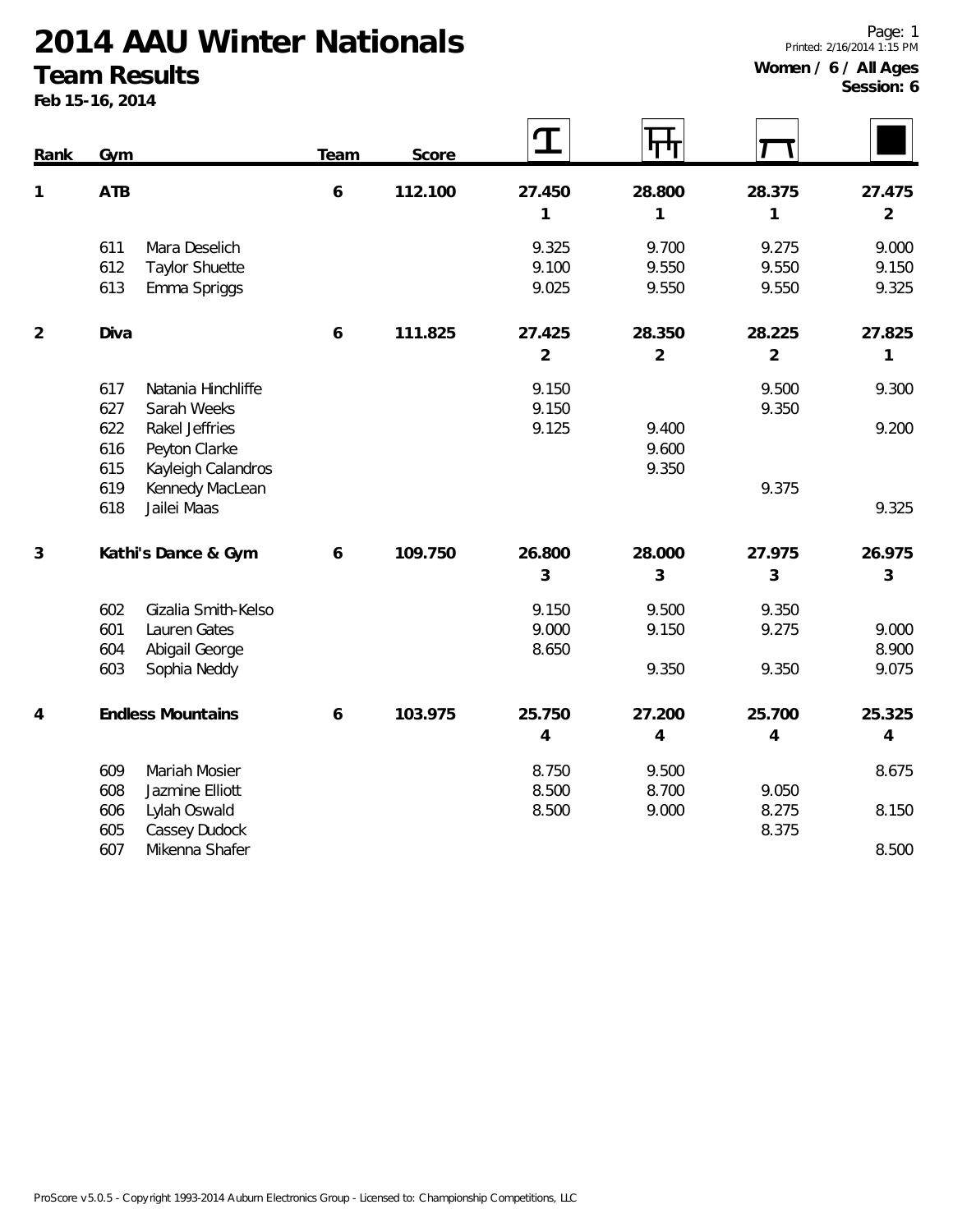**Feb 15-16, 2014**

Judge's Signatures Page: 1 Printed: 2/16/2014 6:36 PM **Women / 7 / 11 & Under Session: 8**

| Rank Num Name         | Gym                                          |                         |            |       |                         | AA          |
|-----------------------|----------------------------------------------|-------------------------|------------|-------|-------------------------|-------------|
| 716                   | <b>Brooke Balas</b><br>Diva                  | 9.325<br>1T             | 9.075      | 9.600 | 9.150                   | 37.150      |
| 2<br>709              | Paityn Philibin<br>OGI                       | 9.250                   | 8.525      | 9.300 | 8.950                   | 36.025      |
| 3<br>715              | Morgan Phillips<br>Diva                      | 9.325<br>1 <sub>T</sub> | 8.750      | 8.525 | 9.375                   | 35.975      |
| $\overline{4}$<br>708 | Paige Weiland<br>OGI                         | 8.650                   | 9.200      | 9.000 | 8.600                   | 35.450      |
| 5<br>711              | Mackenzie Solic<br>OGI                       | 8.950                   | 8.900      | 8.200 | 9.250                   | 35.300      |
| 6<br>707              | Alexia Stoy<br>OGI                           | 8.850                   | 8.450      | 8.800 | 9.100<br>4T             | 35.200      |
| $\overline{7}$<br>705 | Maribelle Albert<br><b>Endless Mountains</b> | 8.600<br>8              | 6.750<br>8 | 8.300 | 9.100<br>4 <sub>T</sub> | 32.750      |
| 8<br>704              | Hannah Ely<br><b>Endless Mountains</b>       | 9.050                   | 7.100      | 7.475 | 9.025                   | 32.650<br>8 |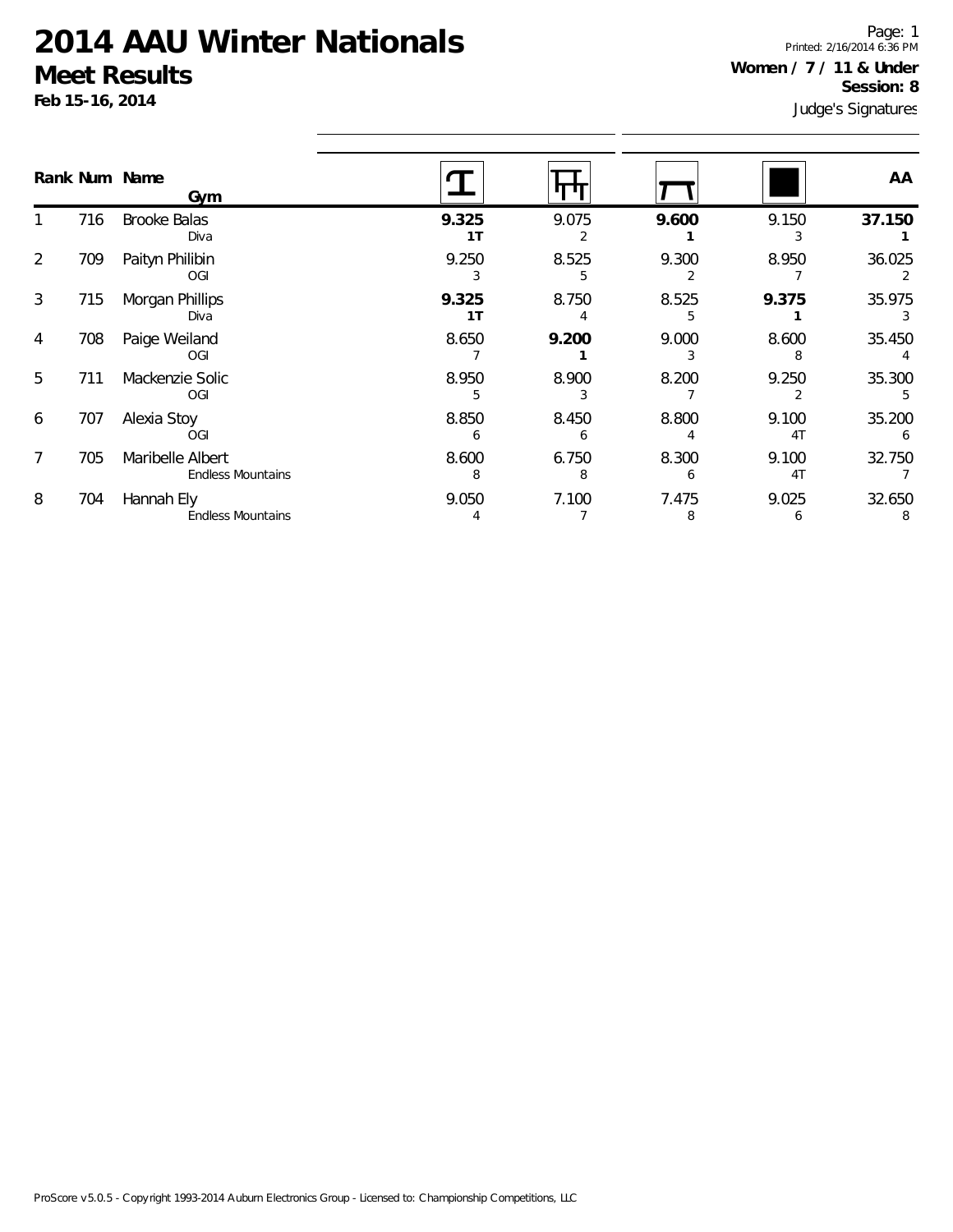**Feb 15-16, 2014**

Page: 1 Printed: 2/16/2014 6:36 PM **Women / 7 / 12 & Older Session: 8**

|                |     | Rank Num Name<br>Gym                           |             |            |            |            | AA          |
|----------------|-----|------------------------------------------------|-------------|------------|------------|------------|-------------|
|                | 717 | Kiera Frascone<br>Diva                         | 9.050       | 8.950      | 9.100      | 9.400      | 36.500      |
| $\overline{2}$ | 712 | Macy Ross<br>OGI                               | 8.925<br>5T | 9.375      | 8.575      | 9.175      | 36.050      |
| 3              | 713 | Mackenzie Inman<br>Chalk Box                   | 9.075<br>3  | 8.800      | 9.050      | 8.825<br>8 | 35.750      |
| 4              | 701 | Alicia Lykens<br><b>Endless Mountains</b>      | 8.925<br>5T | 8.750<br>5 | 8.600      | 9.050<br>5 | 35.325      |
| 5              | 718 | Allysa Walter<br>Diva                          | 8.725<br>9  | 8.000<br>ρ | 9.125      | 9.250      | 35.100      |
| 6              | 702 | Ashlee Newton<br><b>Endless Mountains</b>      | 8.900       | 9.000<br>2 | 7.475<br>8 | 9.125      | 34.500      |
| 7              | 714 | Deidra Marrison<br>Chalk Box                   | 9.200       | 8.600<br>h | 7.450<br>q | 8.900      | 34.150      |
| 8              | 703 | Torrah Dughi<br><b>Endless Mountains</b>       | 8.800<br>8  | 8.350      | 7.775<br>6 | 9.000<br>6 | 33.925<br>8 |
| 9              | 706 | Samantha Davenport<br><b>Endless Mountains</b> | 9.175       | 7.100<br>9 | 7.750      | 7.750<br>9 | 31.775<br>9 |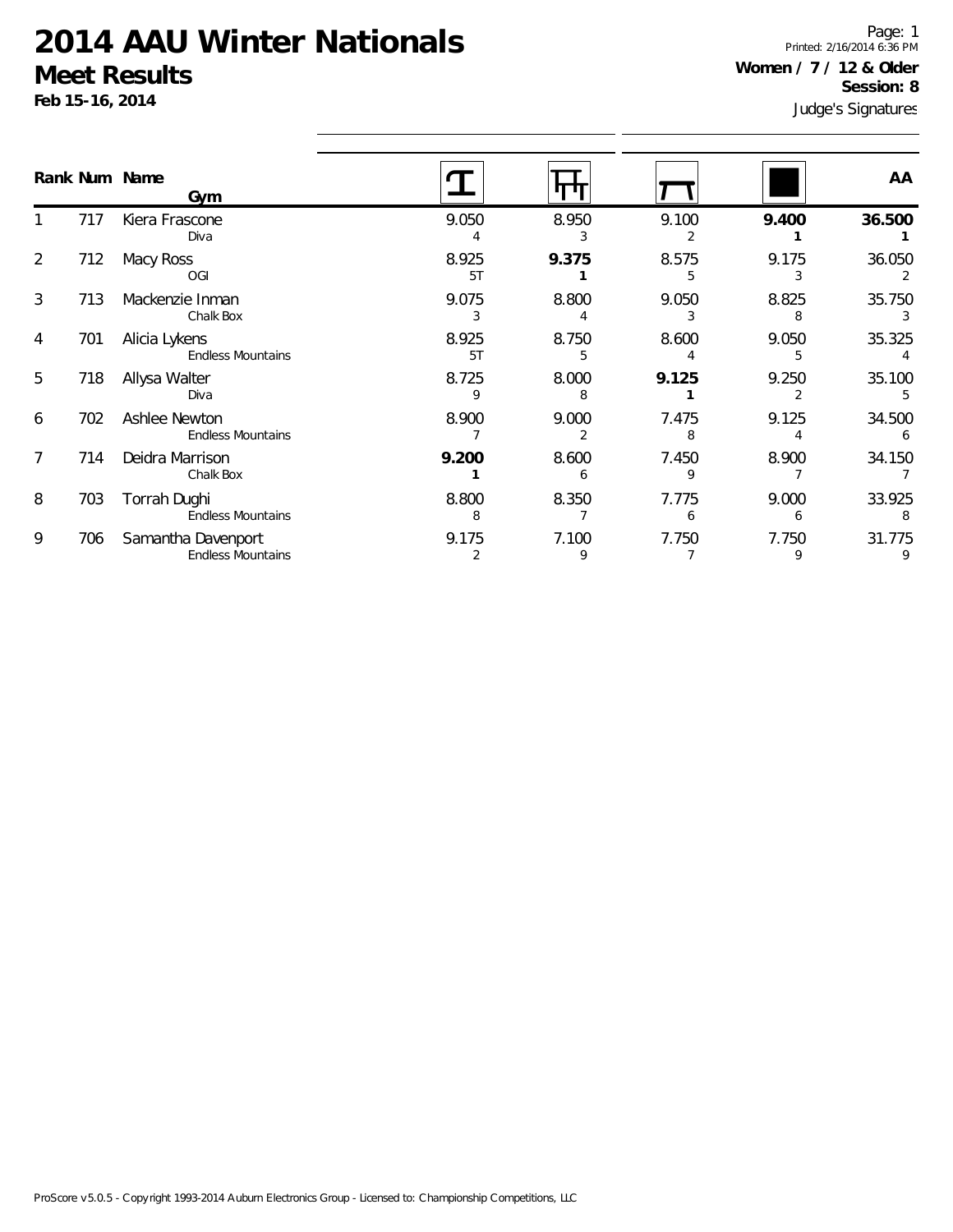Endless Mountains

**Feb 15-16, 2014**

1

2

3

4

5

6

7

8

9

Judge's Signatures Page: 1 Printed: 2/16/2014 6:38 PM **Women / 8 / All Ages Session: 8**

|                |      |                                     |             |            |            | Judge's Signature |             |  |  |
|----------------|------|-------------------------------------|-------------|------------|------------|-------------------|-------------|--|--|
|                |      | Rank Num Name<br>Gym                |             |            |            |                   | AA          |  |  |
|                | 811  | Lauren Brown<br>Diva                | 8.550<br>6  | 9.150      | 9.200      | 9.700             | 36.600      |  |  |
| $\overline{2}$ | 812  | Tayla Thome<br><b>BAC Flipstars</b> | 8.475       | 8.700      | 9.650      | 8.950<br>6        | 35.775      |  |  |
| 3              | 810  | Victoria Wolfe<br>OGI               | 8.900       | 8.850      | 8.675      | 9.125             | 35.550      |  |  |
| 4              | 802  | Grace George<br>Kathi's Dance & Gym | 8.650<br>4T | 8.750      | 8.800      | 8.875             | 35.075      |  |  |
| 5              | 805  | <b>Emily Shelley</b><br>Bee's       | 8.650<br>4T | 8.250<br>6 | 9.000      | 9.150<br>3        | 35.050      |  |  |
| 6              | 804  | Makayla D'Eramo<br>Bee's            | 8.725<br>3  | 8.000      | 8.650      | 9.375             | 34.750<br>6 |  |  |
| 7              | 801  | Kess Gordon<br>Kathi's Dance & Gym  | 8.400<br>8  | 7.800<br>8 | 8.725      | 9.100<br>5        | 34.025      |  |  |
| 8              | 5015 | Sarah Hrycyk<br>Diva                | 8.050       | 8.300<br>5 | 7.950<br>8 | 8.800<br>8        | 33.100<br>8 |  |  |
| 9              | 803  | Ally Tama                           | 8.850       | 7.000      | 7.550      | 8.150             | 31.550      |  |  |

2 9 9 9 9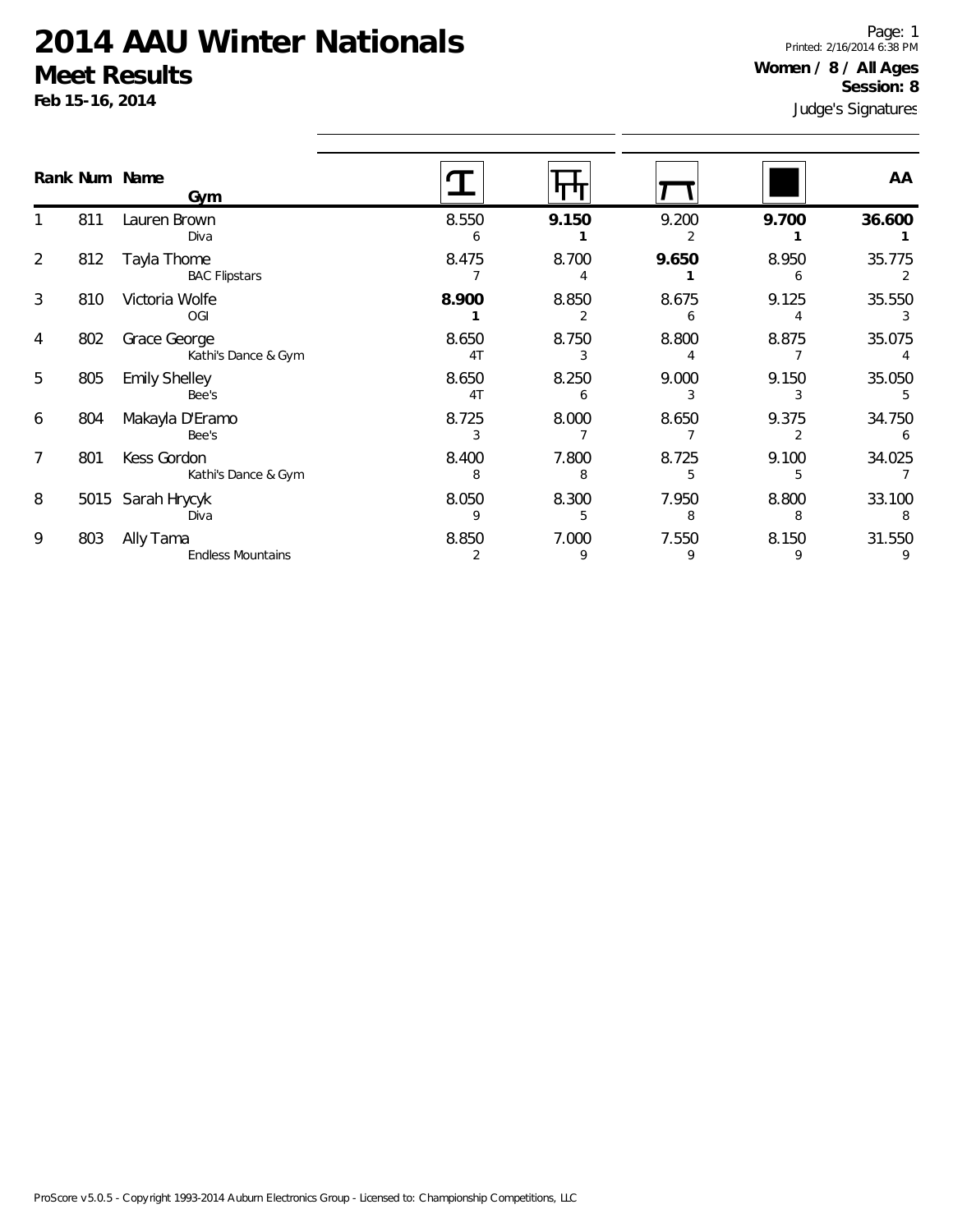**Feb 15-16, 2014**

Judge's Signatures Page: 1 Printed: 2/16/2014 6:41 PM **Women / LP / All Ages Session: 8**

| Rank Num Name | Gym                                           |             |            |             |                         | AA                     |
|---------------|-----------------------------------------------|-------------|------------|-------------|-------------------------|------------------------|
|               | 4026 Emily Gucciardo<br><b>High Flyers</b>    | 9.175       | 9.400      | 8.825<br>3T | 9.200                   | 36.600                 |
| 2<br>4019     | Erica Meadowcroft<br>GOB                      | 9.525       | 9.000<br>3 | 8.650<br>5  | 9.100<br>4 <sub>T</sub> | 36.275                 |
| 3<br>4046     | Nicole Ferrier<br><b>BAC Flipstars</b>        | 8.750       | 8.300      | 9.075       | 9.275                   | 35.400                 |
| 4051<br>4     | <b>Heather Combs</b><br>Vikings               | 9.350<br>2T | 7.800      | 9.050       | 9.150                   | 35.350                 |
| 5<br>4024     | Taylor Harmon<br><b>High Flyers</b>           | 9.050       | 8.350      | 8.825<br>3T | 9.100<br>4 <sub>1</sub> | 35.325                 |
| 4025<br>6     | Kristyn Buck<br><b>High Flyers</b>            | 9.350<br>2T | 9.100      | 7.900       | 8.850                   | 35.200<br><sub>6</sub> |
| 7<br>4045     | <b>Taylor Tremmel</b><br><b>BAC Flipstars</b> | 9.000<br>b  | 8.100<br>b | 8.450<br>b  | 8.900<br>b              | 34.450                 |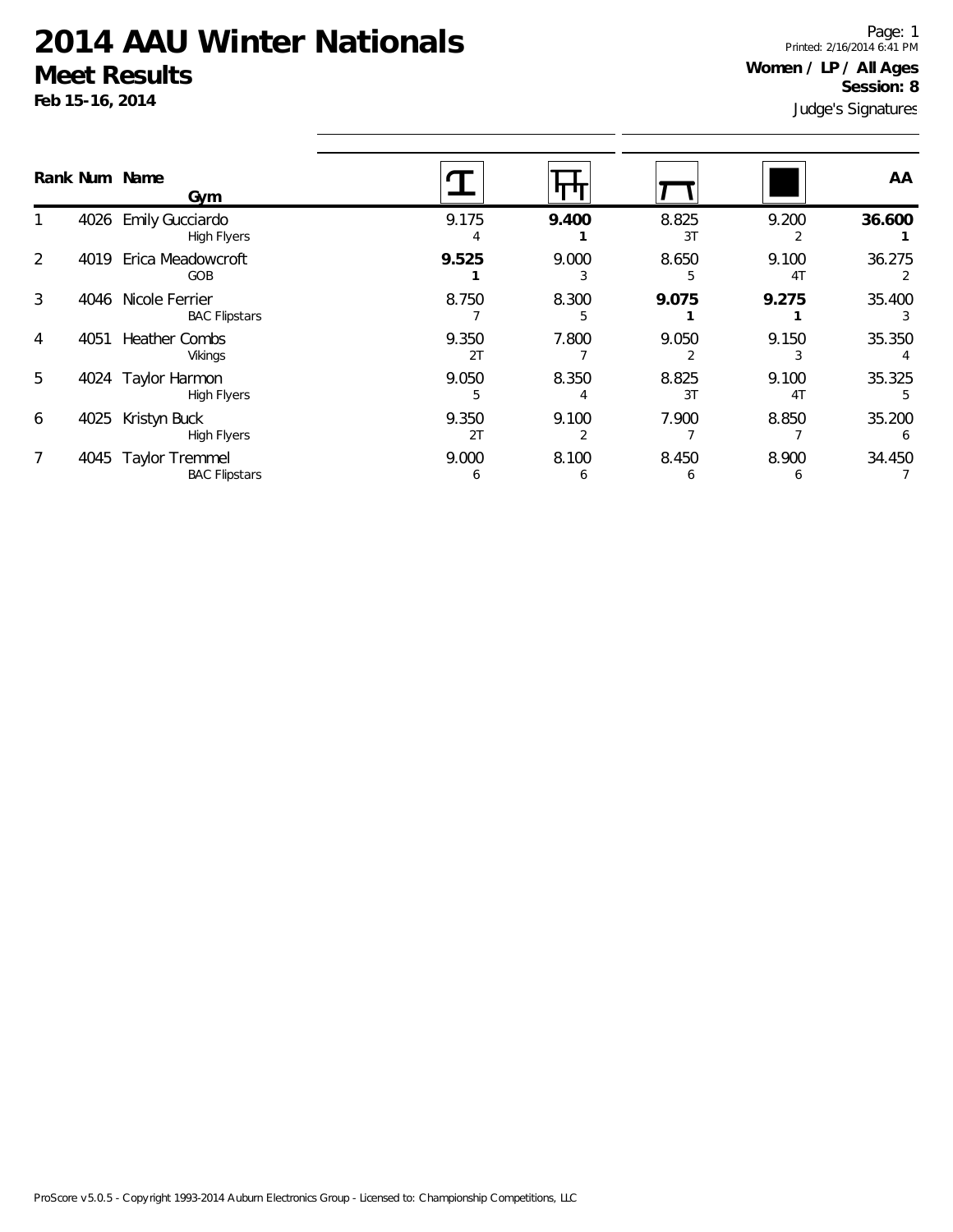| Rank Num | Name<br>Gvm                 |       | ш<br>H |       |       | ΑA     |
|----------|-----------------------------|-------|--------|-------|-------|--------|
| 259      | Schental Wall<br><b>OGI</b> | 8.900 | 9.000  | '.100 | 7.800 | 32.800 |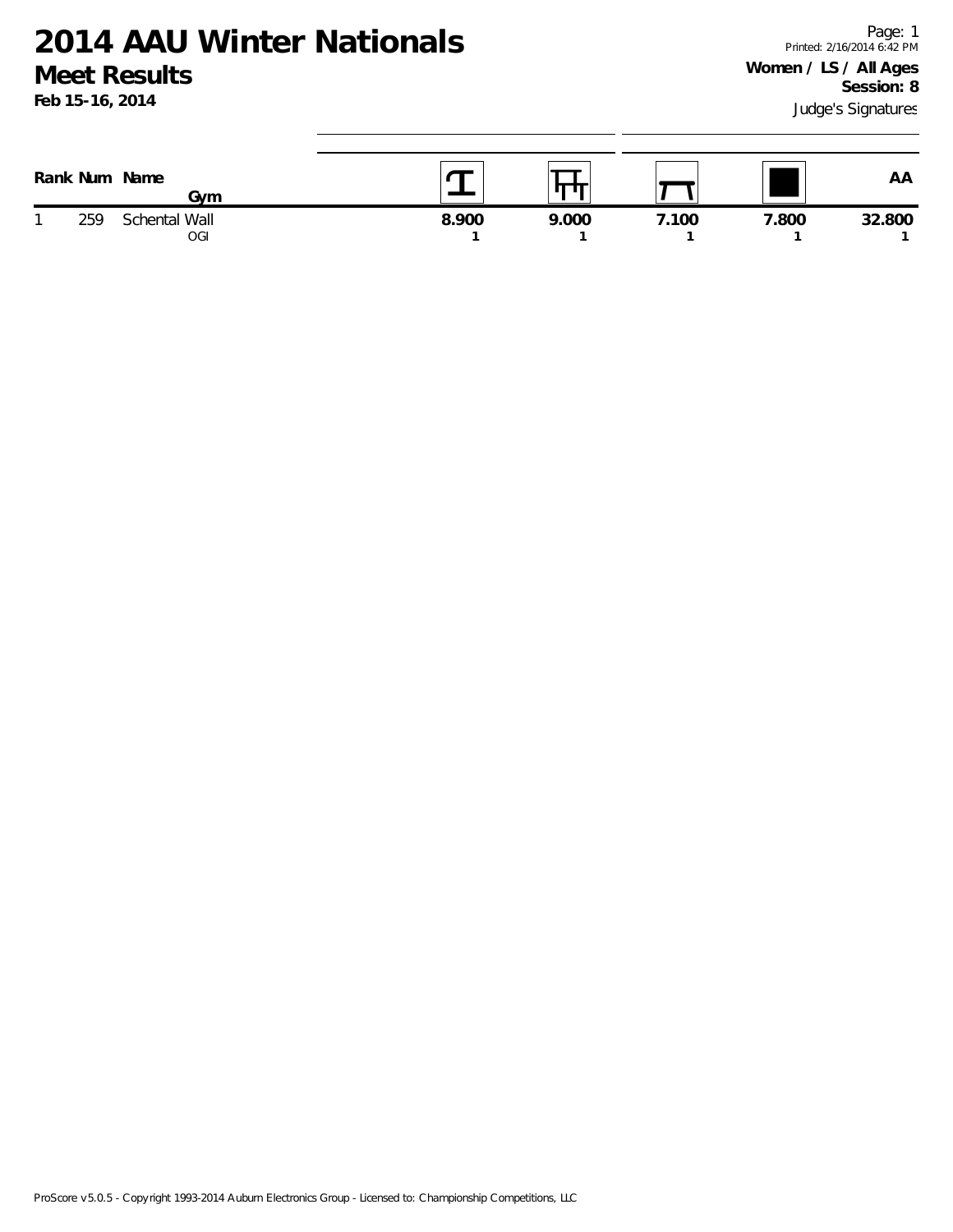Judge's Signatures Page: 1 Printed: 2/16/2014 6:40 PM **Women / LG / All Ages Session: 8**

|   |     | Rank Num Name<br>Gym        |       |       |       |       | AA     |
|---|-----|-----------------------------|-------|-------|-------|-------|--------|
|   | 355 | Cortnee Beaver<br>Diva      | 9.150 | 9.475 | 9.175 | 9.400 | 37.200 |
| 2 | 354 | <b>Heather Gier</b><br>Diva | 9.200 | 9.350 | 9.125 | 9.250 | 36.925 |
| 3 | 356 | Devan Jevec<br>Diva         | 9.000 | 8.400 | 8.700 | 9.150 | 35.250 |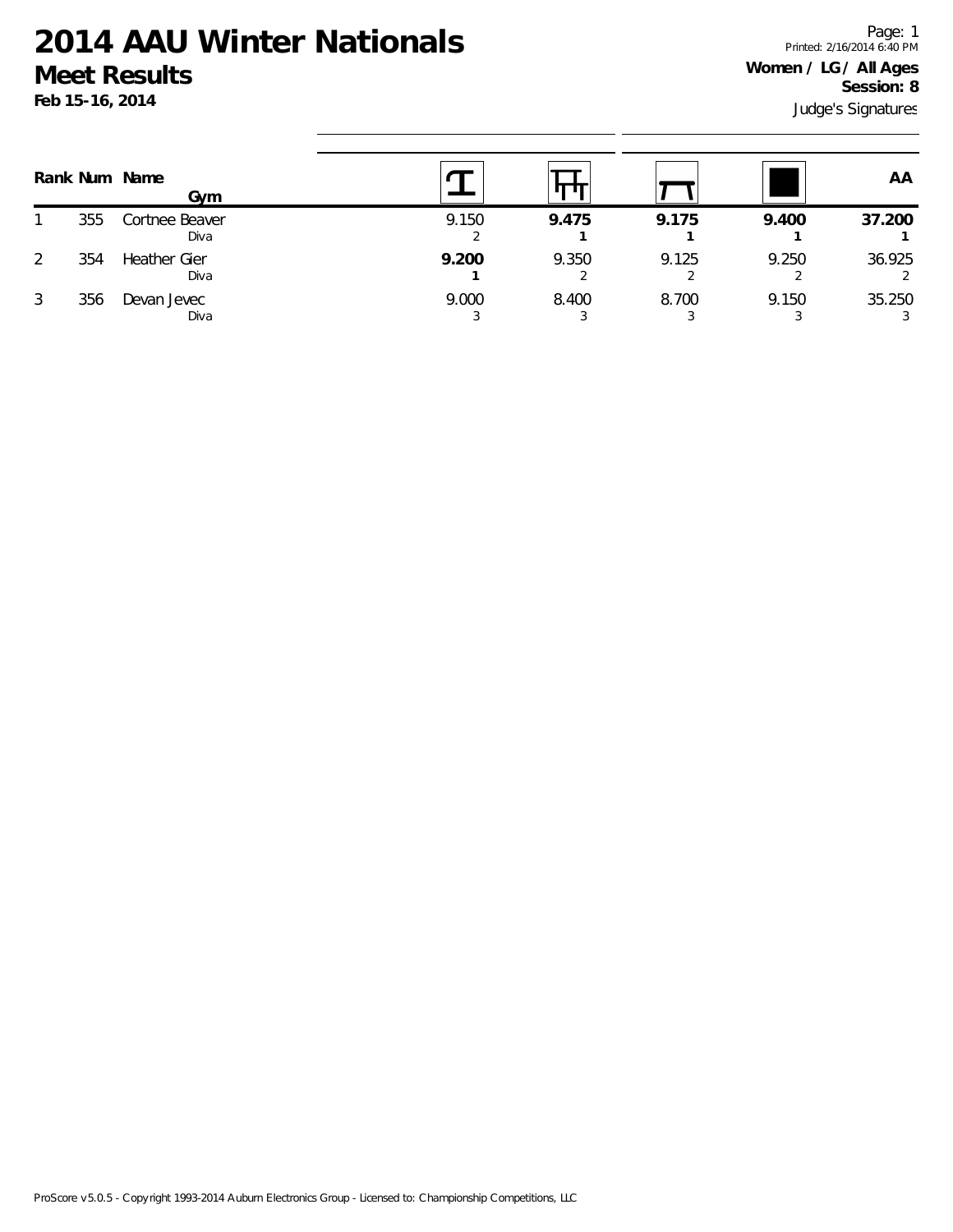**Feb 15-16, 2014**

| Rank Num Name | Gvm                                    |       | . .   |       |       | AF     |
|---------------|----------------------------------------|-------|-------|-------|-------|--------|
| 901           | Liz Albert<br><b>Endless Mountains</b> | 9.250 | 9.350 | 8.000 | 9.300 | 35.900 |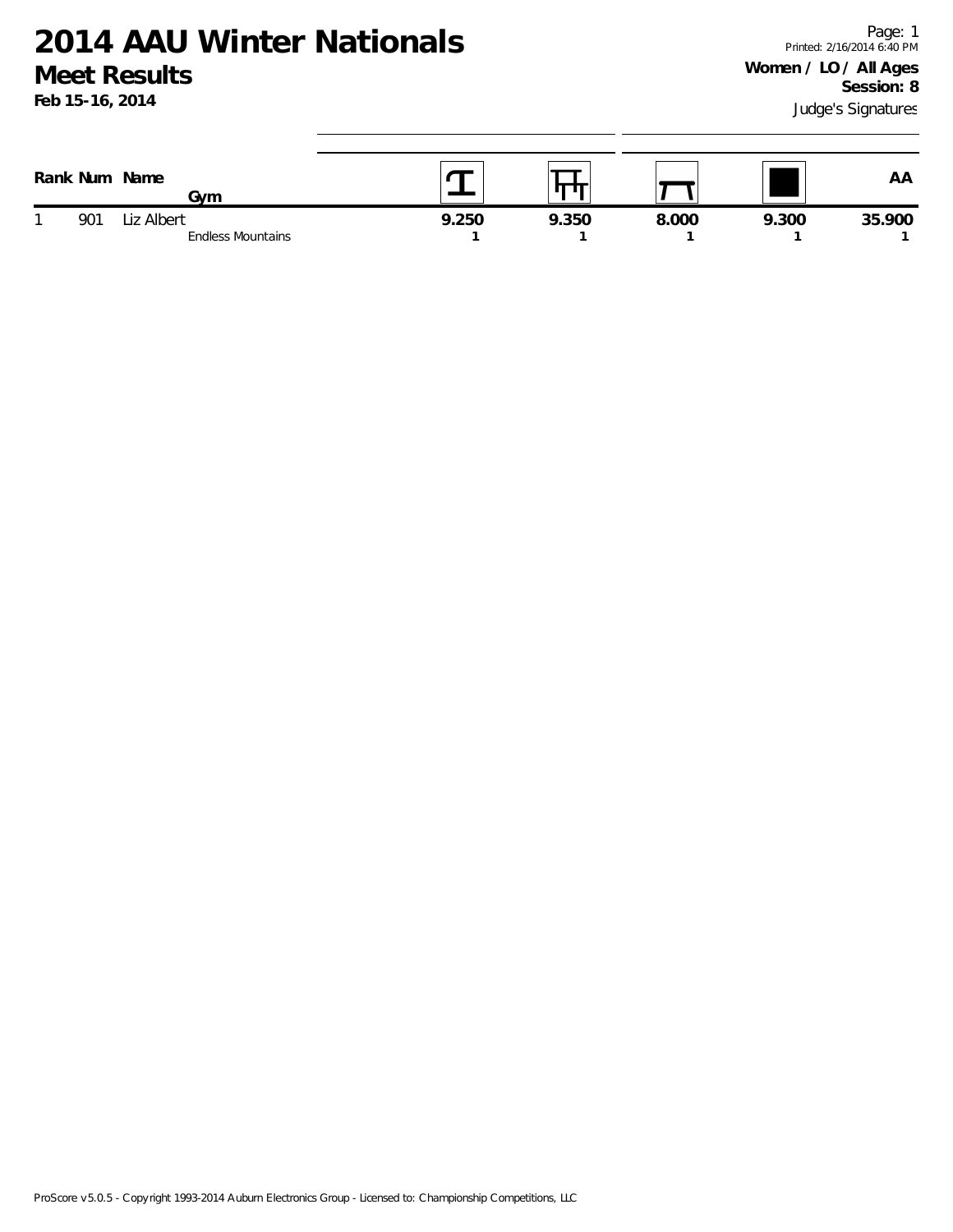| Rank Num Name | Gvm                   |       | ш     |       |       | ΑA     |
|---------------|-----------------------|-------|-------|-------|-------|--------|
| 902           | Alexis Charles<br>0GI | 9.425 | 8.825 | 8.575 | 9.200 | 36.025 |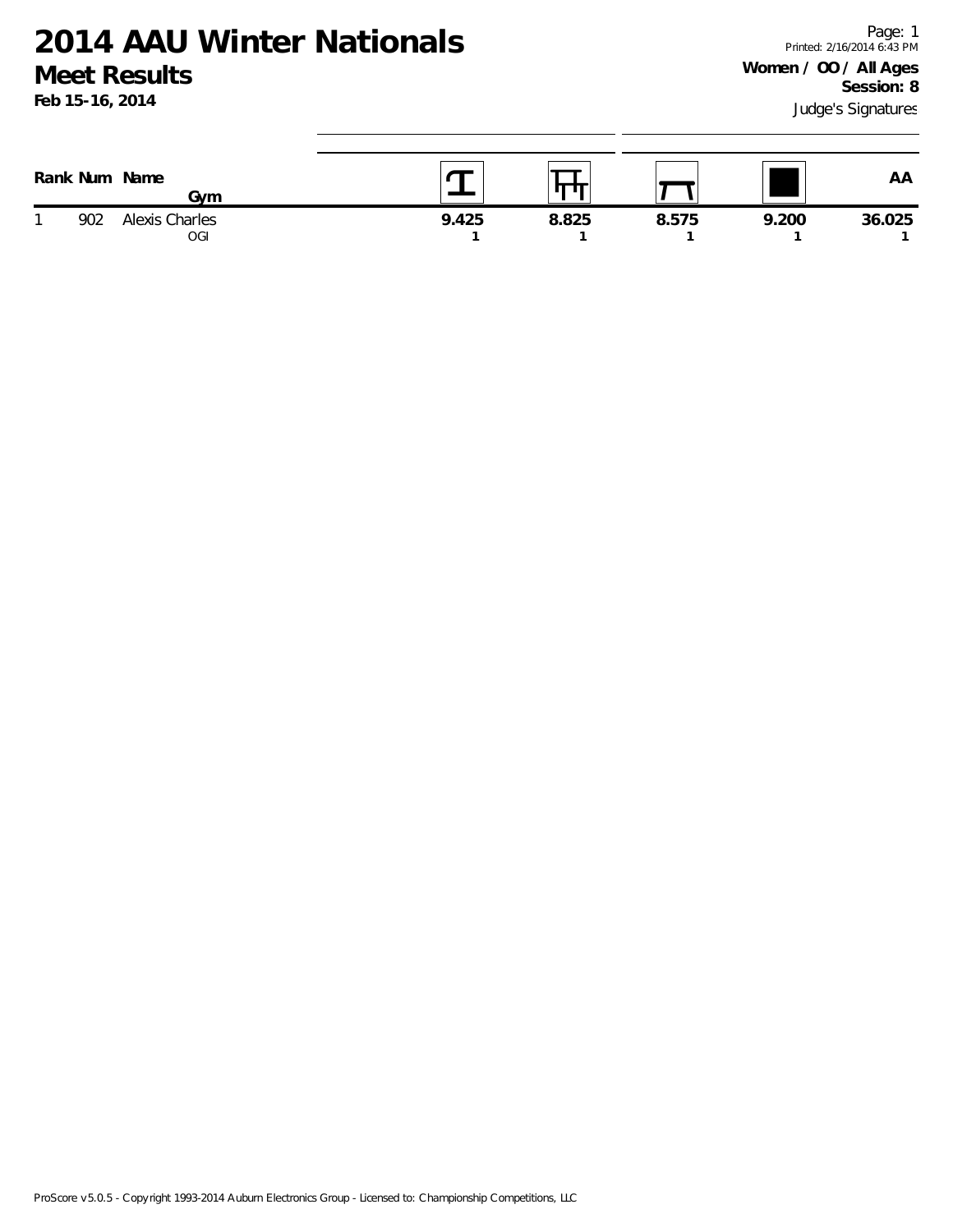Judge's Signatures Page: 1 Printed: 2/16/2014 1:17 PM **Women / XB / All Ages Session: 6**

|                | Rank Num Name | Gym                                            |             |            |             |            | AA     |
|----------------|---------------|------------------------------------------------|-------------|------------|-------------|------------|--------|
|                | 1002          | Mia Wilcox<br><b>Endless Mountains</b>         | 9.700       | 9.600      | 8.625       | 8.025      | 35.950 |
| 2              | 1004          | Lily Decker<br><b>Endless Mountains</b>        | 9.150       | 9.500      | 8.400       | 8.800      | 35.850 |
| 3              | 1001          | Riley Corrigan<br><b>Tri-Cities</b>            | 8.700<br>3T | 9.250<br>4 | 8.500<br>21 | 8.200      | 34.650 |
| $\overline{4}$ | 1003          | Abigail MacWhinnie<br><b>Endless Mountains</b> | 8.700<br>3T | 9.550      | 8.500<br>21 | 7.500<br>4 | 34.250 |

ProScore v5.0.5 - Copyright 1993-2014 Auburn Electronics Group - Licensed to: Championship Competitions, LLC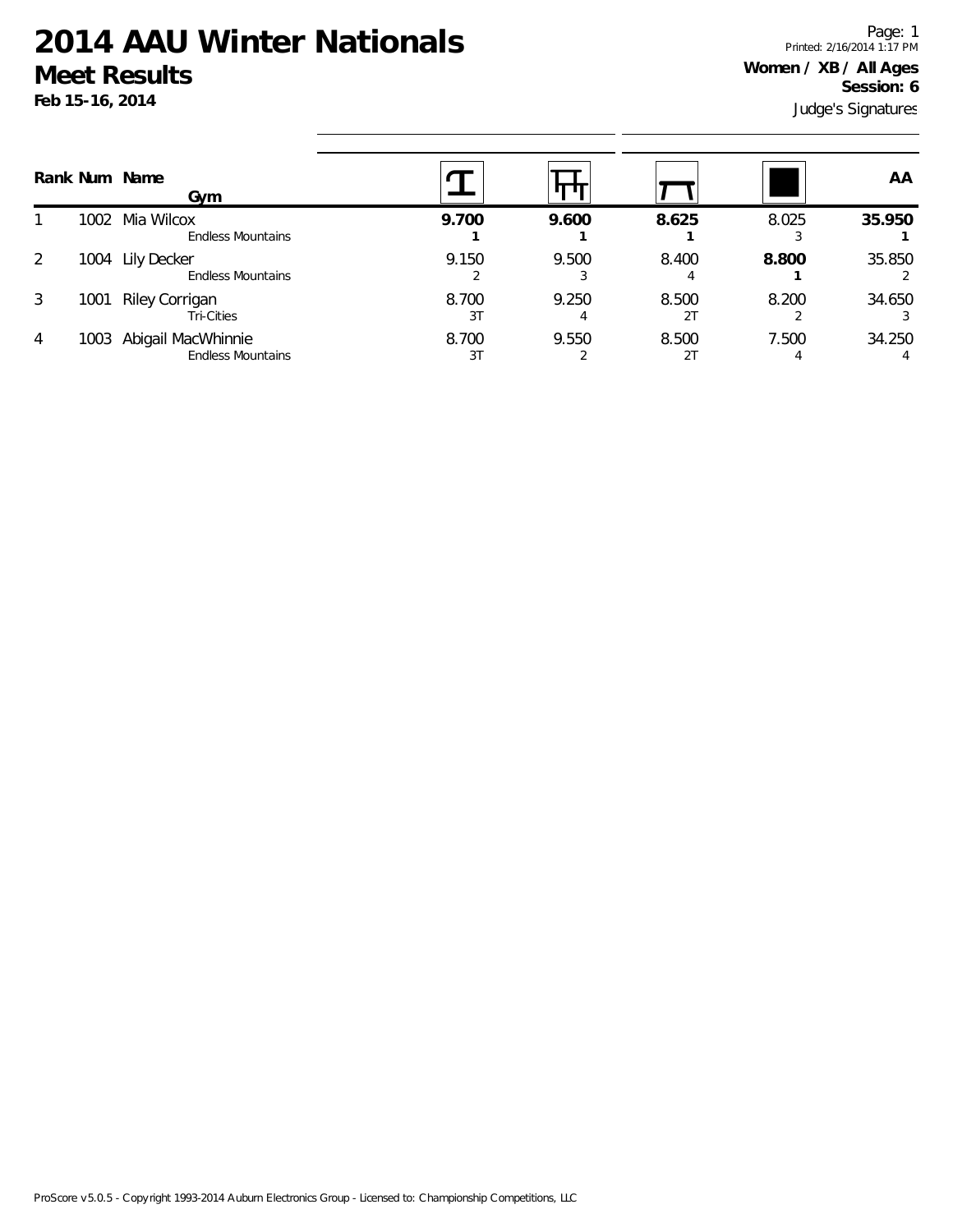**Feb 15-16, 2014**

Page: 1 Printed: 2/16/2014 1:14 PM **Women / XB / All Ages Session: 6**

| Rank | Gym                        | Team | Score   |        |        |        |        |
|------|----------------------------|------|---------|--------|--------|--------|--------|
|      | <b>Endless Mountains</b>   | XВ   | 106.050 | 27.550 | 28.650 | 25.525 | 24.325 |
|      |                            |      |         |        |        |        |        |
|      | Mia Wilcox<br>1002         |      |         | 9.700  | 9.600  | 8.625  | 8.025  |
|      | Lily Decker<br>1004        |      |         | 9.150  | 9.500  | 8.400  | 8.800  |
|      | Abigail MacWhinnie<br>1003 |      |         | 8.700  | 9.550  | 8.500  | 7.500  |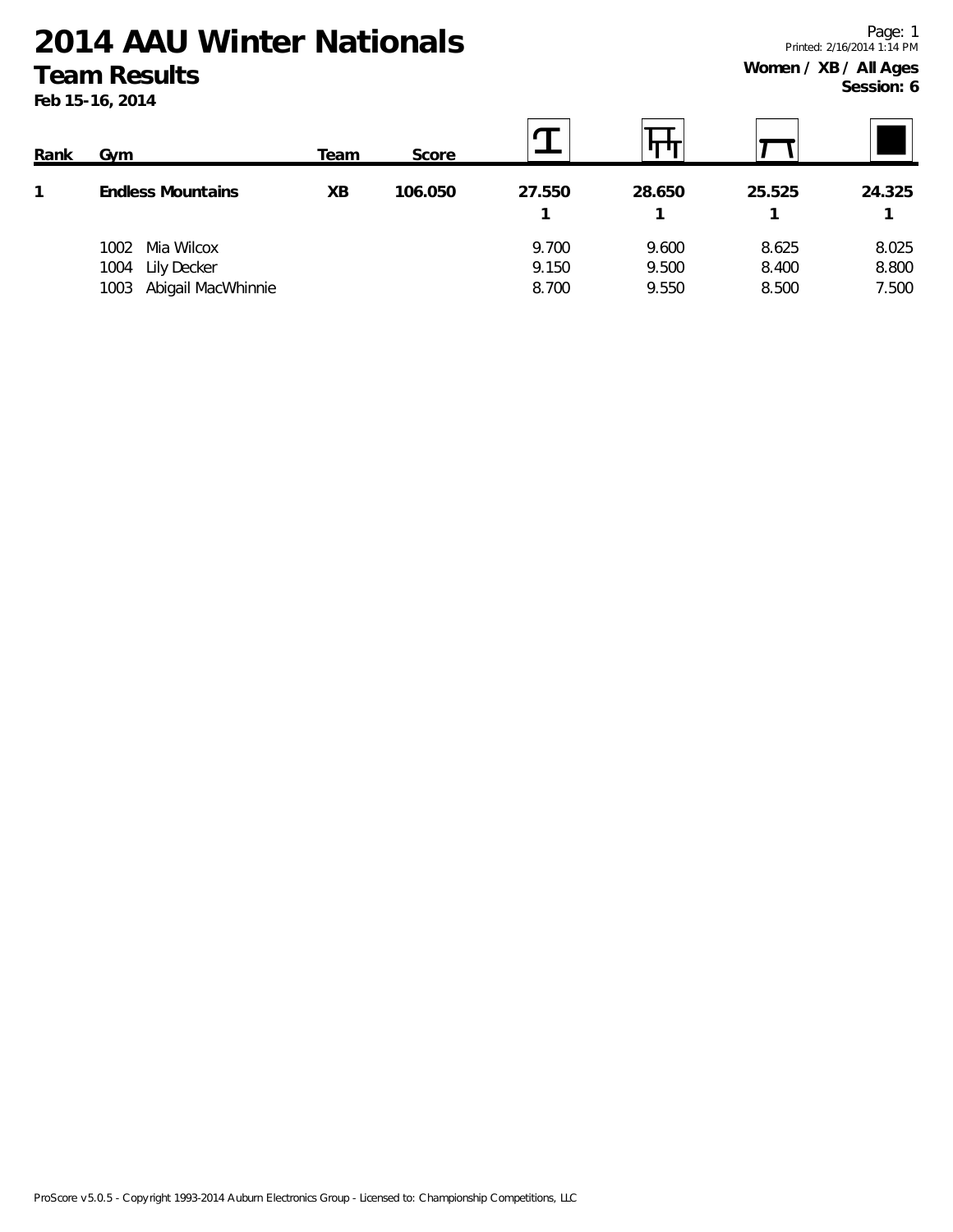**Feb 15-16, 2014**

Judge's Signatures Page: 1 Printed: 2/16/2014 1:19 PM **Women / XG / 12 Yrs Old Session: 6**

|                |     | Rank Num Name<br>Gym                   |                         |             |             |             | AA           |
|----------------|-----|----------------------------------------|-------------------------|-------------|-------------|-------------|--------------|
|                | 314 | <b>Ainsley Steele</b><br>Ten Point O   | 9.275<br>3              | 8.700       | 9.000       | 9.000       | 35.975       |
| $\overline{2}$ | 324 | Abigale Catlos<br>Kathi's Dance & Gym  | 8.600<br>9              | 9.450       | 8.825<br>4  | 9.050       | 35.925<br>2  |
| 3              | 339 | Sarah Varga<br>Bee's                   | 9.125<br>4              | 8.900       | 9.225<br>1T | 8.000<br>8  | 35.250<br>3  |
| $\overline{4}$ | 330 | Islay Hepburn<br>GOB                   | 9.425<br>$\overline{2}$ | 9.700       | 7.250<br>10 | 8.700<br>5T | 35.075       |
| 5              | 306 | Brianna Chitwood<br>Ten Point O        | 9.575                   | 7.600<br>10 | 8.725<br>5  | 9.100       | 35.000<br>5  |
| 6              | 325 | Marissa Mangino<br>Kathi's Dance & Gym | 8.625<br>8              | 8.500<br>6T | 9.225<br>1T | 8.625       | 34.975       |
| $\overline{7}$ | 303 | Meredith Johnson<br>Ten Point O        | 8.575<br>10             | 8.550<br>5  | 8.625<br>6  | 8.700<br>5T | 34.450       |
| 8              | 305 | Riley Keller<br>Ten Point O            | 8.775<br>5T             | 8.500<br>6T | 7.900<br>8  | 8.825       | 34.000       |
| 9              | 333 | Anna Webber<br><b>High Flyers</b>      | 8.775<br>5T             | 8.450<br>8  | 8.400       | 7.850<br>9  | 33.475       |
| 10             | 334 | Kaitlyn LaFleche<br><b>High Flyers</b> | 8.700                   | 8.400<br>9  | 7.800<br>9  | 7.600<br>10 | 32.500<br>10 |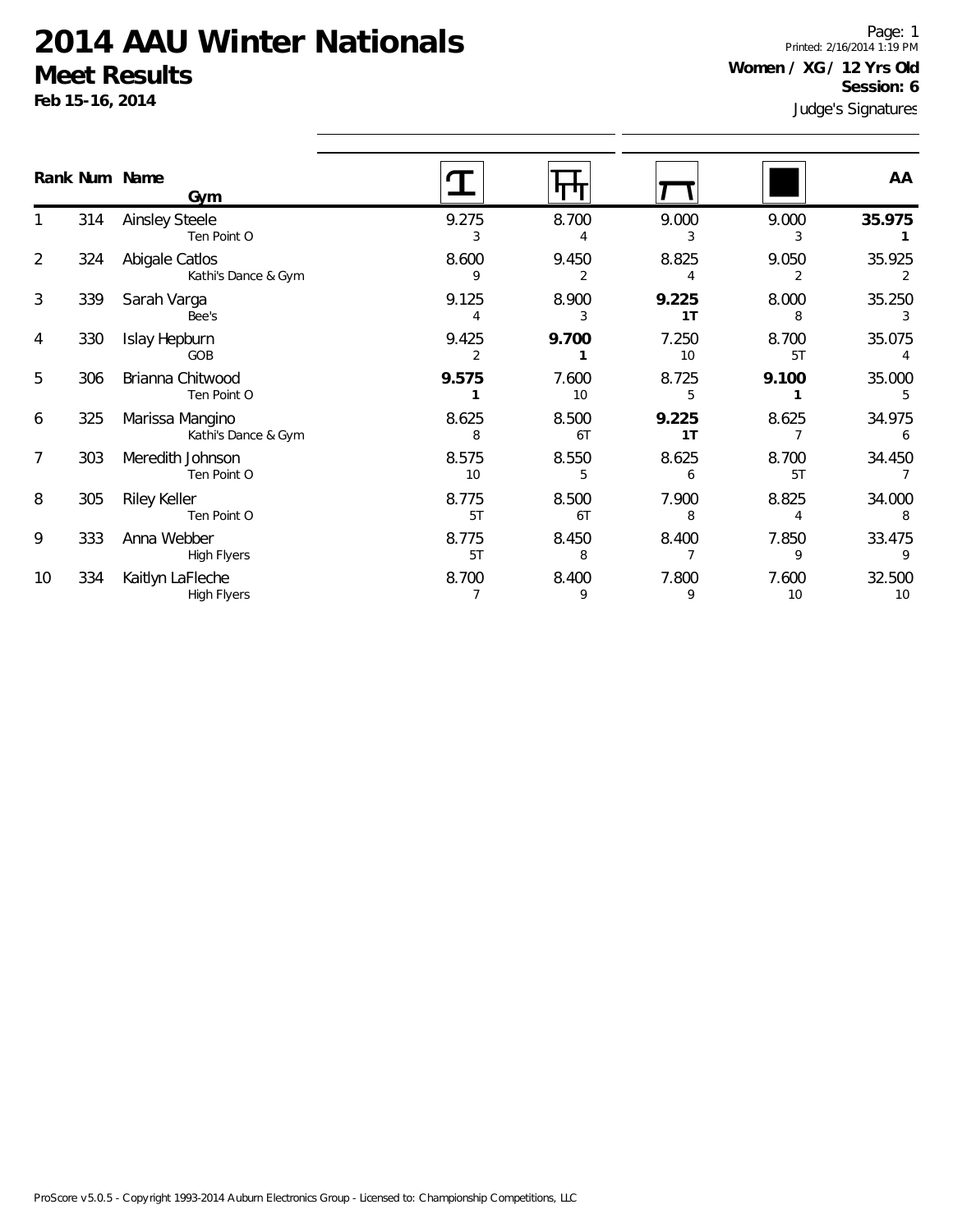**Feb 15-16, 2014**

Page: 1 Printed: 2/16/2014 1:19 PM **Women / XG / 11 Yrs Old Session: 6**

|                | Rank Num Name | Gym                                    |             |                         |             |             | AA                       |
|----------------|---------------|----------------------------------------|-------------|-------------------------|-------------|-------------|--------------------------|
|                | 318           | Molly Fenik<br>Ten Point O             | 8.400<br>10 | 9.250<br>$\overline{2}$ | 9.475       | 9.150       | 36.275                   |
| $\overline{2}$ | 352           | <b>Trinity Faulkerson</b><br>Chalk Box | 8.700<br>7T | 9.150<br>3T             | 9.050<br>3  | 8.900<br>3T | 35.800<br>2              |
| 3T             | 328           | Kelsey Fisher<br>GOB                   | 8.950<br>5  | 9.500<br>1              | 8.200<br>10 | 8.900<br>3T | 35.550<br>3T             |
| 3T             | 341           | Marlee Catanzarite<br>Bee's            | 9.000<br>3T | 9.050<br>6              | 9.025<br>4  | 8.475<br>10 | 35.550<br>3T             |
| 5              | 304           | Hailey Foisy<br>Ten Point O            | 8.900<br>6  | 8.600<br>9              | 9.350<br>2  | 8.550<br>9  | 35.400<br>5              |
| 6              | 350           | Brooke Penny<br>Chalk Box              | 9.050<br>2  | 8.450<br>11             | 8.900<br>5  | 8.950<br>2  | 35.350<br>6              |
| 7              | 365           | Kaleigh Ramser<br>Diva                 | 9.000<br>3T | 8.500<br>10             | 8.875<br>6  | 8.850<br>5  | 35.225<br>$\overline{7}$ |
| 8              | 351           | Lexi Zeman<br>Chalk Box                | 8.650<br>9  | 9.100<br>5              | 8.550<br>8  | 8.600<br>7T | 34.900<br>8              |
| 9              | 346           | Emmy Bryan<br>Chalk Box                | 8.100<br>11 | 9.150<br>3T             | 8.650<br>7  | 8.600<br>7T | 34.500<br>9              |
| 10             | 315           | Kylie Eisenberg<br>Telstar Gymnastics  | 8.700<br>7T | 9.000<br>$\overline{7}$ | 8.475<br>9  | 8.250<br>11 | 34.425<br>10             |
| 11             | 329           | Hope Verville<br>GOB                   | 9.150<br>1  | 8.850<br>8              | 6.400<br>11 | 8.800<br>6  | 33.200<br>11             |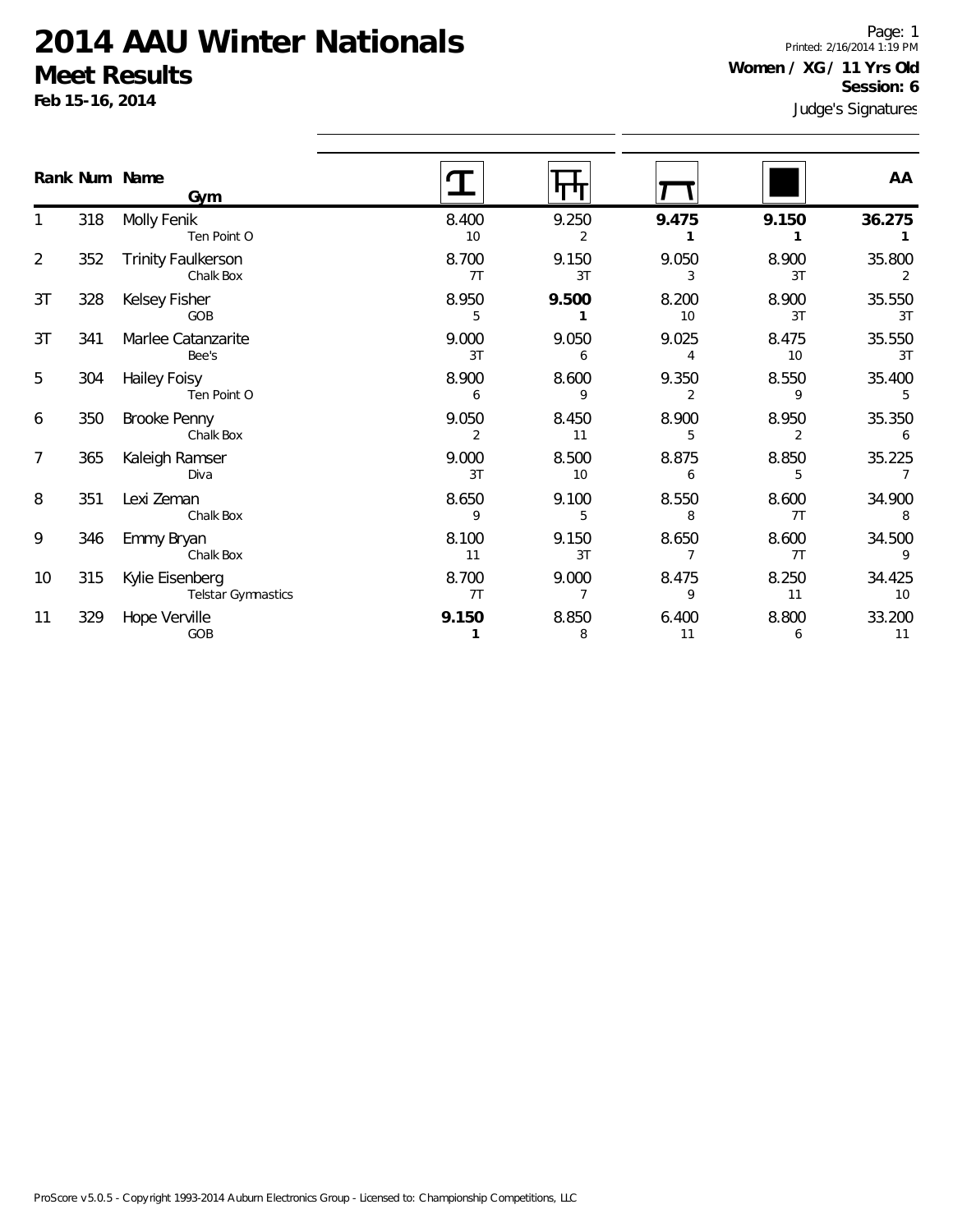**Feb 15-16, 2014**

1

2

3

4

5

6

7

8

9

10

11

12

Judge's Signatures Page: 1 Printed: 2/16/2014 1:20 PM **Women / XG / 13 Yrs Old Session: 6**

|    |     | Rank Num Name<br>Gym                         |             |              |                         |                         | AA                       |
|----|-----|----------------------------------------------|-------------|--------------|-------------------------|-------------------------|--------------------------|
| 1  | 343 | Josephine Patterson<br><b>Aerial Express</b> | 9.325       | 9.100<br>2T  | 8.900<br>5              | 9.300                   | 36.625                   |
| 2  | 323 | Vanessa Lehman<br>Kathi's Dance & Gym        | 9.075<br>3  | 9.100<br>2T  | 9.050<br>3              | 9.025<br>4              | 36.250                   |
| 3  | 366 | Regan Schill<br>Ten Point O                  | 9.150<br>2  | 9.000<br>4T  | 9.175<br>2              | 8.750<br>7T             | 36.075<br>3              |
| 4  | 312 | Lauren O'Keefe<br>Ten Point O                | 8.925<br>5  | 8.600<br>7   | 8.875<br>6              | 9.125<br>$\overline{2}$ | 35.525<br>4              |
| 5  | 313 | Olivia Szpak<br>Ten Point O                  | 8.975<br>4  | 8.150<br>11T | 9.275<br>1              | 9.075<br>3              | 35.475<br>5              |
| 6  | 302 | Amber Cooke<br>Ten Point O                   | 8.750<br>6T | 9.150        | 8.550<br>7              | 8.850<br>5T             | 35.300<br>6              |
| 7  | 345 | Morgan Adley<br>Chalk Box                    | 8.600<br>8T | 9.000<br>4T  | 8.250<br>9              | 8.850<br>5T             | 34.700<br>$\overline{7}$ |
| 8  | 301 | Madeline Wilson<br>Ten Point O               | 8.350<br>11 | 8.500<br>8T  | 8.925<br>$\overline{4}$ | 8.650<br>10             | 34.425<br>8              |
| 9  | 342 | Lyndsy Young<br>OGI                          | 8.450<br>10 | 8.450<br>10  | 8.325<br>8              | 8.725<br>9              | 33.950<br>9              |
| 10 | 337 | Raimi Fenrich<br><b>High Flyers</b>          | 8.050<br>12 | 8.650<br>6   | 7.850<br>10             | 8.300<br>12             | 32.850<br>10             |
| 11 | 338 | Nadia Romano<br><b>High Flyers</b>           | 8.750<br>6T | 8.500<br>8T  | 6.750<br>12             | 8.750<br>7T             | 32.750<br>11             |
| 12 | 317 | Morgan Carlson<br>Tri-Cities                 | 8.600<br>8T | 8.150<br>11T | 7.400<br>11             | 8.550<br>11             | 32.700<br>12             |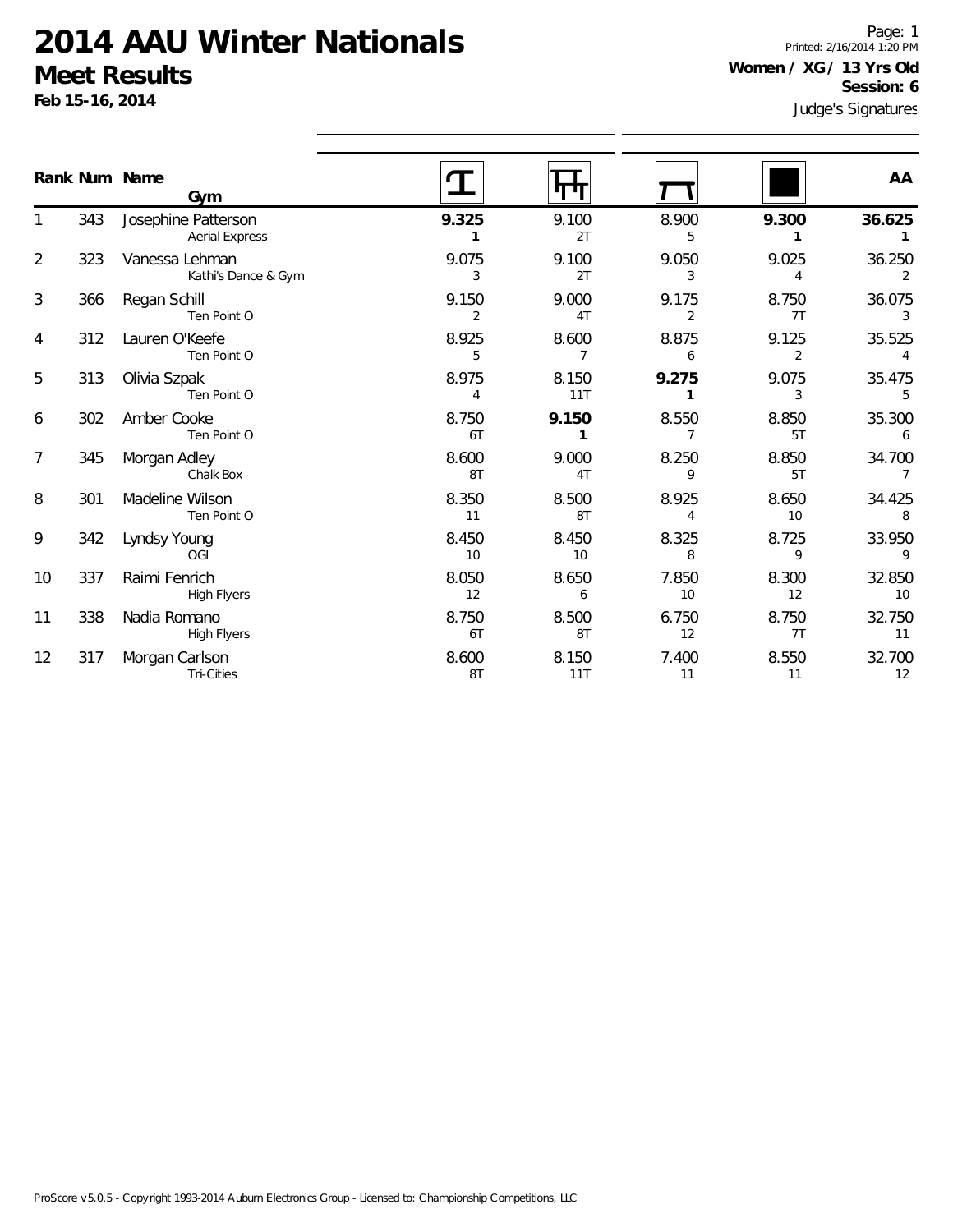**Feb 15-16, 2014**

Page: 1 Printed: 2/16/2014 1:21 PM **Women / XG / 14 & Older Session: 6**

|                |     | Rank Num Name<br>Gym                   |                         |                         |                         |                         | AA                       |
|----------------|-----|----------------------------------------|-------------------------|-------------------------|-------------------------|-------------------------|--------------------------|
|                | 367 | Amber Panik<br>Ten Point O             | 9.600<br>1T             | 9.300<br>$\mathbf{1}$   | 9.525<br>$\mathbf{1}$   | 9.125<br>3              | 37.550<br>$\mathbf{1}$   |
| $\overline{2}$ | 357 | Julia Bell<br><b>Aerial Express</b>    | 9.600<br>1T             | 9.100<br>3              | 8.800<br>$\overline{7}$ | 9.300<br>$\mathbf{1}$   | 36.800<br>2              |
| 3              | 320 | Gianna Gentile<br>Kathi's Dance & Gym  | 8.875<br>5              | 9.150<br>$\overline{2}$ | 9.050<br>5              | 9.025<br>4              | 36.100<br>3              |
| 4              | 348 | Abby Kist<br>Chalk Box                 | 9.450<br>3              | 8.850<br>4              | 9.025<br>6              | 8.600<br>9T             | 35.925<br>$\overline{4}$ |
| 5              | 309 | <b>Allison Takacs</b><br>Ten Point O   | 8.950<br>$\overline{4}$ | 8.750<br>6T             | 9.175<br>2              | 8.825<br>$\overline{7}$ | 35.700<br>5              |
| 6              | 319 | Madison Ewing<br>Kathi's Dance & Gym   | 8.375<br>15             | 8.500<br>12             | 9.150<br>3              | 9.150<br>2              | 35.175<br>6              |
| 7              | 311 | Miranda McDonnell<br>Ten Point O       | 8.775<br>6              | 8.700<br>8              | 8.750<br>8              | 8.625<br>8              | 34.850<br>$\overline{7}$ |
| 8              | 310 | <b>Isabella Pitts</b><br>Ten Point O   | 8.550<br>11T            | 8.450<br>13T            | 8.550<br>9              | 9.000<br>5T             | 34.550<br>8              |
| 9              | 308 | Kelley Quayle<br>Ten Point O           | 8.550<br>11T            | 8.800<br>5              | 8.425<br>10             | 8.600<br>9T             | 34.375<br>9              |
| 10             | 307 | Randi Schmidt<br>Ten Point O           | 8.300<br>16             | 8.350<br>16             | 9.100<br>$\overline{4}$ | 8.450<br>11T            | 34.200<br>10             |
| 11             | 321 | Jayce Klink<br>Kathi's Dance & Gym     | 8.500<br>13             | 8.450<br>13T            | 8.150<br>12             | 9.000<br>5T             | 34.100<br>11             |
| 12             | 322 | Samantha Smith<br>Kathi's Dance & Gym  | 8.575<br>10             | 8.550<br>9T             | 8.300<br>11             | 8.450<br>11T            | 33.875<br>12             |
| 13             | 347 | Jade Gibson<br>Chalk Box               | 8.750<br>7              | 8.550<br>9T             | 7.225<br>17             | 8.425<br>13             | 32.950<br>13             |
| 14             | 327 | Isabella Allen<br><b>BAC Flipstars</b> | 8.600<br>9              | 8.550<br>9T             | 7.900<br>13             | 7.550<br>16             | 32.600<br>14             |
| 15             | 358 | Karmen Anderson<br>RAYG                | 8.625<br>8              | 8.750<br>6T             | 7.275<br>16             | 7.800<br>15             | 32.450<br>15             |
| 16             | 359 | Sela Bauman<br>RAYG                    | 8.425<br>14             | 7.950<br>17             | 7.500<br><b>14T</b>     | 8.100<br>14             | 31.975<br>16             |
| 17             | 326 | Grace Chapman<br><b>BAC Flipstars</b>  | 8.225<br>17             | 8.400<br>15             | 7.500<br>14T            | 7.450<br>17             | 31.575<br>17             |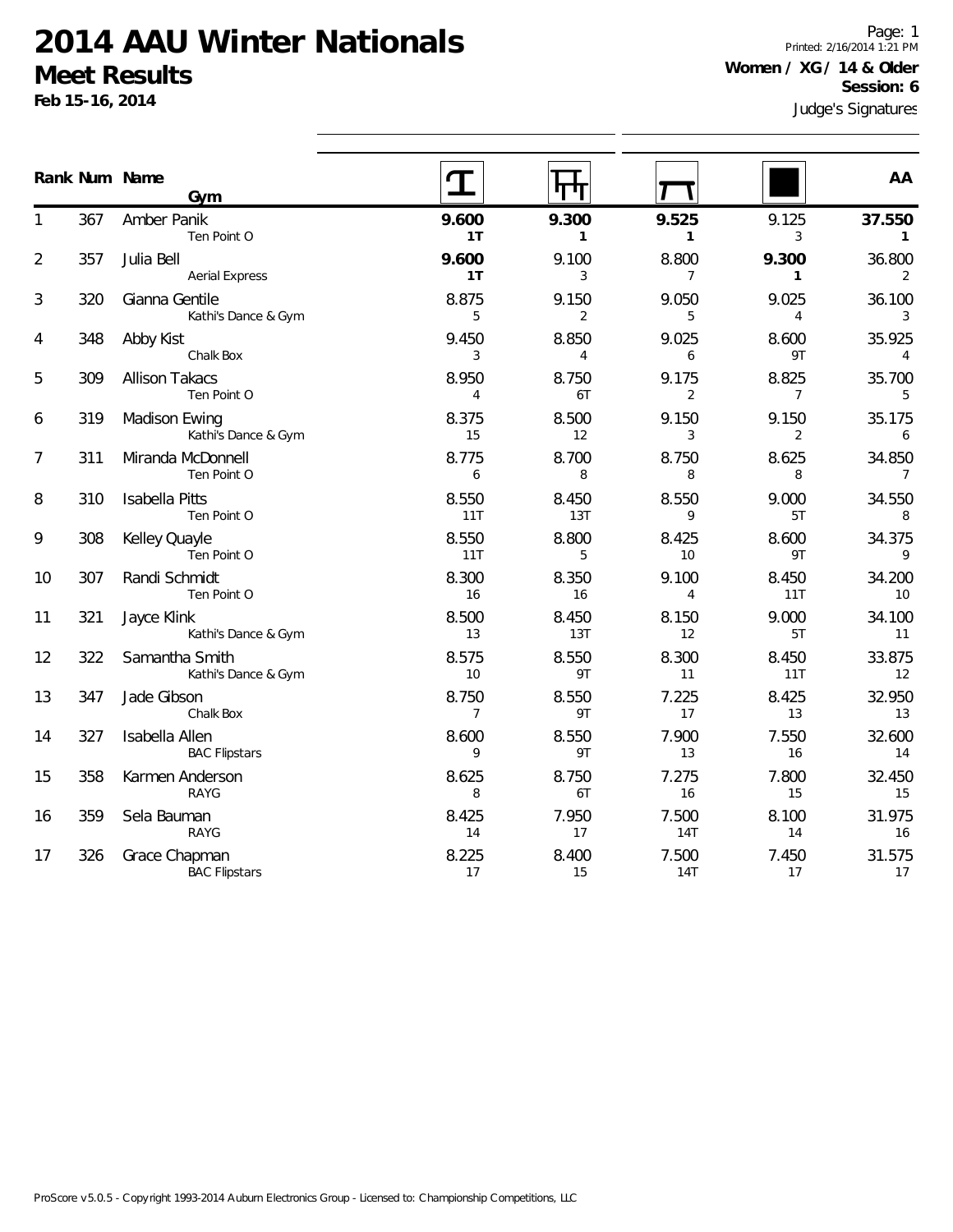#### **Team Results**

**Feb 15-16, 2014**

| Rank           | Gym                                                                      | Team | Score   | $\mathbf T$    | 4 H H          |                          |                |
|----------------|--------------------------------------------------------------------------|------|---------|----------------|----------------|--------------------------|----------------|
| 1              | Ten Point O                                                              | XG   | 111.900 | 28.450         | 27.700         | 28.350                   | 27.400         |
|                |                                                                          |      |         | 1              | 2T             | 1                        | 1              |
|                | Amber Panik<br>367<br>Brianna Chitwood<br>306                            |      |         | 9.600<br>9.575 | 9.300          | 9.525                    | 9.125          |
|                | <b>Ainsley Steele</b><br>314<br>318<br>Molly Fenik<br>302<br>Amber Cooke |      |         | 9.275          | 9.250<br>9.150 | 9.475                    | 9.150          |
|                | <b>Hailey Foisy</b><br>304<br>Lauren O'Keefe<br>312                      |      |         |                |                | 9.350                    | 9.125          |
| $\overline{2}$ | Kathi's Dance & Gym                                                      | XG   | 108.925 | 26.575         | 27.700<br>2T   | 27.425<br>$\overline{2}$ | 27.225<br>2    |
|                |                                                                          |      |         | 6              |                |                          |                |
|                | 323<br>Vanessa Lehman<br>320<br>Gianna Gentile                           |      |         | 9.075<br>8.875 | 9.100<br>9.150 | 9.050                    | 9.025          |
|                | 325<br>Marissa Mangino                                                   |      |         | 8.625          |                | 9.225                    |                |
|                | 324<br>Abigale Catlos<br>319<br>Madison Ewing                            |      |         |                | 9.450          | 9.150                    | 9.050<br>9.150 |
|                |                                                                          |      |         |                |                |                          |                |
| $\sqrt{3}$     | Chalk Box                                                                | XG   | 108.375 | 27.250         | 27.400         | 27.025                   | 26.700         |
|                |                                                                          |      |         | 3              | 4              | 3                        | 3              |
|                | 348<br>Abby Kist                                                         |      |         | 9.450          |                | 9.025                    |                |
|                | 350<br><b>Brooke Penny</b><br>349<br>Jenna Harvey                        |      |         | 9.050<br>8.750 |                | 8.950                    | 8.950          |
|                | 352<br><b>Trinity Faulkerson</b>                                         |      |         |                | 9.150          | 9.050                    | 8.900          |
|                | 346<br>Emmy Bryan                                                        |      |         |                | 9.150          |                          |                |
|                | 351<br>Lexi Zeman<br>345<br>Morgan Adley                                 |      |         |                | 9.100          |                          | 8.850          |
|                |                                                                          |      |         |                |                |                          |                |
|                | GOB                                                                      | XG   | 103.825 | 27.525         | 28.050         | 21.850                   | 26.400         |
|                |                                                                          |      |         | $\overline{2}$ | 1              | 6                        | 4              |
|                | 330<br>Islay Hepburn                                                     |      |         | 9.425          | 9.700          | 7.250                    | 8.700          |
|                | Hope Verville<br>329                                                     |      |         | 9.150          | 8.850          | 6.400                    | 8.800          |
|                | Kelsey Fisher<br>328                                                     |      |         | 8.950          | 9.500          | 8.200                    | 8.900          |
| 5              | <b>High Flyers</b>                                                       | XG   | 103.225 | 26.750         | 25.750         | 25.325                   | 25.400         |
|                |                                                                          |      |         | $\overline{4}$ | 6              | 5                        | 5              |
|                | Beth Faruzzi<br>336<br>332<br>Carolyn McCracken                          |      |         | 9.100<br>8.875 | 8.600          | 8.775                    |                |
|                | 333<br>Anna Webber                                                       |      |         | 8.775          |                | 8.400                    |                |
|                | 337<br>Raimi Fenrich                                                     |      |         |                | 8.650          |                          | 8.300          |
|                | 338<br>Nadia Romano<br>331<br>Lainey Byrd                                |      |         |                | 8.500          | 8.150                    | 8.750<br>8.350 |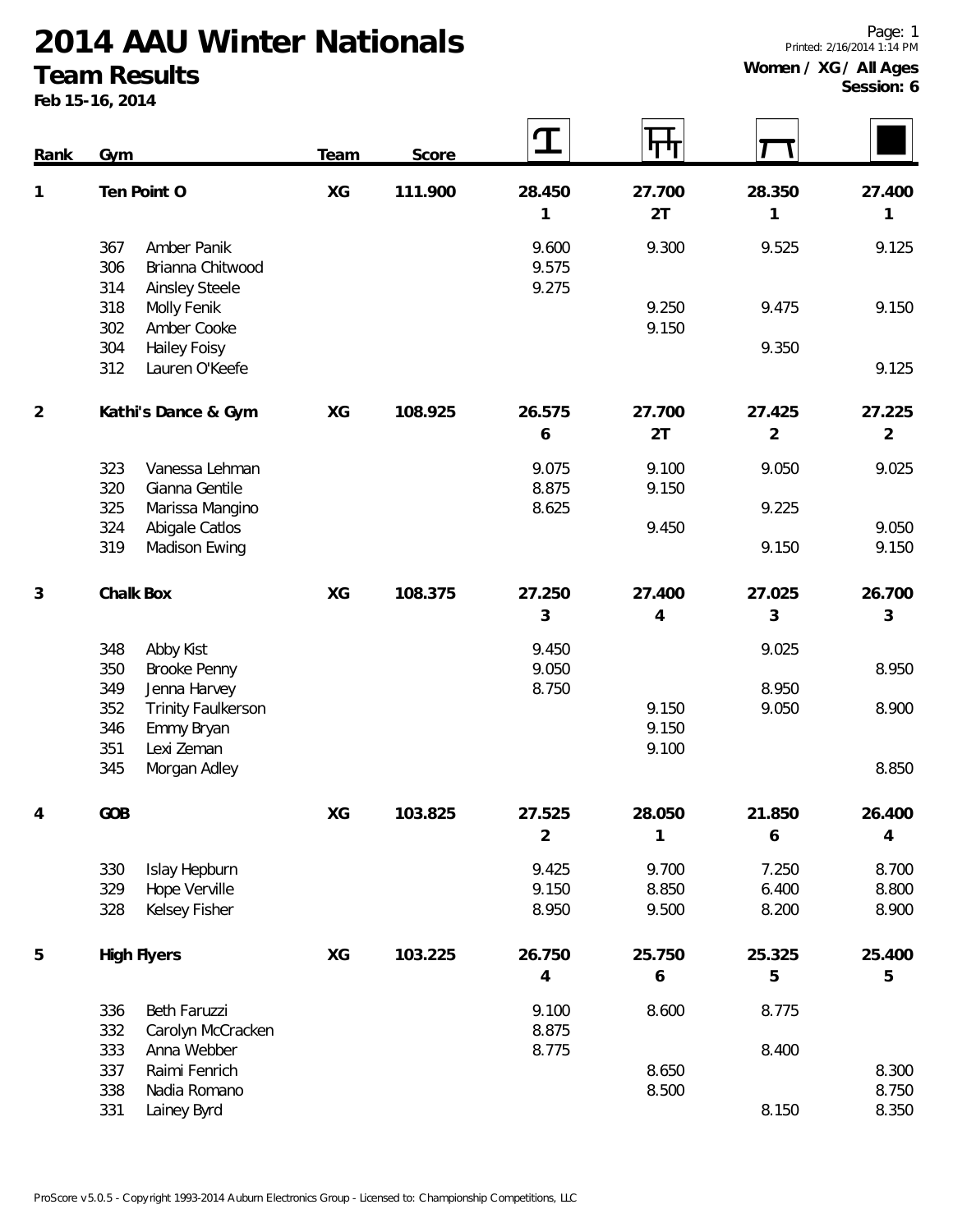**Feb 15-16, 2014**

| Rank | Gym               |                                                       | Team | Score   |                         |                         |                         |                         |
|------|-------------------|-------------------------------------------------------|------|---------|-------------------------|-------------------------|-------------------------|-------------------------|
| 6    | Bee's             |                                                       | XG   | 102.475 | 26.725<br>5             | 26.000<br>5             | 26.275<br>4             | 23.475<br>6             |
|      | 339<br>341<br>340 | Sarah Varga<br>Marlee Catanzarite<br>Ella Catanzarite |      |         | 9.125<br>9.000<br>8.600 | 8.900<br>9.050<br>8.050 | 9.225<br>9.025<br>8.025 | 8.000<br>8.475<br>7.000 |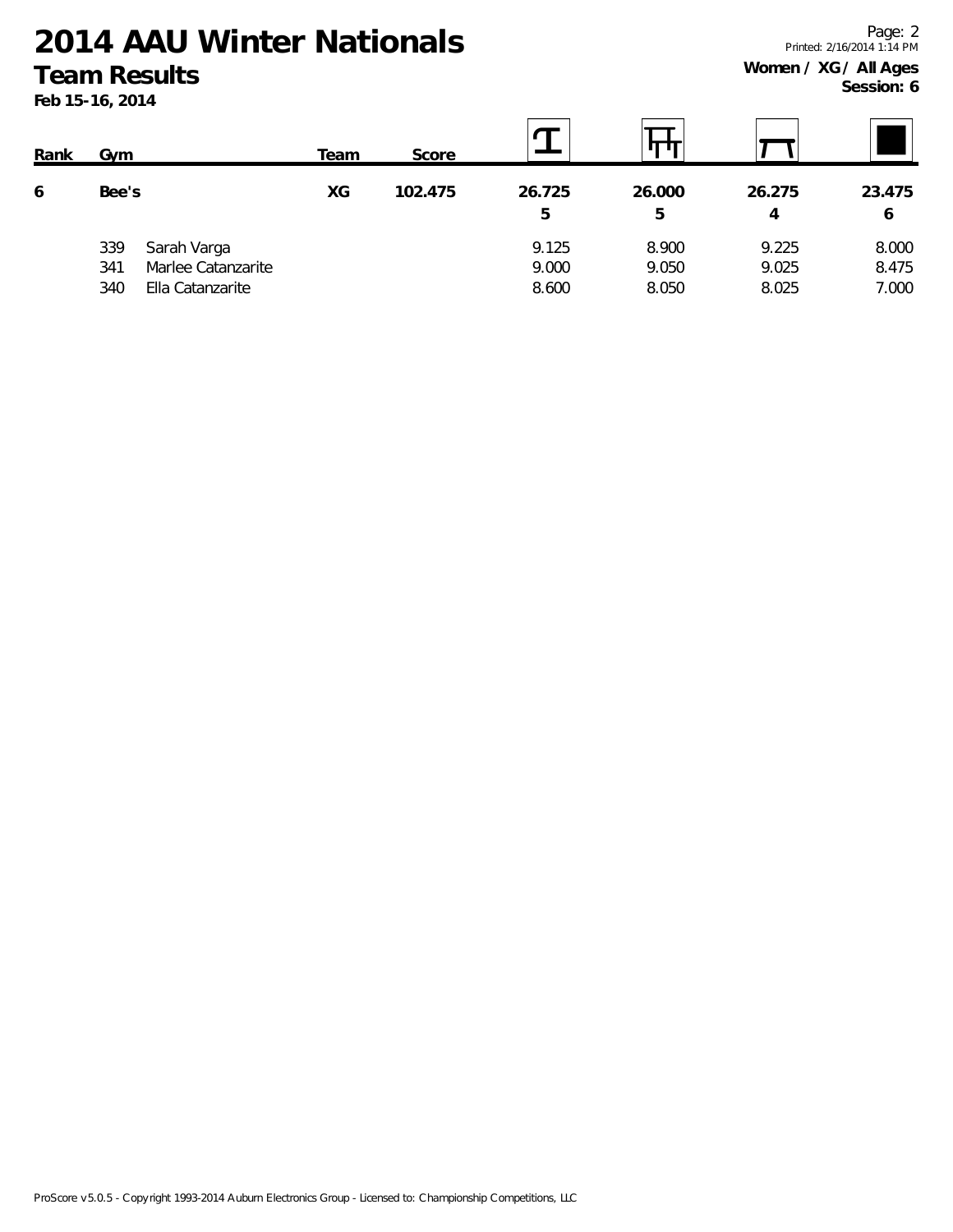**Feb 15-16, 2014**

Judge's Signatures Page: 1 Printed: 2/16/2014 11:58 AM **Women / XP / 11 & Under Session: 5**

| Rank Num Name          | Gym                                          |            |            |            |             | AA         |
|------------------------|----------------------------------------------|------------|------------|------------|-------------|------------|
| 4017                   | Abigail Line<br>GOB                          | 9.400      | 8.625<br>5 | 8.850      | 9.025       | 35.900     |
| 2<br>4029              | Abigail Orr<br>Bee's                         | 8.925<br>6 | 9.300      | 8.200      | 8.800       | 35.225     |
| 3<br>4050              | Morgan Smith<br>Vikings                      | 9.050      | 8.400<br>h | 8.500      | 9.250       | 35.200     |
| 4<br>4041              | Lydia Randolph<br>Chalk Box                  | 9.025      | 8.950      | 8.000      | 9.050<br>3T | 35.025     |
| 5<br>4040              | Shannon Burns<br>Chalk Box                   | 9.000      | 8.225      | 8.550      | 9.050<br>3T | 34.825     |
| 6<br>4043              | Niyah Somerville<br>American Elite           | 8.950<br>5 | 8.900      | 7.775      | 9.150       | 34.775     |
| $\overline{7}$<br>4002 | Laurel Gomersal<br><b>Telstar Gymnastics</b> | 8.500      | 8.725      | 8.325      | 8.900       | 34.450     |
| 8<br>4022              | <b>Ellie Mitter</b><br>High Flyers           | 0.000<br>8 | 0.000<br>8 | 0.000<br>8 | 0.000       | 0.000<br>8 |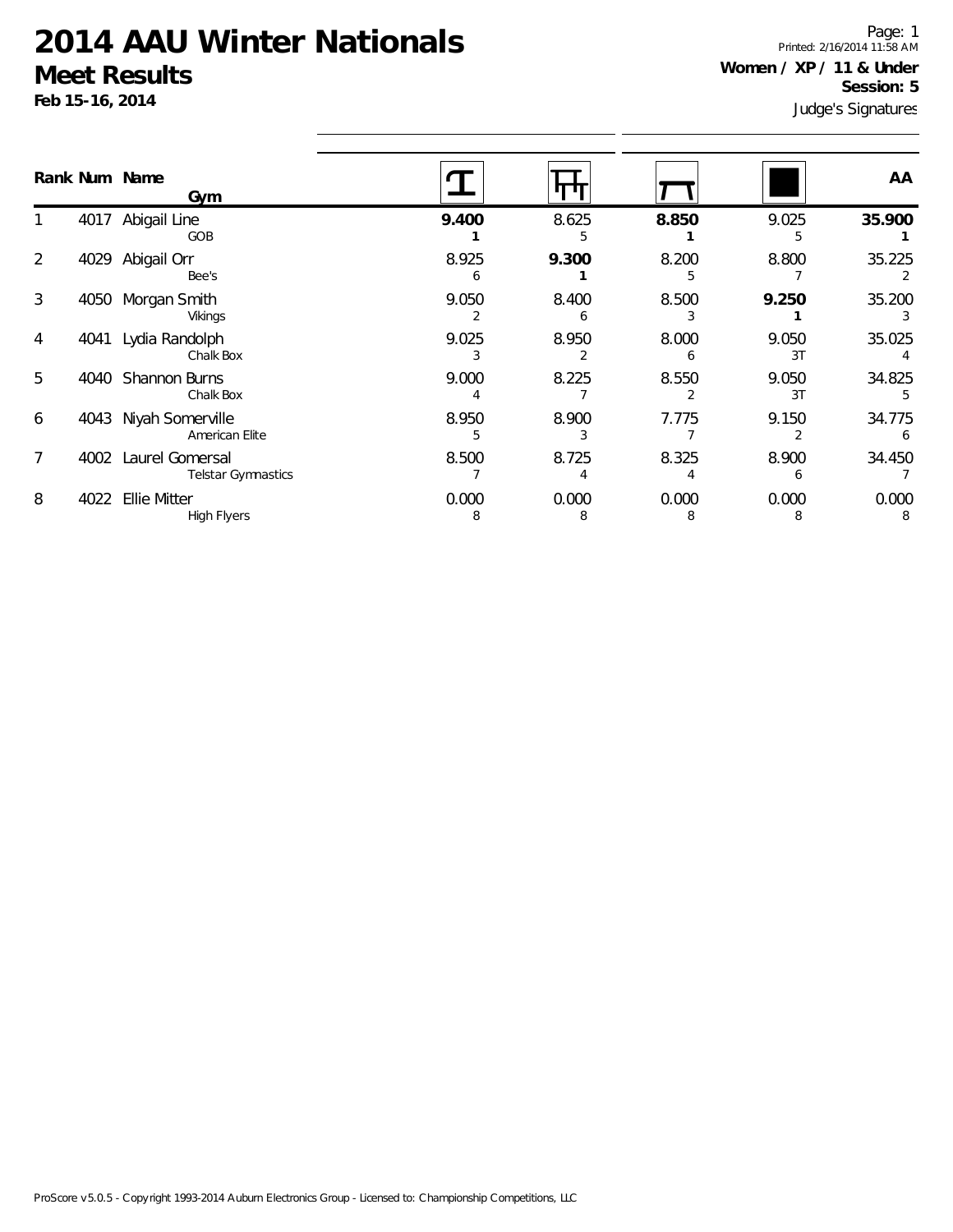**Feb 15-16, 2014**

Page: 1 Printed: 2/16/2014 11:58 AM **Women / XP / 12 & 13 Session: 5**

|                |      | Rank Num Name<br>Gym                            |                         |                         |                         |                     | AA                       |
|----------------|------|-------------------------------------------------|-------------------------|-------------------------|-------------------------|---------------------|--------------------------|
|                | 4001 | Natalie Koetsier<br>Tri-Cities                  | 9.200<br>6T             | 9.075<br>$\overline{7}$ | 9.225<br>$\mathbf{1}$   | 9.100<br>6          | 36.600<br>$\mathbf{1}$   |
| $\overline{2}$ | 4027 | Kylie DeVito<br>Bee's                           | 9.375<br>$\mathbf{1}$   | 9.250<br>3T             | 9.100<br>3              | 8.800<br>12T        | 36.525<br>2              |
| 3              |      | 4053 Sammy Theis<br><b>BAC Flipstars</b>        | 9.300<br>$\overline{4}$ | 9.450<br>1              | 8.625<br>9T             | 8.800<br>12T        | 36.175<br>3              |
| 4T             |      | 4030 Kalienna VanSuch<br>Bee's                  | 9.200<br>6T             | 9.125<br>5              | 8.850<br>4              | 8.850<br><b>10T</b> | 36.025<br>4T             |
| 4T             |      | 4021 Sarah Faruzzi<br><b>High Flyers</b>        | 9.075<br>8              | 9.025<br>8T             | 8.725<br>5              | 9.200<br>3T         | 36.025<br>4T             |
| 6              |      | 4018 Emily Sosnoski<br>GOB                      | 9.350<br>2              | 9.025<br>8T             | 8.625<br>9T             | 9.000<br>7T         | 36.000<br>6              |
| 7              |      | 4032 Nadia Shirilla<br>Bee's                    | 9.325<br>3              | 8.900<br>11T            | 8.700<br>6T             | 8.800<br>12T        | 35.725<br>$\overline{7}$ |
| 8              |      | 4003 Alisha Traczyk<br>Telstar Gymnastics       | 8.650<br>12             | 8.900<br>11T            | 8.700<br>6T             | 9.350<br>1          | 35.600<br>8              |
| 9T             |      | 4042 Aliyah Evans<br>American Elite             | 8.450<br><b>16T</b>     | 9.250<br>3T             | 8.500<br>11             | 9.250<br>2          | 35.450<br>9T             |
| 9Τ             |      | 4013 Paige Scharschmidt<br><b>BAC Flipstars</b> | 8.550<br>13T            | 8.750<br>15             | 9.150<br>$\overline{2}$ | 9.000<br>7T         | 35.450<br>9T             |
| 11             |      | 4052 Madisyn Meers<br><b>BAC Flipstars</b>      | 8.450<br>16T            | 9.325<br>$\overline{2}$ | 8.375<br>13             | 9.200<br>3T         | 35.350<br>11             |
| 12             |      | 4016 Elise Lowell<br>GOB                        | 8.725<br>10             | 8.775<br>14             | 8.425<br>12             | 9.150<br>5          | 35.075<br>12             |
| 13             |      | 4023 Ashlyn Shudick<br><b>High Flyers</b>       | 9.000<br>9              | 9.100<br>6              | 8.150<br>15T            | 8.550<br>17         | 34.800<br>13             |
| 14T            | 4015 | Michelle Clever<br>GOB                          | 9.250<br>5              | 8.250<br>17             | 8.250<br>14             | 9.000<br>7T         | 34.750<br>14T            |
| 14T            |      | 4011 Alexa Krauth<br><b>BAC Flipstars</b>       | 8.550<br>13T            | 8.825<br>13             | 8.675<br>8              | 8.700<br>16         | 34.750<br>14T            |
| 16             |      | 4044 Jordan Conroy<br><b>BAC Flipstars</b>      | 8.675<br>11             | 9.000<br>10             | 8.150<br>15T            | 8.850<br><b>10T</b> | 34.675<br>16             |
| 17             | 4048 | Hanna Daghlas<br>Vikings                        | 8.475<br>15             | 8.625<br>16             | 7.450<br>17             | 8.775<br>15         | 33.325<br>17             |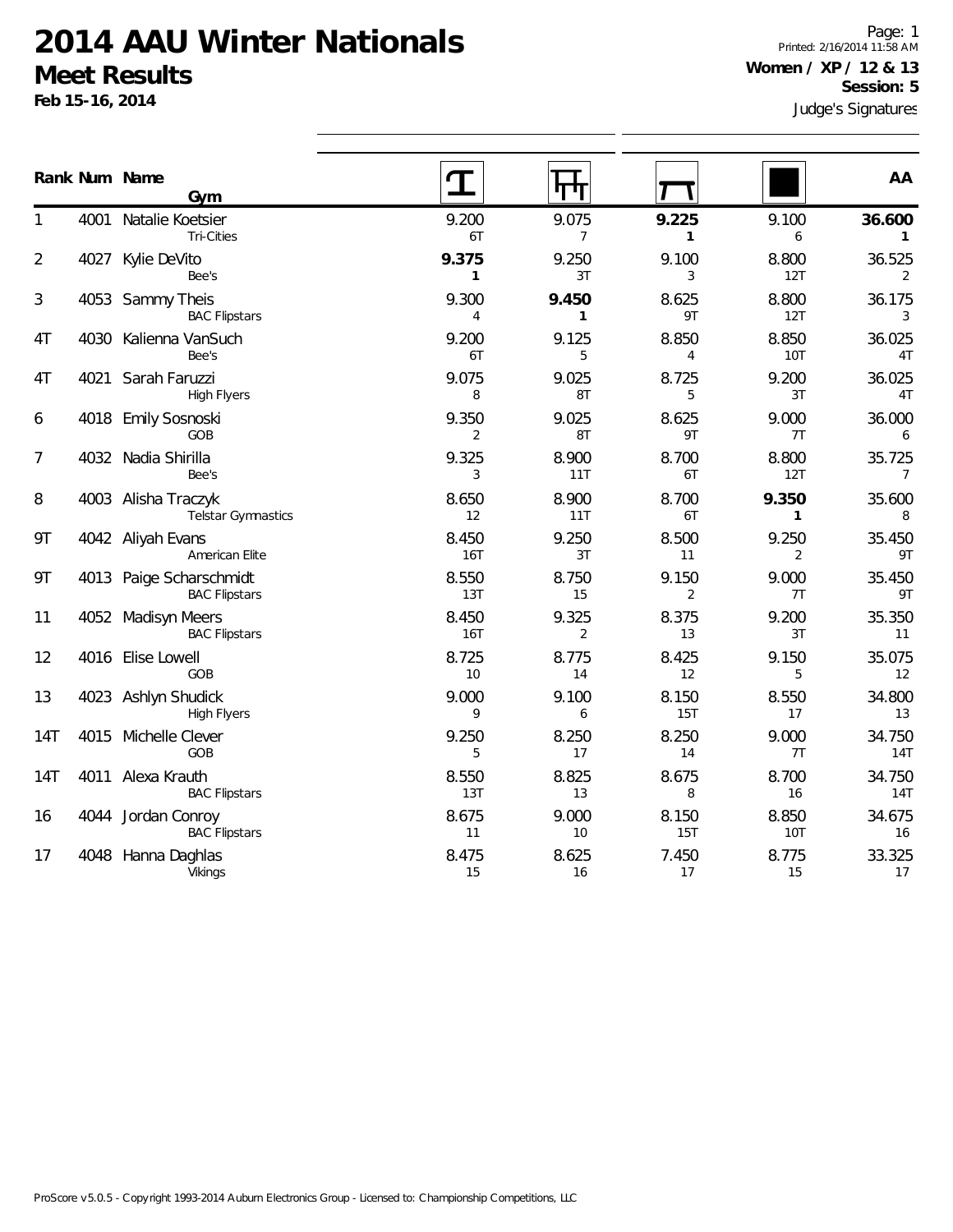**Feb 15-16, 2014**

Page: 1 Printed: 2/16/2014 11:59 AM **Women / XP / 14 & Older Session: 5**

|                |      | Rank Num Name<br>Gym                           |                         | पण                      |                         |                       | AA                        |
|----------------|------|------------------------------------------------|-------------------------|-------------------------|-------------------------|-----------------------|---------------------------|
|                |      | 4038 Claire Burke<br><b>Aerial Express</b>     | 9.500<br>1T             | 8.875<br><b>10T</b>     | 9.425<br>$\mathbf{1}$   | 9.475<br>2            | 37.275<br>$\mathbf{1}$    |
| $\overline{2}$ |      | 4037 Ashley Teets<br><b>Aerial Express</b>     | 9.025<br>6              | 9.475<br>$\overline{4}$ | 9.050<br>5              | 9.400<br>3            | 36.950<br>2               |
| 3              |      | 4035 Abbie Thomkinson<br><b>Aerial Express</b> | 9.300<br>5              | 9.400<br>6              | 8.800<br>8T             | 9.325<br>5            | 36.825<br>3               |
| 4              |      | 4034 Angela Keenan<br><b>Aerial Express</b>    | 8.650<br>13             | 9.600<br>$\mathbf{1}$   | 9.175<br>3              | 9.375<br>4            | 36.800<br>$\overline{4}$  |
| 5              |      | 4033 Atianna Caggiano<br>OGI                   | 8.800<br>9T             | 9.525<br>3              | 8.575<br>11             | 9.500<br>$\mathbf{1}$ | 36.400<br>5               |
| 6              |      | 4007 Zoe Weaver<br>Kathi's Dance & Gym         | 8.850<br>8              | 9.575<br>$\overline{2}$ | 8.800<br>8T             | 8.900<br>13           | 36.125<br>6               |
| 7              | 4047 | <b>Mallory Clemons</b><br>Vikings              | 9.000<br>$\overline{7}$ | 8.350<br>15             | 9.375<br>$\overline{2}$ | 9.275<br>6            | 36.000<br>$\overline{7}$  |
| 8T             |      | 4008 Makenzie Ferenchak<br>Kathi's Dance & Gym | 9.350<br>$\overline{4}$ | 9.450<br>5              | 8.075<br>14             | 9.000<br>12           | 35.875<br>8T              |
| 8T             |      | 4049 Elizabeth Robinson<br>Vikings             | 8.750<br>12             | 8.875<br><b>10T</b>     | 9.150<br>$\overline{4}$ | 9.100<br>7T           | 35.875<br>8T              |
| 10             |      | 4036 Reine Patterson<br><b>Aerial Express</b>  | 8.600<br>14             | 9.300<br>$\overline{7}$ | 8.850<br>$\overline{7}$ | 9.100<br>7T           | 35.850<br>10 <sup>°</sup> |
| 11             |      | 4028 Lindsey Jenkins<br>Bee's                  | 9.450<br>3              | 8.800<br>12             | 8.900<br>6              | 8.650<br>14           | 35.800<br>11              |
| 12             | 4039 | Olivia Latray<br><b>Aerial Express</b>         | 8.400<br>15             | 9.250<br>8              | 8.750<br>10             | 9.100<br>7T           | 35.500<br>12              |
| 13             | 4031 | Kayla Metzka<br>Bee's                          | 9.500<br>1T             | 8.775<br>13T            | 7.950<br>15             | 9.050<br>10T          | 35.275<br>13              |
| 14             |      | 4009 Amanda Heffron<br>Kathi's Dance & Gym     | 8.800<br>9T             | 8.775<br>13T            | 8.425<br>12             | 9.050<br>10T          | 35.050<br>14              |
| 15             |      | 4020 Sarah Mossett<br><b>High Flyers</b>       | 8.800<br>9T             | 9.200<br>9              | 8.100<br>13             | 8.400<br>15           | 34.500<br>15              |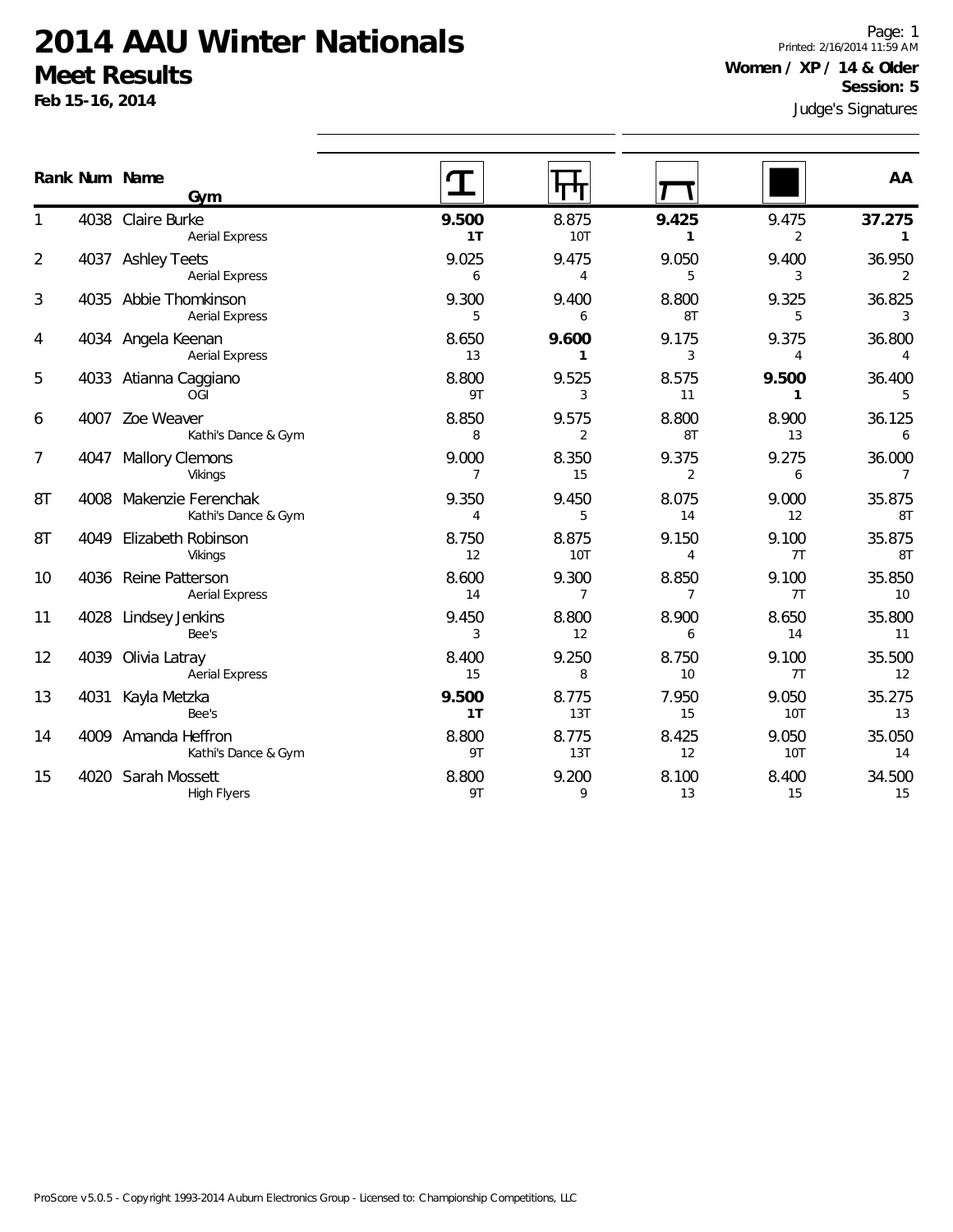### **Team Results**

**Feb 15-16, 2014**

| Rank           | Gym                         | Team      | Score   | ${\bf T}$      | पाग            |                |            |
|----------------|-----------------------------|-----------|---------|----------------|----------------|----------------|------------|
| 1              | <b>Aerial Express</b>       | <b>XP</b> | 112.200 | 27.825         | 28.475         | 27.650         | 28.250     |
|                |                             |           |         | 3              | 1              | 1              | 1          |
|                | Claire Burke<br>4038        |           |         | 9.500          |                | 9.425          | 9.475      |
|                | Abbie Thomkinson<br>4035    |           |         | 9.300          | 9.400          |                |            |
|                | 4037<br><b>Ashley Teets</b> |           |         | 9.025          | 9.475          | 9.050          | 9.400      |
|                | 4034<br>Angela Keenan       |           |         |                | 9.600          | 9.175          | 9.375      |
| $\overline{2}$ | Bee's                       | <b>XP</b> | 109.550 | 28.325         | 27.675         | 26.850         | 26.700     |
|                |                             |           |         | 1              | $\overline{4}$ | 3              | 6          |
|                | 4031<br>Kayla Metzka        |           |         | 9.500          |                |                | 9.050      |
|                | Lindsey Jenkins<br>4028     |           |         | 9.450          |                | 8.900          |            |
|                | 4027<br>Kylie DeVito        |           |         | 9.375          | 9.250          | 9.100          | 8.800      |
|                | Abigail Orr<br>4029         |           |         |                | 9.300          |                |            |
|                | Kalienna VanSuch<br>4030    |           |         |                | 9.125          | 8.850          | 8.850      |
| 3              | <b>BAC Flipstars</b>        | <b>XP</b> | 107.800 | 26.525         | 27.775         | 26.450         | 27.050     |
|                |                             |           |         | 7              | 3              | 4              | 4          |
|                | Sammy Theis<br>4053         |           |         | 9.300          | 9.450          | 8.625          |            |
|                | 4044<br>Jordan Conroy       |           |         | 8.675          | 9.000          |                | 8.850      |
|                | Paige Scharschmidt<br>4013  |           |         | 8.550          |                | 9.150          | 9.000      |
|                | Madisyn Meers<br>4052       |           |         |                | 9.325          |                | 9.200      |
|                | Alexa Krauth<br>4011        |           |         |                |                | 8.675          |            |
| 4              | GOB                         | <b>XP</b> | 107.500 | 28.000         | 26.425         | 25.900         | 27.175     |
|                |                             |           |         | $\overline{2}$ | 6              | 5              | 3          |
|                | Abigail Line<br>4017        |           |         | 9.400          | 8.625          | 8.850          | 9.025      |
|                | Emily Sosnoski<br>4018      |           |         | 9.350          | 9.025          | 8.625          | 9.000      |
|                | 4015<br>Michelle Clever     |           |         | 9.250          |                |                |            |
|                | 4016 Elise Lowell           |           |         |                | 8.775          | 8.425          | 9.150      |
| 5              | <b>Vikings</b>              | <b>XP</b> | 107.350 | 26.800         | 25.900         | 27.025         | 27.625     |
|                |                             |           |         | 6              | $\overline{7}$ | $\overline{2}$ | $\sqrt{2}$ |
|                | Morgan Smith<br>4050        |           |         | 9.050          | 8.400          | 8.500          | 9.250      |
|                | Mallory Clemons<br>4047     |           |         | 9.000          |                | 9.375          | 9.275      |
|                | Elizabeth Robinson<br>4049  |           |         | 8.750          | 8.875          | 9.150          | 9.100      |
|                | Hanna Daghlas<br>4048       |           |         |                | 8.625          |                |            |
| 6              | Kathi's Dance & Gym         | <b>XP</b> | 107.050 | 27.000         | 27.800         | 25.300         | 26.950     |
|                |                             |           |         | 4              | $\overline{2}$ | 6              | 5          |
|                | Makenzie Ferenchak<br>4008  |           |         | 9.350          | 9.450          | 8.075          | 9.000      |
|                | Zoe Weaver<br>4007          |           |         | 8.850          | 9.575          | 8.800          | 8.900      |
|                | 4009 Amanda Heffron         |           |         | 8.800          | 8.775          | 8.425          | 9.050      |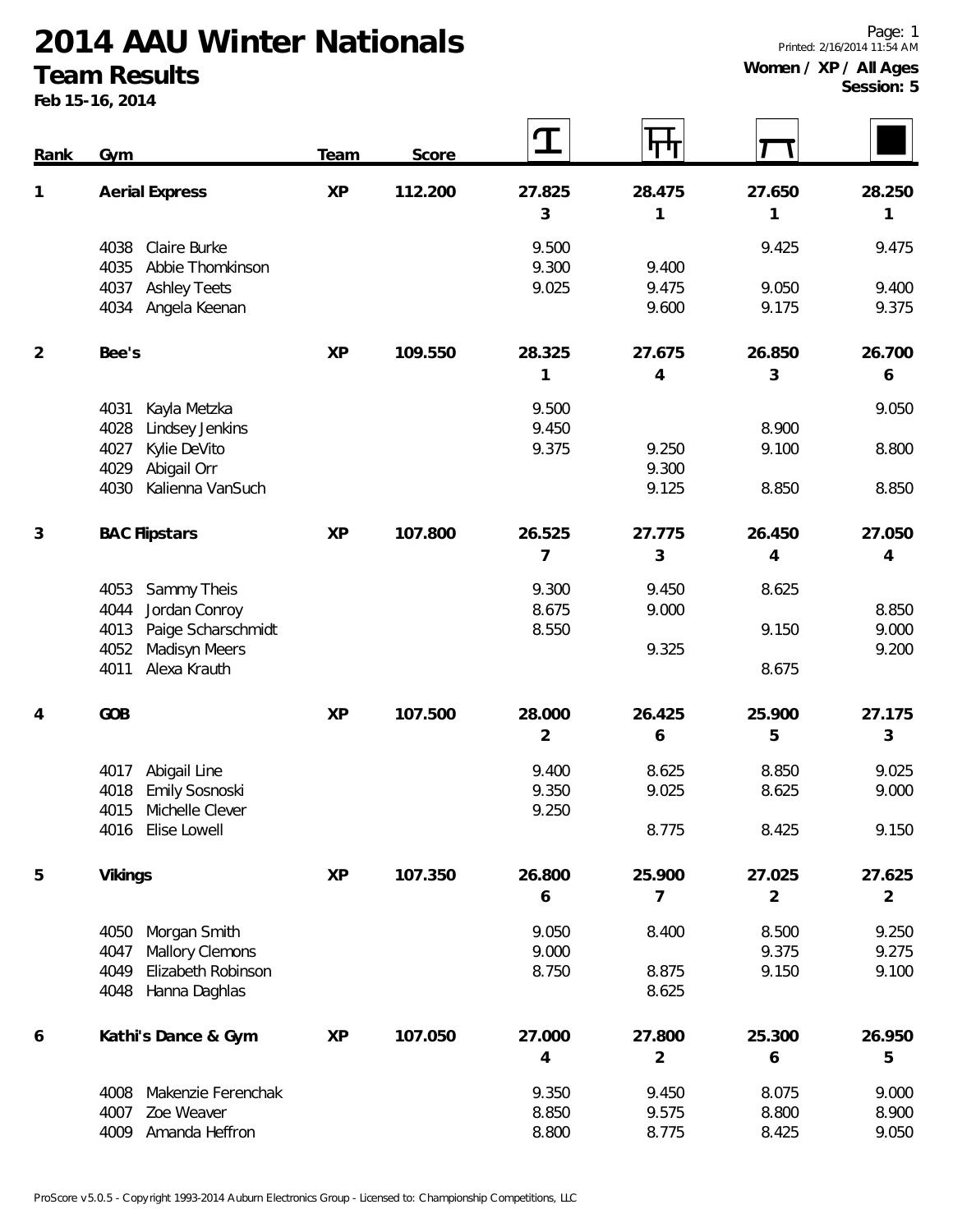**Feb 15-16, 2014**

| Rank | Gym                    | Team | Score   |        |        |        |        |
|------|------------------------|------|---------|--------|--------|--------|--------|
|      | <b>High Flyers</b>     | ΧP   | 105.325 | 26.875 | 27.325 | 24.975 | 26.150 |
|      |                        |      |         | 5      | 5      |        |        |
|      | Sarah Faruzzi<br>4021  |      |         | 9.075  | 9.025  | 8.725  | 9.200  |
|      | Ashlyn Shudick<br>4023 |      |         | 9.000  | 9.100  | 8.150  | 8.550  |
|      | Sarah Mossett<br>4020  |      |         | 8.800  | 9.200  | 8.100  | 8.400  |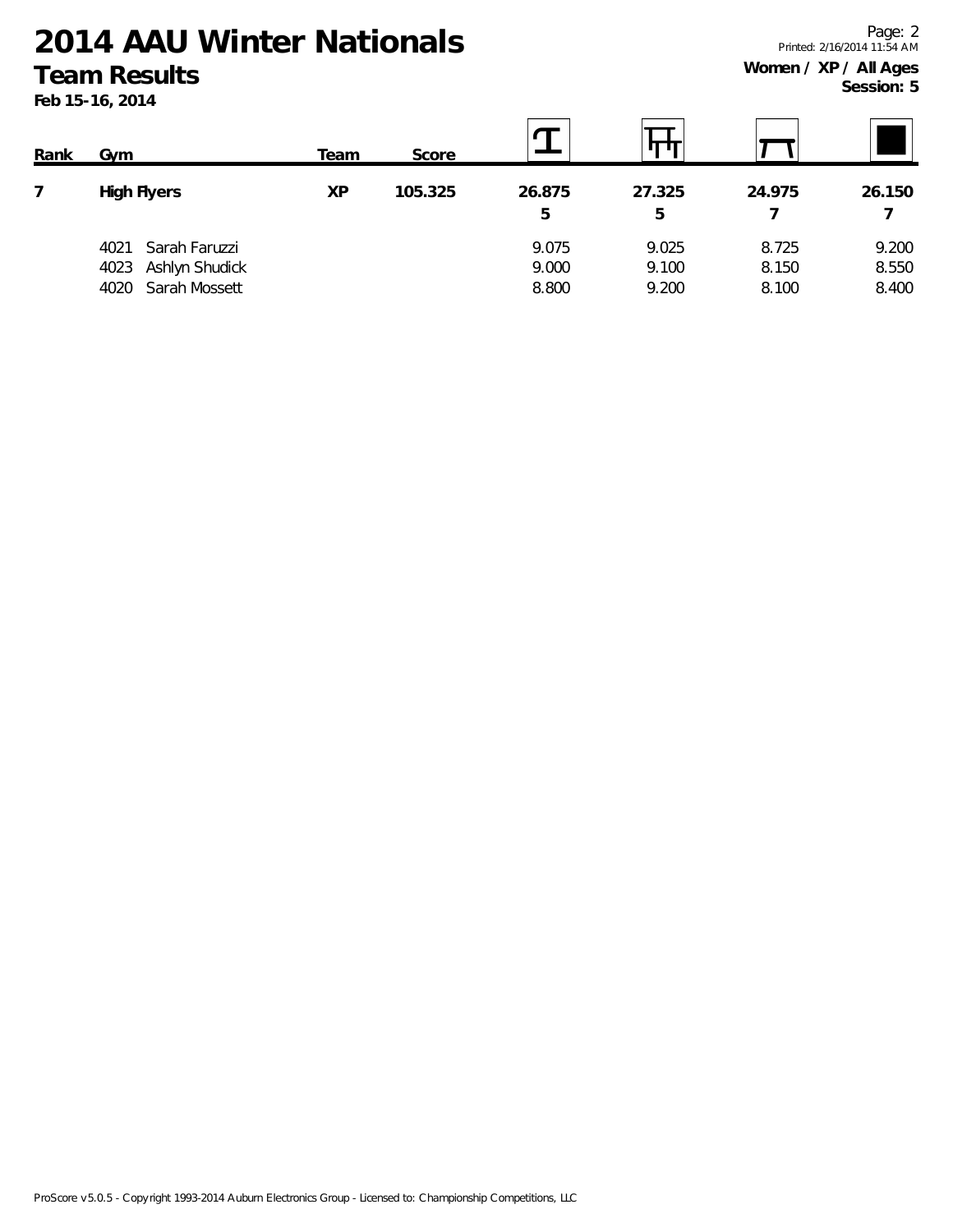**Feb 15-16, 2014**

Judge's Signatures Page: 1 Printed: 2/16/2014 6:44 PM **Women / XS / 10 & Under Session: 8**

|                | Rank Num Name | Gym                                           |                     |             |                         |             | AA                       |
|----------------|---------------|-----------------------------------------------|---------------------|-------------|-------------------------|-------------|--------------------------|
|                | 247           | Maggie Tsai<br>Diva                           | 9.600<br>2          | 9.750<br>1  | 9.625                   | 9.125<br>5  | 38.100<br>$\mathbf{1}$   |
| $\overline{2}$ | 235           | Hannah Fish<br>Diva                           | 9.650<br>1          | 9.550<br>3T | 9.200<br>4              | 9.225<br>1T | 37.625<br>$\overline{2}$ |
| 3T             | 224           | Megan Brand<br>Chalk Box                      | 9.575<br>3          | 9.375<br>6  | 9.225<br>3              | 9.025<br>7  | 37.200<br>3T             |
| 3T             | 229           | Delaney McWreath<br>Chalk Box                 | 9.475<br>4T         | 9.075<br>8  | 9.450<br>$\overline{2}$ | 9.200<br>3  | 37.200<br>3T             |
| 5              | 230           | Gabbi Selman<br>Chalk Box                     | 9.400<br>8          | 9.575<br>2  | 8.900<br>8              | 9.225<br>1T | 37.100<br>5              |
| 6              | 236           | McKinzie Mitchell<br>Diva                     | 9.475<br>4T         | 9.550<br>3T | 8.925<br>7              | 9.100<br>6  | 37.050<br>6              |
| 7              | 246           | Gracie Bagozzi<br>Diva                        | 9.325<br>9          | 9.500<br>5  | 9.075<br>6              | 9.000<br>8  | 36.900<br>$\overline{7}$ |
| 8              | 228           | Giana Logan<br>Chalk Box                      | 9.425<br>7          | 8.800<br>9  | 9.100<br>5              | 9.150<br>4  | 36.475<br>8              |
| 9              | 209           | Sydney Frielander<br><b>Endless Mountains</b> | 9.450<br>6          | 8.700<br>11 | 8.350<br>12             | 8.600<br>9  | 35.100<br>9              |
| 10             | 205           | Courtney Bay Lerian<br><b>High Flyers</b>     | 9.000<br><b>10T</b> | 9.200<br>7  | 8.450<br>10             | 7.700<br>13 | 34.350<br>10             |
| 11             | 203           | Mackenzie Kenyon<br><b>High Flyers</b>        | 9.000<br>10T        | 8.625<br>12 | 8.400<br>11             | 8.200<br>10 | 34.225<br>11             |
| 12             | 204           | Elizabeth Laier<br>High Flyers                | 8.800<br>12         | 8.750<br>10 | 8.475<br>9              | 7.875<br>11 | 33.900<br>12             |
| 13             | 217           | <b>Ryley Prior</b><br><b>OGI</b>              | 8.550<br>13         | 8.350<br>13 | 8.000<br>13             | 7.850<br>12 | 32.750<br>13             |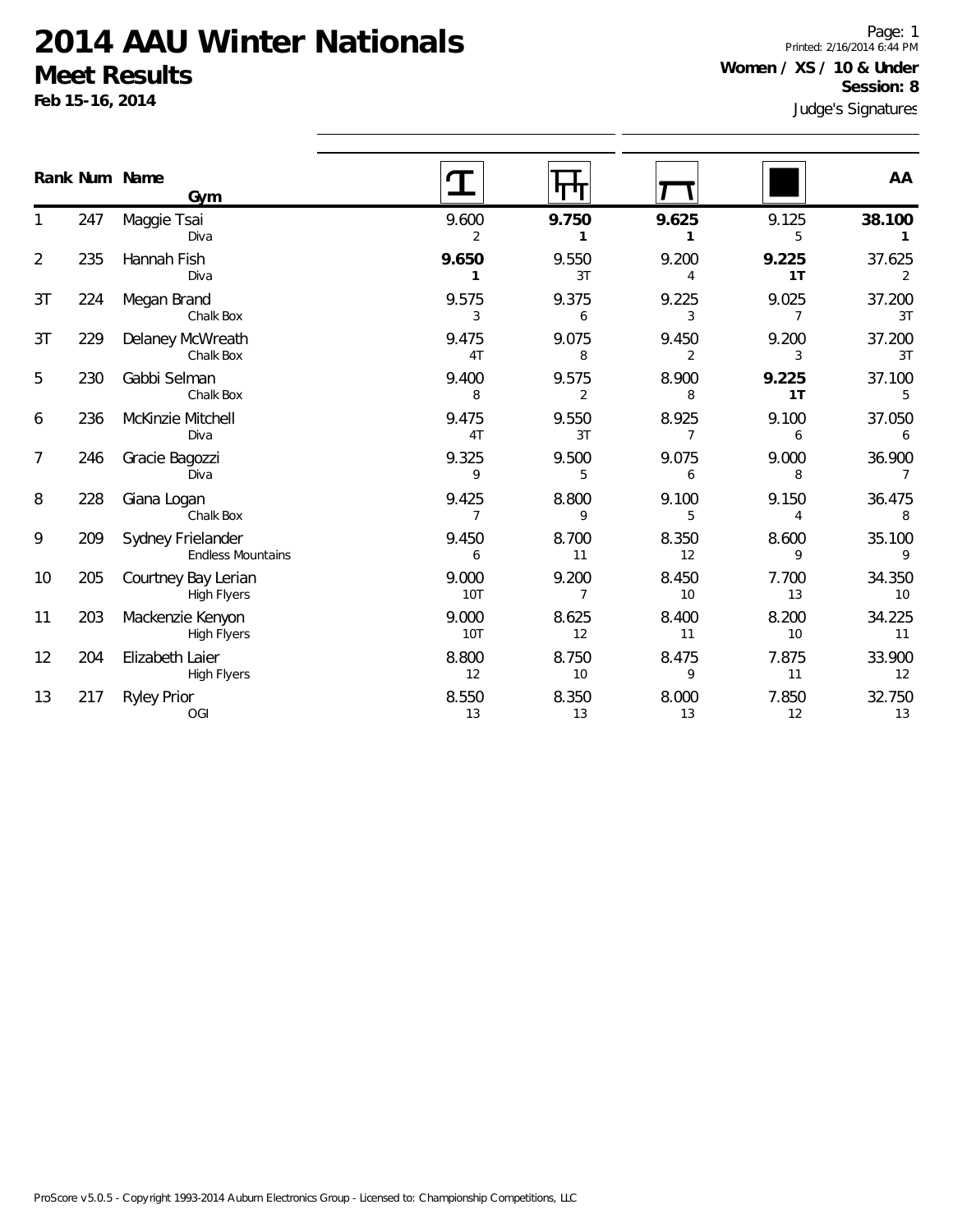**Feb 15-16, 2014**

Judge's Signatures Page: 1 Printed: 2/16/2014 6:45 PM **Women / XS / 13 & Older Session: 8**

|   |     | Rank Num Name<br>Gym                       |            |            |             |                         | AA          |
|---|-----|--------------------------------------------|------------|------------|-------------|-------------------------|-------------|
|   | 219 | Sarah Straub<br><b>Aerial Express</b>      | 9.600      | 9.200      | 9.525       | 9.225                   | 37.550      |
| 2 | 222 | Megan Dull<br><b>Aerial Express</b>        | 9.425<br>4 | 8.775<br>h | 9.350<br>2T | 9.100                   | 36.650      |
| 3 | 227 | Gretvhen Litwiler<br>Chalk Box             | 9.650      | 9.100      | 8.875       | 8.750<br>4 <sub>1</sub> | 36.375      |
| 4 | 221 | Megan Schneider<br><b>Aerial Express</b>   | 9.550<br>3 | 8.850<br>5 | 8.700<br>h  | 8.900<br>3              | 36.000      |
| 5 | 250 | Alexia Lawler<br><b>Telstar Gymnastics</b> | 9.075<br>h | 9.025      | 8.425       | 8.750<br>4 <sub>1</sub> | 35.275      |
| 6 | 211 | Mallory Bridgman<br>OGI                    | 9.275      | 8.450      | 7.500       | 7.450<br><sub>6</sub>   | 32.675<br>6 |
|   | 249 | Keagan Pilgrim<br><b>Aerial Express</b>    | 0.000      | 9.350      | 9.350<br>2T | 0.000                   | 18.700      |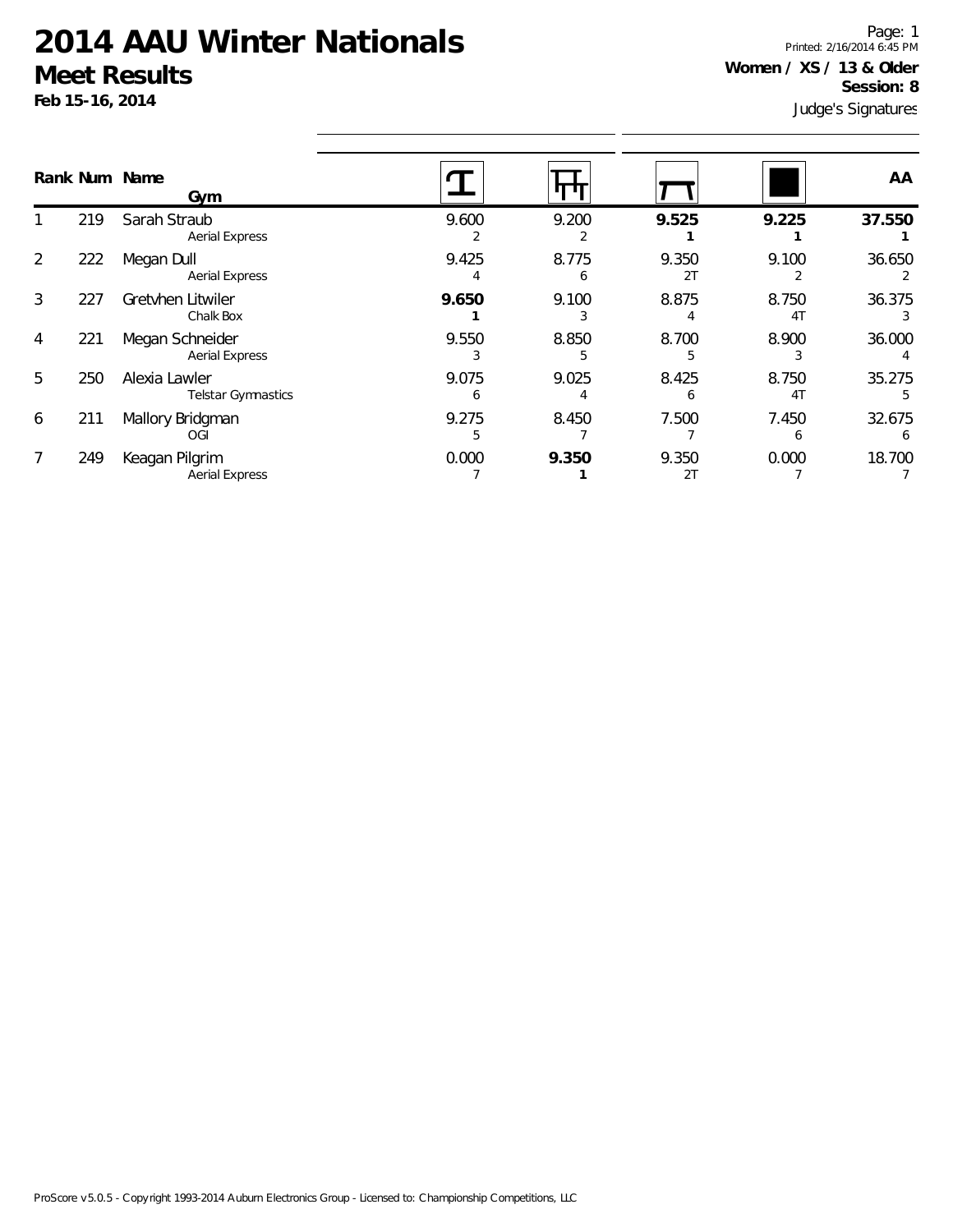**Feb 15-16, 2014**

Page: 1 Printed: 2/16/2014 6:44 PM **Women / XS / 11 & 12 Session: 8**

|     |     | Rank Num Name<br>Gym                           |                       |                         |                         |                         | AA                       |
|-----|-----|------------------------------------------------|-----------------------|-------------------------|-------------------------|-------------------------|--------------------------|
|     | 231 | Molly Ward<br>Chalk Box                        | 9.700<br>2T           | 9.300<br>6              | 9.200<br>8              | 9.200<br>3T             | 37.400<br>1              |
| 2   | 245 | <b>Holly Cummings</b><br><b>Aerial Express</b> | 9.700<br>2T           | 9.050<br><b>10T</b>     | 9.375<br>3              | 9.150<br>5              | 37.275<br>2              |
| 3   | 232 | Kylie Frye<br>Chalk Box                        | 9.300<br>9T           | 9.475<br>2              | 9.225<br>6T             | 9.200<br>3T             | 37.200<br>3              |
| 4   | 248 | Emma Mills<br><b>Aerial Express</b>            | 9.525<br>5            | 9.050<br><b>10T</b>     | 9.700<br>$\mathbf{1}$   | 8.800<br>13             | 37.075<br>4              |
| 5   | 220 | Amara Gould<br><b>Aerial Express</b>           | 9.250<br>11           | 9.125<br>8              | 9.525<br>$\overline{2}$ | 9.000<br>7T             | 36.900<br>5              |
| 6   | 218 | Haley Jacobson<br><b>Aerial Express</b>        | 8.900<br>18           | 9.250<br>$\overline{7}$ | 9.325<br>$\overline{4}$ | 9.250<br>$\overline{2}$ | 36.725<br>6              |
| 7   | 234 | Aliyah Jenkins<br>Diva                         | 9.650<br>4            | 9.500<br>$\mathbf{1}$   | 8.225<br>17             | 9.300<br>$\mathbf{1}$   | 36.675<br>$\overline{7}$ |
| 8   | 237 | Katy Snodgrass<br>Diva                         | 9.000<br><b>16T</b>   | 9.350<br>4T             | 9.300<br>5              | 9.000<br>7T             | 36.650<br>8              |
| 9   | 225 | Isabella Cordova<br>Chalk Box                  | 9.100<br>13           | 9.350<br>4T             | 9.225<br>6T             | 8.850<br>11             | 36.525<br>9              |
| 10  | 202 | Gaelyn Doyle<br>Telstar Gymnastics             | 9.500<br>6            | 8.725<br>14             | 9.100<br>10             | 9.100<br>6              | 36.425<br>10             |
| 11T | 223 | Katelyn Banish<br>Chalk Box                    | 9.800<br>$\mathbf{1}$ | 8.425<br>17             | 9.125<br>9              | 8.900<br>10             | 36.250<br>11T            |
| 11T | 206 | Morgan Rockwell<br><b>Endless Mountains</b>    | 9.450<br>7T           | 9.075<br>9              | 8.900<br>11             | 8.825<br>12             | 36.250<br>11T            |
| 13  | 207 | Emily Carr<br><b>Endless Mountains</b>         | 9.025<br>15           | 9.375<br>3              | 8.725<br>13             | 8.625<br>14             | 35.750<br>13             |
| 14  | 210 | Lauren Amodio<br>OGI                           | 9.075<br>14           | 8.750<br>12T            | 8.600<br>14             | 8.500<br>16             | 34.925<br>14             |
| 15  | 201 | Lizzy White<br>Telstar Gymnastics              | 9.450<br>7T           | 8.125<br>19             | 8.750<br>12             | 8.350<br>18             | 34.675<br>15             |
| 16  | 216 | Abryanna Penn<br>OGI                           | 9.200<br>12           | 8.700<br>15             | 8.200<br>18             | 8.475<br>17             | 34.575<br>16             |
| 17  | 214 | Abriella Gillispie<br><b>OGI</b>               | 9.300<br>9T           | 8.200<br>18             | 8.300<br>16             | 8.600<br>15             | 34.400<br>17             |
| 18  | 212 | Arianna Campbell<br>OGI                        | 8.875<br>19           | 8.750<br>12T            | 7.400<br>19             | 8.925<br>9              | 33.950<br>18             |
| 19  | 208 | Hannah MacWhinnie<br><b>Endless Mountains</b>  | 9.000<br>16T          | 8.600<br>16             | 8.450<br>15             | 7.800<br>19             | 33.850<br>19             |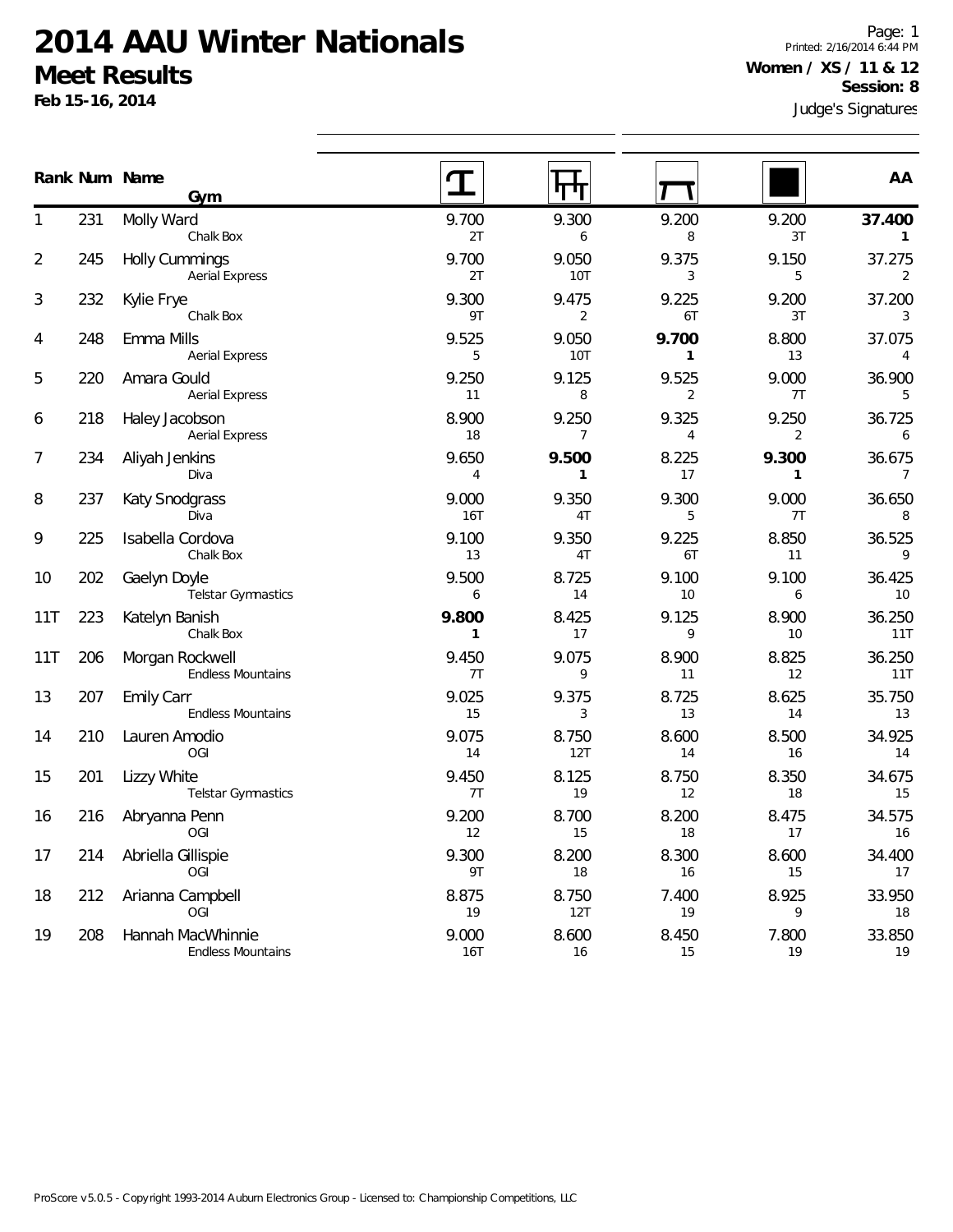**Feb 15-16, 2014**

Judge's Signatures Page: 1 Printed: 2/16/2014 1:18 PM **Women / XG / 10 & Under Session: 6**

|                |     | Rank Num Name<br>Gym                    |            |             |       |            | AA          |
|----------------|-----|-----------------------------------------|------------|-------------|-------|------------|-------------|
|                | 349 | Jenna Harvey<br>Chalk Box               | 8.750      | 8.450       | 8.950 | 8.675      | 34.825      |
| 2              | 336 | Beth Faruzzi<br><b>High Flyers</b>      | 9.100      | 8.600       | 8.775 | 8.050      | 34.525      |
| 3              | 331 | Lainey Byrd<br><b>High Flyers</b>       | 8.550<br>5 | 8.350<br>3T | 8.150 | 8.350      | 33.400      |
| $\overline{4}$ | 332 | Carolyn McCracken<br><b>High Flyers</b> | 8.875      | 8.350<br>3T | 7.125 | 8.200      | 32.550      |
| 5              | 340 | Ella Catanzarite<br>Bee's               | 8.600<br>4 | 8.050<br>5  | 8.025 | 7.000<br>5 | 31.675<br>5 |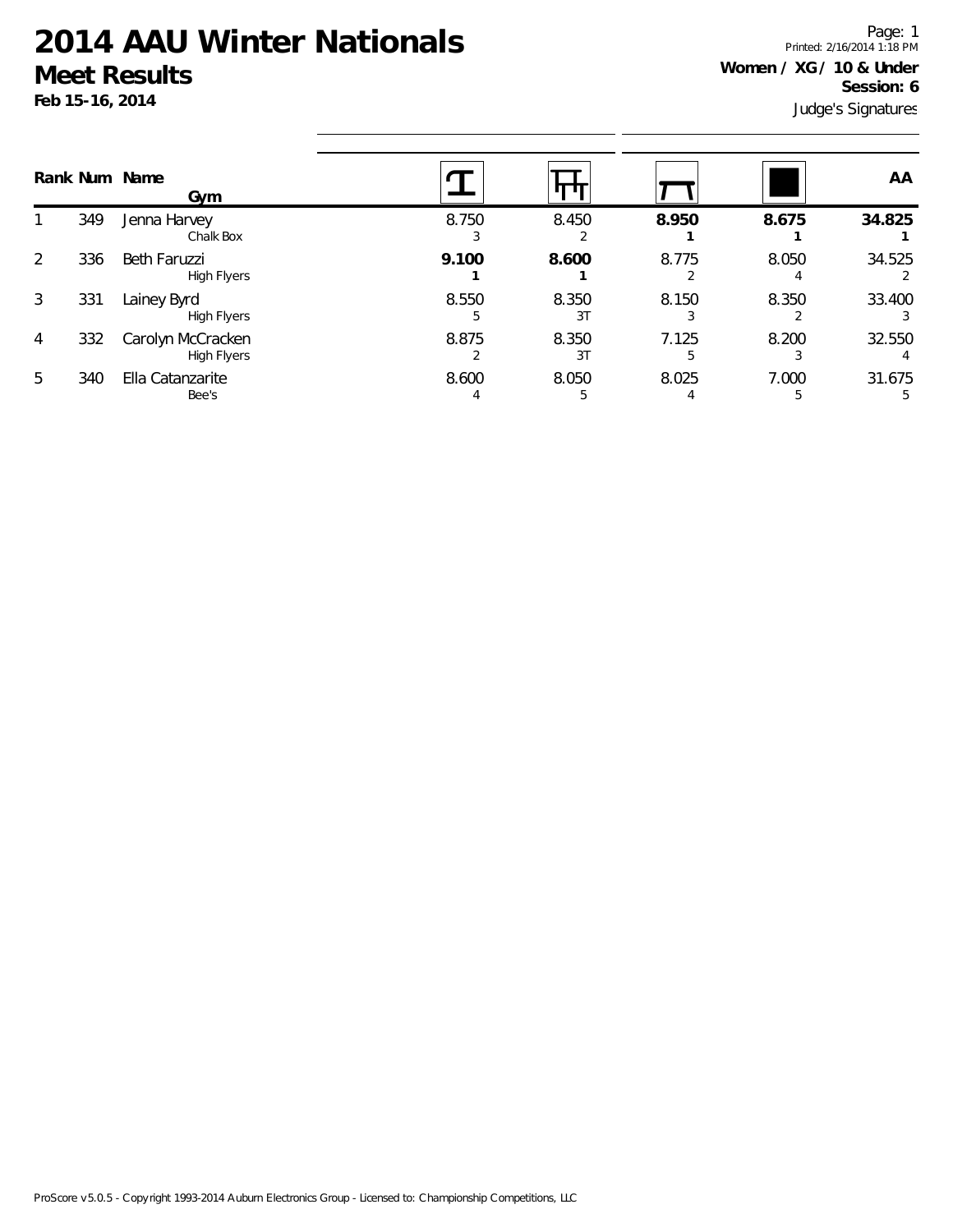Judge's Signatures Page: 1 Printed: 2/16/2014 5:02 PM **Men / 4 / 8 & Under Session: 7**

|   |     | Rank Num Name<br>Gym                    |        |            |                         |            | Ш          |                         | ΑA     |
|---|-----|-----------------------------------------|--------|------------|-------------------------|------------|------------|-------------------------|--------|
|   | 475 | Evan Davis<br>OGI                       | 10.000 | 8.800      | 10.100                  | 8.900      | 9.900      | 9.900                   | 57.600 |
| 2 | 478 | Connor Wills<br>OGI                     | 8.300  | 8.200      | 9.100<br>2 <sub>T</sub> | 8.200      | 8.700      | 8.600                   | 51.100 |
| 3 | 498 | Ethan Lewis<br><b>Endless Mountains</b> | 8.400  | 7.800      | 9.100<br>2 <sub>T</sub> | 9.000      | 7.800      | 7.800<br>3 <sup>T</sup> | 49.900 |
| 4 | 476 | Jacob George<br>OGI                     | 8.200  | 7.700<br>4 | 8.600                   | 8.000<br>4 | 6.600<br>4 | 7.800<br>31             | 46.900 |

ProScore v5.0.5 - Copyright 1993-2014 Auburn Electronics Group - Licensed to: Championship Competitions, LLC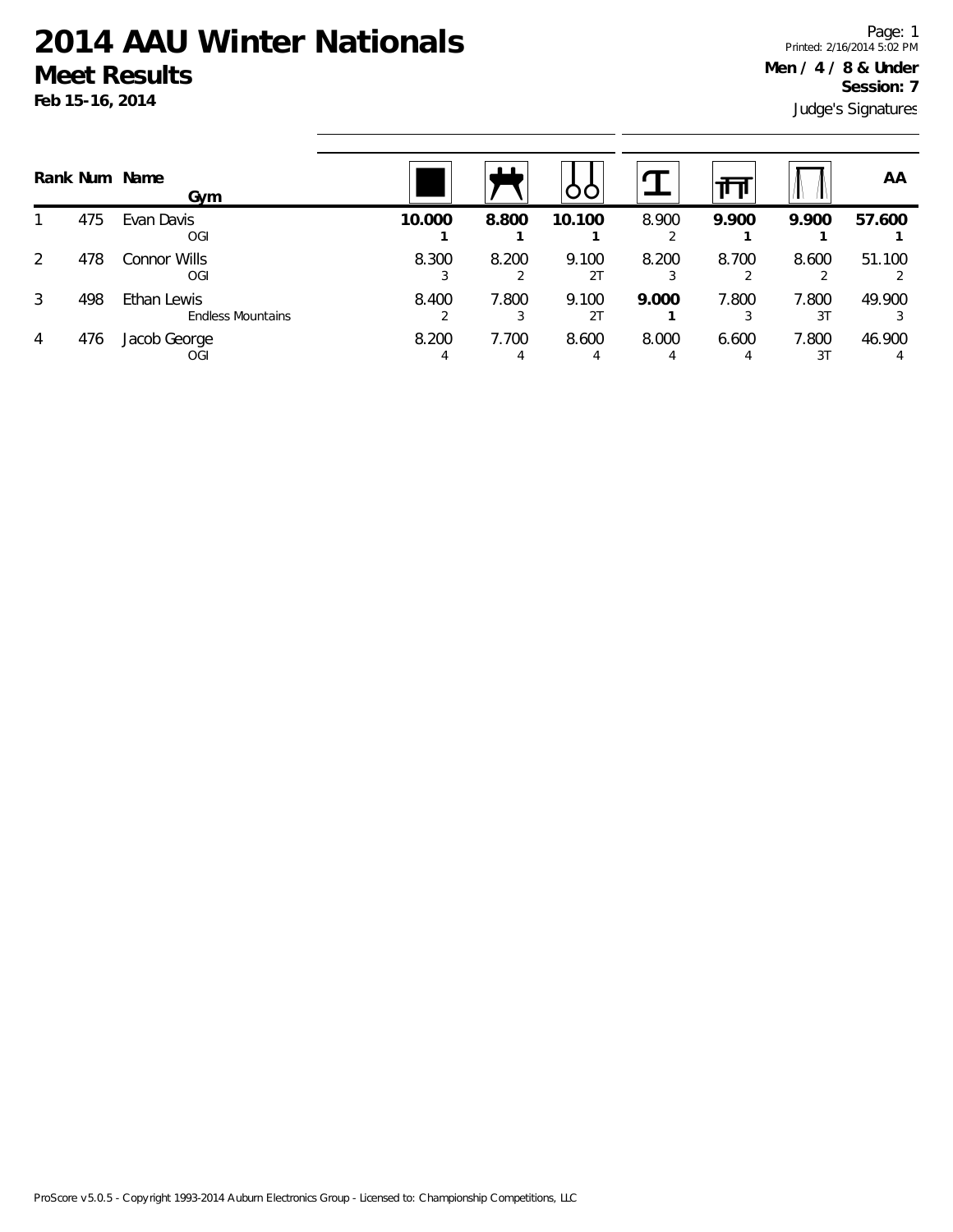**Feb 15-16, 2014**

Judge's Signatures Page: 1 Printed: 2/16/2014 5:03 PM **Men / 4 / 9 & Older Session: 7**

|   |     | Rank Num Name<br>Gym                      |            |             | OC     |             |            |       | AA          |
|---|-----|-------------------------------------------|------------|-------------|--------|-------------|------------|-------|-------------|
|   | 474 | Jimmy Elswick<br><b>Aerial Express</b>    | 9.900      | 7.900<br>4  | 10.300 | 10.100      | 10.700     | 9.300 | 58.200      |
| 2 | 477 | Ryan Lamb<br>OGI                          | 9.800      | 8.000       | 9.900  | 8.300<br>31 | 8.900      | 9.000 | 53.900      |
| 3 | 480 | Alec Alaniz<br><b>Endless Mountains</b>   | 8.800      | 8.100       | 8.800  | 8.900       | 9.100      | 9.700 | 53.400      |
| 4 | 499 | Braeden Dughi<br><b>Endless Mountains</b> | 8.600      | 7.300<br>.h | 9.700  | 8.200<br>5  | 8.000<br>4 | 7.900 | 49.700<br>4 |
| 5 | 479 | Luke Robinson<br>Chalk Box                | 7.800<br>5 | 8.300       | 7.800  | 8.300<br>31 | 7.500<br>5 | 7.700 | 47.400      |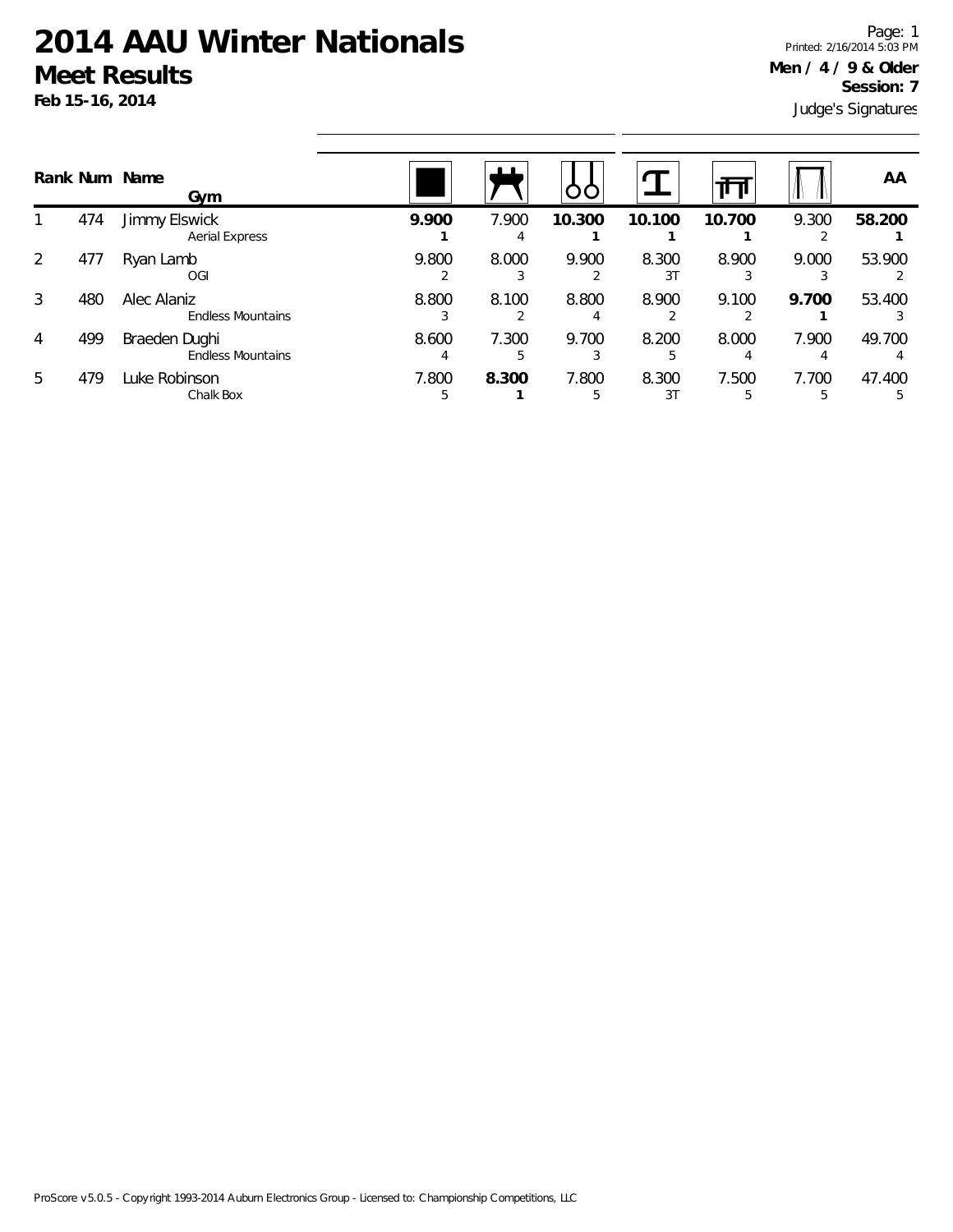#### **Team Results**

**Feb 15-16, 2014**

| Rank | Gym                                                              | Team | Score   |                          | <u> 1 1 </u>            |                          |                         | 祕                       |                         |
|------|------------------------------------------------------------------|------|---------|--------------------------|-------------------------|--------------------------|-------------------------|-------------------------|-------------------------|
| 1    | <b>OGI</b>                                                       | 4    | 162.600 | 28.100<br>1              | 25.000<br>1             | 29.100                   | 25.400<br>2             | 27.500<br>1             | 27.500<br>1             |
|      | 475<br>Evan Davis<br>477<br>Ryan Lamb<br>478<br>Connor Wills     |      |         | 10.000<br>9.800<br>8.300 | 8.800<br>8.000<br>8.200 | 10.100<br>9.900<br>9.100 | 8.900<br>8.300<br>8.200 | 9.900<br>8.900<br>8.700 | 9.900<br>9.000<br>8.600 |
| 2    | <b>Endless Mountains</b>                                         | 4    | 153.000 | 25.800<br>$\overline{2}$ | 23.200<br>2             | 27.600<br>2              | 26.100                  | 24.900<br>2             | 25.400<br>2             |
|      | 480<br>Alec Alaniz<br>499<br>Braeden Dughi<br>498<br>Ethan Lewis |      |         | 8.800<br>8.600<br>8.400  | 8.100<br>7.300<br>7.800 | 8.800<br>9.700<br>9.100  | 8.900<br>8.200<br>9.000 | 9.100<br>8.000<br>7.800 | 9.700<br>7.900<br>7.800 |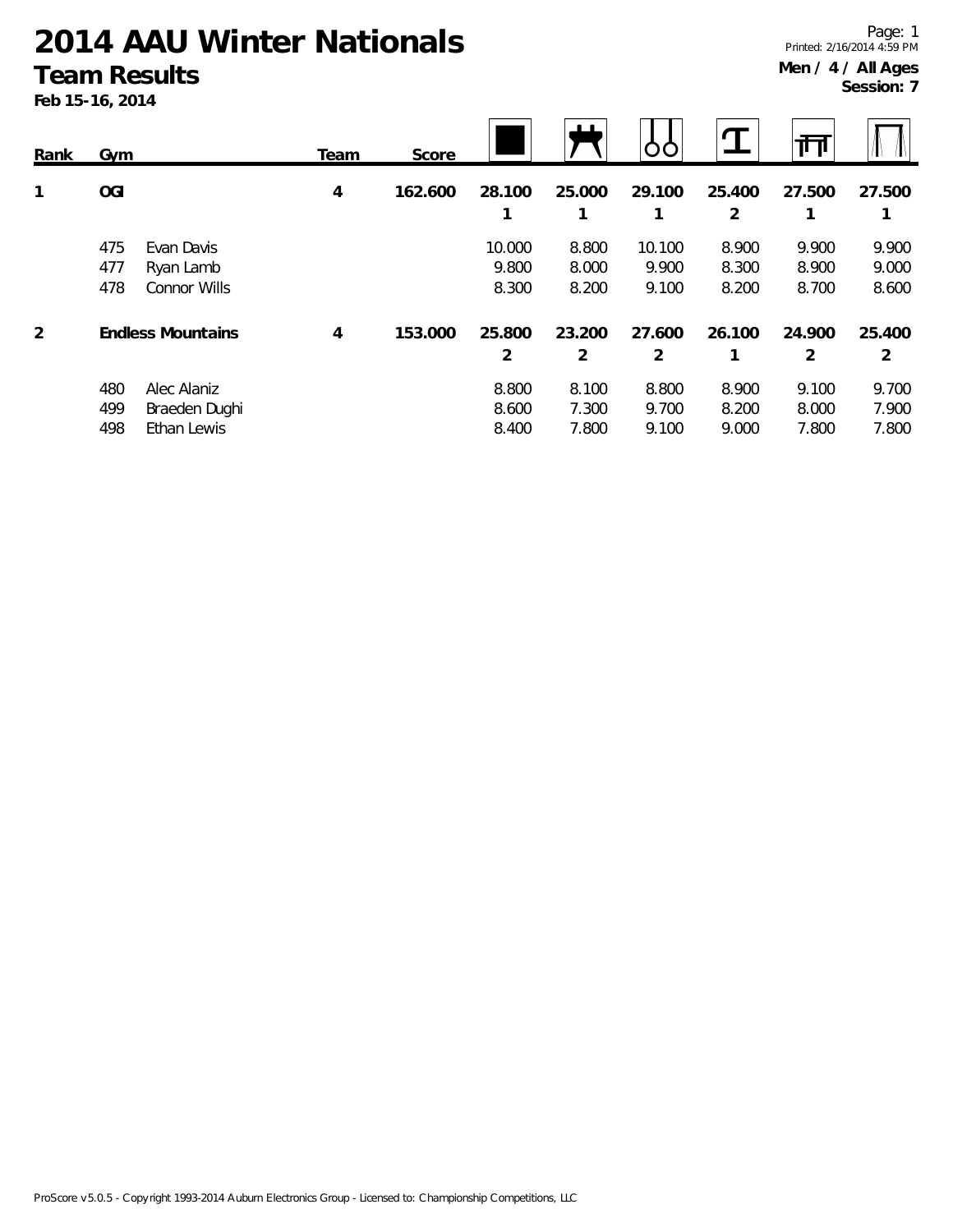**Feb 15-16, 2014**

Judge's Signatures Page: 1 Printed: 2/16/2014 5:05 PM **Men / 5 / 10 & Older Session: 7**

|   |     | Rank Num Name<br>Gym                            |                       | ட          |        |       |             |                       | AA                     |
|---|-----|-------------------------------------------------|-----------------------|------------|--------|-------|-------------|-----------------------|------------------------|
|   | 586 | Mekulash Baron-Galbavi<br><b>Aerial Express</b> | 9.900                 | 9.800      | 9.600  | 9.400 | 9.200       | 7.900                 | 55.800                 |
| 2 | 578 | Ethan Hallman<br>OGI                            | 9.300                 | 7.900      | 10.000 | 9.100 | 7.900<br>2T | 7.200<br>2T           | 51.400                 |
| 3 | 577 | Landon Farr<br>OGI                              | 7.900                 | 9.400      | 8.100  | 8.500 | 7.600<br>5T | 7.200<br>2T           | 48.700                 |
| 4 | 583 | <b>Russell Williams</b><br>Chalk Box            | 8.500                 | 8.500      | 8.700  | 7.900 | 7.700       | 6.200                 | 47.500                 |
| 5 | 585 | Joshua Malasky<br>Chalk Box                     | 8.300                 | 7.700<br>5 | 6.800  | 8.600 | 7.600<br>5T | 6.500                 | 45.500                 |
| 6 | 582 | <b>Tyler McQueeney</b><br>Chalk Box             | 7.100<br><sub>6</sub> | 6.800<br>O | 8.400  | 8.000 | 7.900<br>2T | 5.900<br><sub>6</sub> | 44.100<br><sub>6</sub> |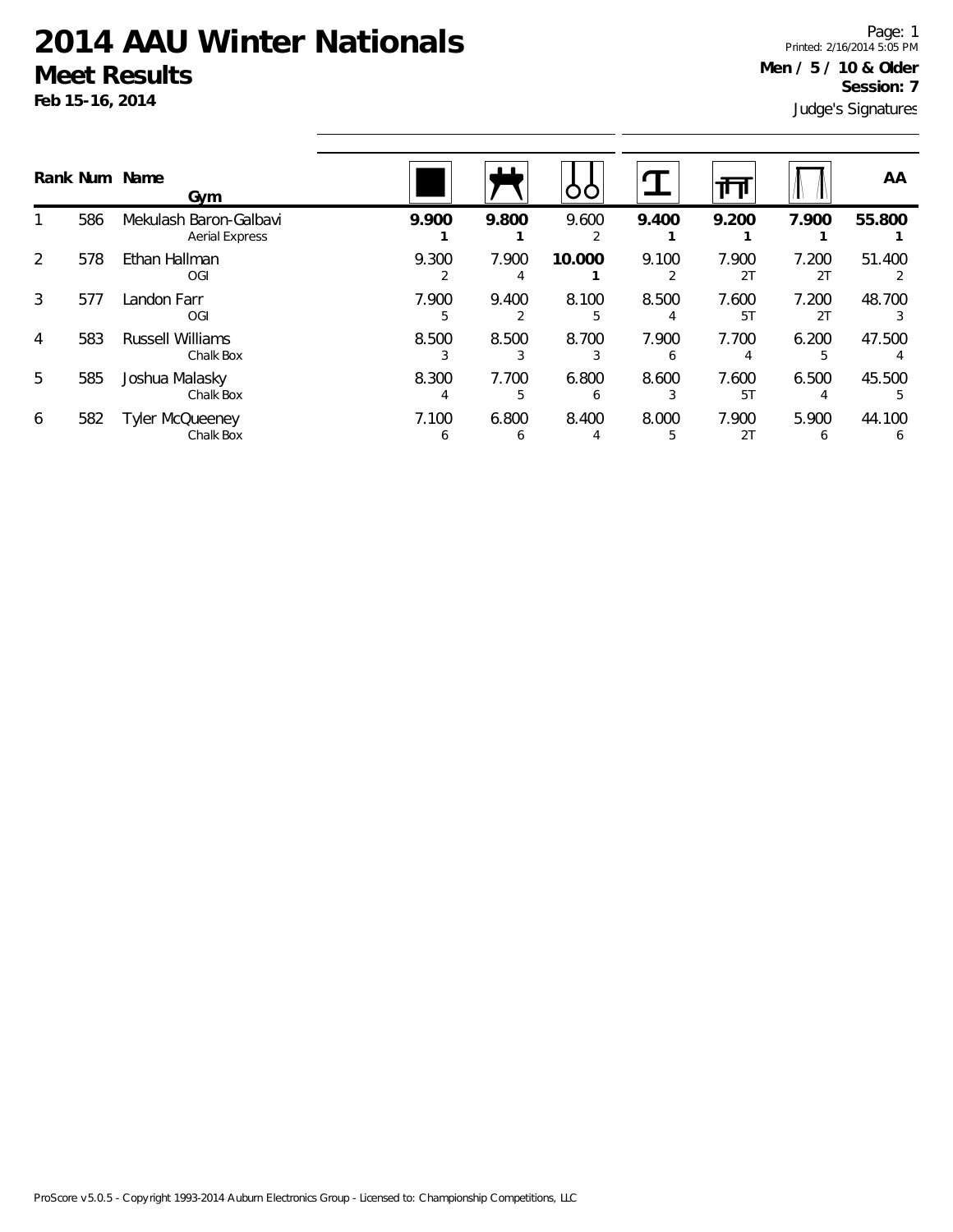Judge's Signatures Page: 1 Printed: 2/16/2014 5:04 PM **Men / 5 / 9 & Under Session: 7**

|   |     | Rank Num Name<br>Gym         |                       | ப                     | OO         |                         | ш                       |            | AA                     |
|---|-----|------------------------------|-----------------------|-----------------------|------------|-------------------------|-------------------------|------------|------------------------|
|   | 576 | Chris Campana<br>OGI         | 8.900                 | 9.100                 | 10.000     | 9.200                   | 8.900                   | 6.700<br>5 | 52.800                 |
| 2 | 575 | Aiden Birmingham<br>OGI      | 9.200                 | 9.900                 | 9.600      | 8.600<br>4 <sub>T</sub> | 9.100                   | 6.300<br>h | 52.700                 |
| 3 | 579 | Tyler Pliszka<br>OGI         | 9.800                 | 8.400                 | 8.900      | 9.500                   | 8.000<br>4 <sub>T</sub> | 8.000      | 52.600                 |
| 4 | 584 | Dalton Hanna<br>Chalk Box    | 9.500                 | 7.600<br>5            | 7.800<br>5 | 8.600<br>4 <sub>T</sub> | 8.000<br>4 <sub>T</sub> | 7.600      | 49.100                 |
| 5 | 580 | <b>Brian Rollison</b><br>OGI | 8.000<br><sub>6</sub> | 8.500                 | 7.900      | 8.700                   | 8.100                   | 7.200      | 48.400                 |
| 6 | 581 | Alex Banish<br>Chalk Box     | 8.100<br>5.           | 6.600<br><sub>6</sub> | 7.600<br>6 | 8.300<br>h              | 7.800<br>b              | 7.000      | 45.400<br><sub>6</sub> |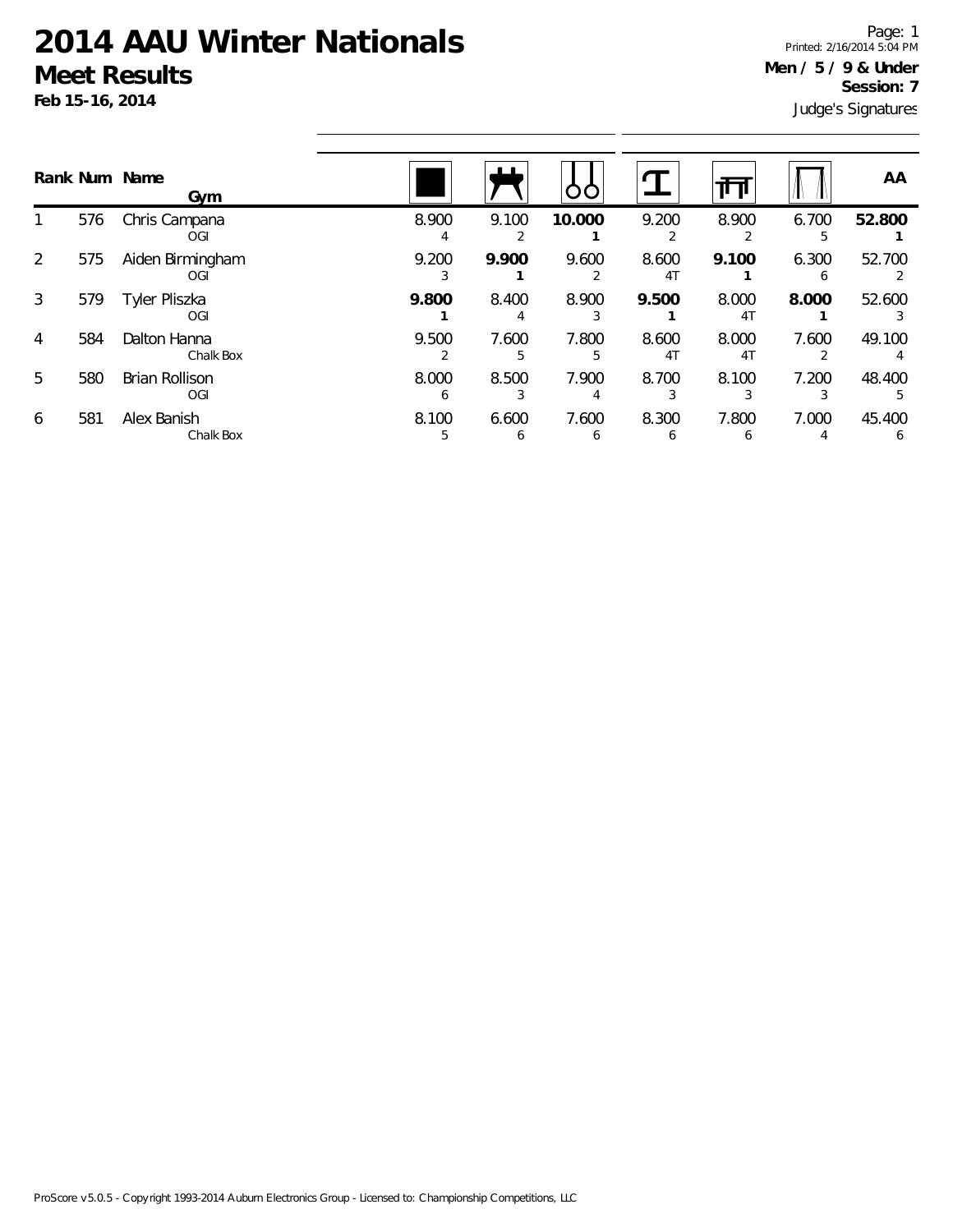#### **Team Results**

**Feb 15-16, 2014**

| Rank           | Gym                                                                                                                                                   | Team | Score   |                         |                          |                           | $\mathbf{J}$             | गा                       |                          |
|----------------|-------------------------------------------------------------------------------------------------------------------------------------------------------|------|---------|-------------------------|--------------------------|---------------------------|--------------------------|--------------------------|--------------------------|
| 1              | <b>OGI</b>                                                                                                                                            | 5    | 162.600 | 28.300<br>1             | 28.400<br>1              | 29.600<br>1               | 27.800                   | 26.100<br>1              | 22.400<br>1              |
|                | Tyler Pliszka<br>579<br>578<br>Ethan Hallman<br>575<br>Aiden Birmingham<br>577<br>Landon Farr<br>Chris Campana<br>576<br><b>Brian Rollison</b><br>580 |      |         | 9.800<br>9.300<br>9.200 | 9.900<br>9.400<br>9.100  | 10.000<br>9.600<br>10.000 | 9.500<br>9.100<br>9.200  | 9.100<br>8.900<br>8.100  | 8.000<br>7.200<br>7.200  |
| $\overline{2}$ | Chalk Box                                                                                                                                             | 5    | 145.300 | 26.300<br>2             | 23.800<br>$\overline{2}$ | 24.900<br>2               | 25.500<br>$\overline{2}$ | 23.700<br>$\overline{2}$ | 21.100<br>$\overline{2}$ |
|                | 584<br>Dalton Hanna<br>583<br>Russell Williams                                                                                                        |      |         | 9.500<br>8.500          | 7.600<br>8.500           | 7.800<br>8.700            | 8.600                    | 8.000                    | 7.600                    |
|                | 585<br>Joshua Malasky<br>Tyler McQueeney<br>582<br>Alex Banish<br>581                                                                                 |      |         | 8.300                   | 7.700                    | 8.400                     | 8.600<br>8.300           | 7.900<br>7.800           | 6.500<br>7.000           |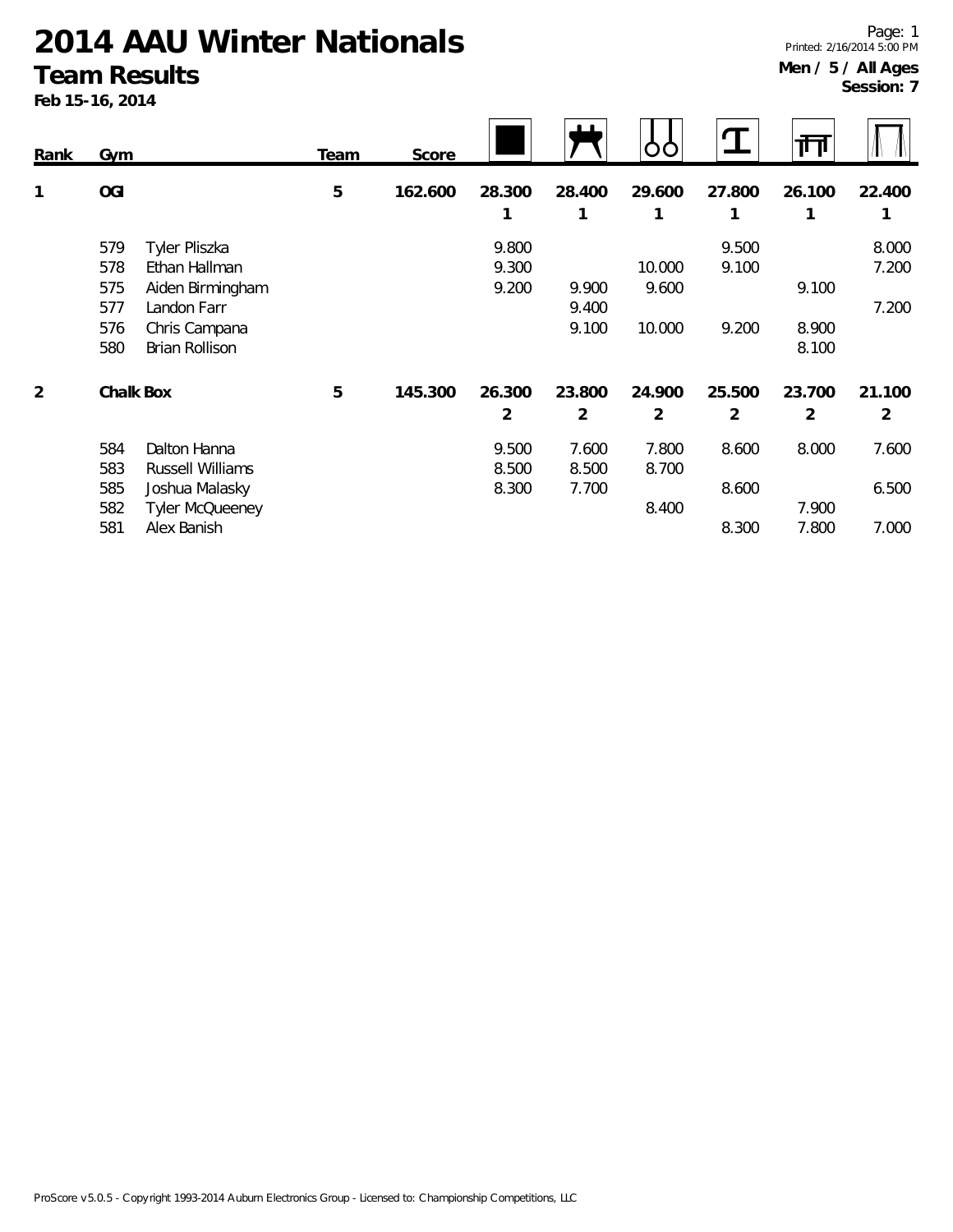|                |     | Rank Num Name<br>Gym                     |            | ட                       | ပပ         |            |            |            | AA           |
|----------------|-----|------------------------------------------|------------|-------------------------|------------|------------|------------|------------|--------------|
|                | 654 | Carson Eshleman<br><b>Aerial Express</b> | 10.700     | 10.900                  | 10.700     | 9.300      | 10.400     | 11.600     | 63.600       |
| $\overline{2}$ | 650 | Brandon Blank<br>Chalk Box               | 8.800      | 6.000<br>41             | 7.400      | 7.700<br>4 | 8.100      | 8.100      | 46.100       |
| 3              | 652 | <b>Blake Burns</b><br>Chalk Box          | 7.700      | 6.700                   | 7.300      | 8.500      | 7.100      | 7.900      | 45.200       |
| 4              | 651 | Nathan Zahler<br>Chalk Box               | 6.200<br>5 | 6.800                   | 7.900      | 7.300<br>5 | 7.000      | 8.300      | 43.500       |
| 5              | 653 | <b>Brady Burns</b><br>Chalk Box          | 6.900      | 6.000<br>4 <sub>1</sub> | 5.000<br>5 | 8.000      | 6.200<br>5 | 5.000<br>5 | 37.100<br>.5 |